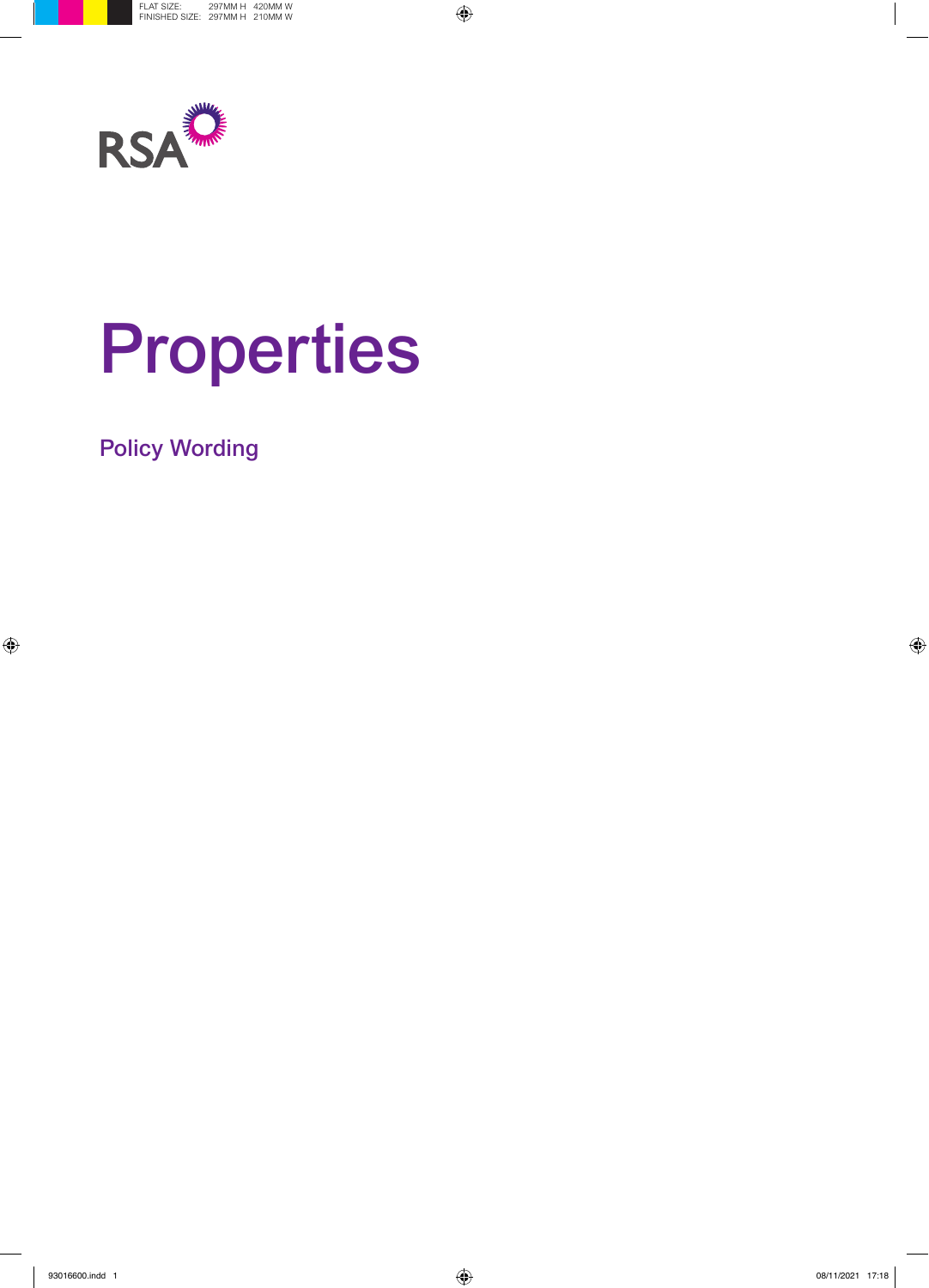# **Contents**

| Section                                           | Page           | Section                                                       | Page |
|---------------------------------------------------|----------------|---------------------------------------------------------------|------|
| <b>About Your Insurance Policy</b>                | 3              | Legal Expenses Insurance                                      | 52   |
|                                                   |                | Section 1 Employment                                          | 52   |
| The Insurance Contract                            | 3              | What is covered/What is not covered                           | 52   |
| <b>Customer Care Services &amp; Helplines</b>     | $\overline{4}$ | <b>Section 2 Prosecution</b>                                  | 53   |
|                                                   |                | What is covered/What is not covered                           | 53   |
| <b>Claim Notification</b>                         | 5              | <b>Section 3 Property</b>                                     | 54   |
|                                                   |                | What is covered/What is not covered                           | 54   |
| <b>Claims Conditions</b>                          | 6              | Section 4 Taxation                                            | 55   |
|                                                   | $\overline{7}$ | What is covered/What is not covered                           | 55   |
| <b>Policy Conditions</b>                          |                | Section 5 Data Protection                                     | 56   |
| <b>Policy Exclusions</b>                          | 9              | What is covered/What is not covered                           | 56   |
|                                                   |                | Section 6 Bodily Injury                                       | 57   |
| Definitions - Words with special meanings         | 11             | What is covered/What is not covered                           | 57   |
|                                                   |                | Section 7 Contract                                            | 58   |
| <b>Property Damage Insurance</b>                  | 18             | What is covered/What is not covered                           | 58   |
| What is covered/What is not covered               | 18             | <b>Section 8 Eviction Proceedings</b>                         | 59   |
| <b>Extensions of Cover</b>                        | 21             | What is covered/What is not covered                           | 59   |
| Additional Extensions of Cover applicable to Rent | 26             | Extensions to Cover                                           | 62   |
| This Insurance also does not cover                | 29             | This Insurance also does not cover in respect of Sections 1-7 | 62   |
| How We settle claims for Buildings                | 30             | How We settle claims in respect of Sections 1-7               | 64   |
| How We settle claims for Landlord's Contents      | 31             | How We settle claims in respect of Section 8                  | 64   |
| How We settle claims for Rent                     | 32             | Requirements which You must comply                            |      |
| Other claims considerations                       | 33             | with in respect of Sections $1 - 7$                           | 64   |
|                                                   |                | Requirements which You must comply                            |      |
| <b>Terrorism Insurance</b>                        | 34             | with in respect of Section 8                                  | 66   |
| What is covered/What is not covered               | 34             | <b>Complaints Procedure</b>                                   | 68   |
| Conditions                                        | 35             |                                                               |      |
| Liabilities Insurance                             | 36             | How We Use Your Information                                   | 69   |
| Section 1 Employers' Liability                    | 36             |                                                               |      |
| What is covered/What is not covered               | 36             |                                                               |      |
| How We settle claims                              | 38             |                                                               |      |
| Section 2 Property Owners' Liability              | 39             |                                                               |      |
| What is covered/What is not covered               | 39             |                                                               |      |
| How We settle claims                              | 45             |                                                               |      |
| Section 3 Legal Defence Costs                     | 46             |                                                               |      |
| What is covered/What is not covered               | 46             |                                                               |      |
| How We settle claims                              | 47             |                                                               |      |
| Section 4 Legionellosis Liability                 | 48             |                                                               |      |
| What is covered/What is not covered               | 48             |                                                               |      |

How We settle claims 51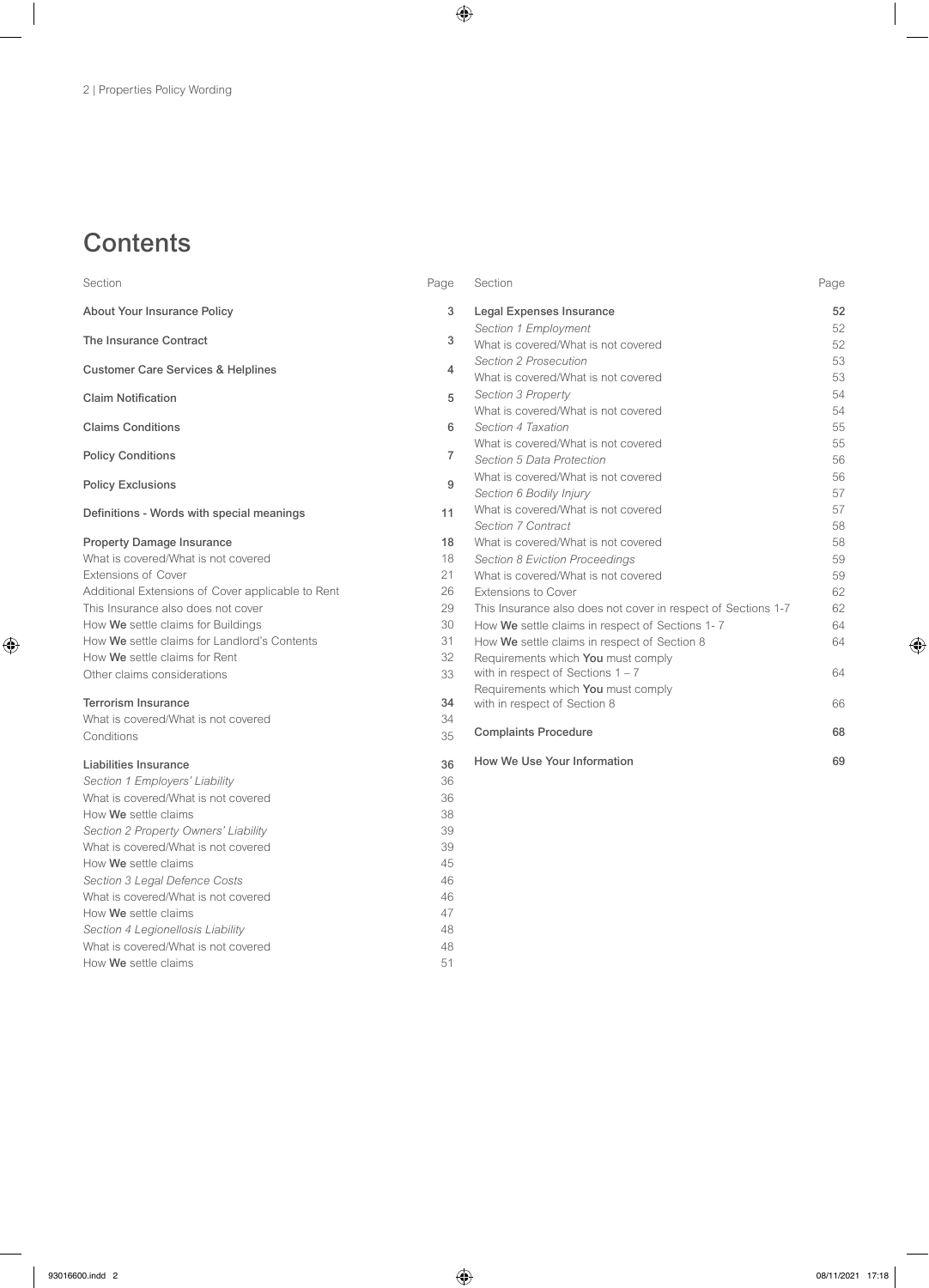

# Introduction

Welcome to RSA. Thank you for choosing Us as Your insurer.

### About Your Insurance Policy

Your insurance Policy is made up of this Policy wording, Your Statement of Fact, and the Schedule which shows the sums insured, Our Limits of Liability, the premium You will pay, and any other terms which apply to **Your Policy**.

You should read the Statement of Fact, Schedule and the Policy wording together, to tell You what is covered and what is not covered, how We settle claims and other important information.

Some words in this Policy have a special meaning. They start with a capital letter and are in bold type whenever they appear in the Policy, and are listed under "Definitions words with special meanings".

We have set out 'What is covered' to the left of each page, and 'What is not covered' to the right.

There are also some special exclusions which apply to the whole of certain Insurances.

### The Insurance Contract

This Insurance Policy is a legal contract between You and Us. Our acceptance of this risk is based on the information presented to Us prior to the commencement of the Policy, and at subsequent stages in respect of mid-term changes and renewal. Provided the on-line questions have been completed accurately and in good faith, and assumptions generated on the Statement of Fact checked, We will accept this as being a fair presentation of the risk.

We will provide the insurance described in this Policy (subject to all the terms, conditions and exclusion of this Policy) for the Period of Insurance shown in the Schedule and any subsequent period for which You shall pay and We shall agree to accept the premium.

This Policy has been issued by Royal & Sun Alliance Insurance Ltd.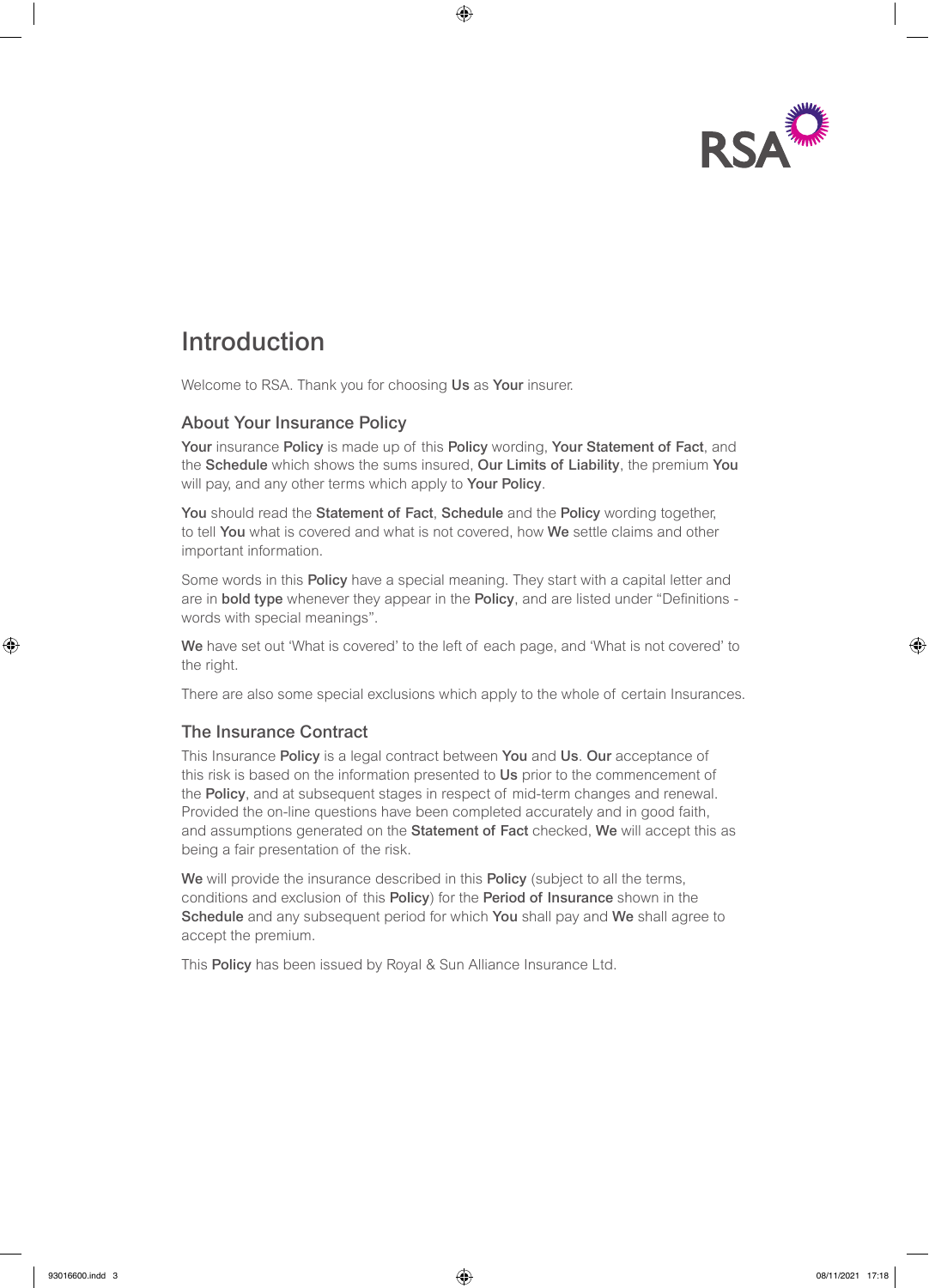# Customer Care Services

As part of Our commitment to customer care, We have provided additional services to help You when You need it most.

### Claims Helpline

We recognise that losses mean disruption to Your Business and that the ultimate test of any insurance policy is providing a fast, effective claims service. We also realise that running a business means that it might not be convenient for You to report a claim to Us during normal office hours. That's why You can now notify Us of any claim when it suits You - any time of the day or night. All You have to do is call!

• 24 hour Claims Helpline (including Emergency Repairs and Catastrophe Claim)

0345 300 4006 (Please quote Your Policy Number)

### Emergency Repairs

Should emergency repairs be needed to Your Property, We will put You in touch with a tradesperson from Our carefully selected panel. You will have to pay the cost of any work done, but where the Damage is caused by an insured Event, You can of course submit the cost as part of Your claim. Whatever the nature of the emergency, You just need to make a single phone call.

### Catastrophe Claim

If You are faced with a major catastrophe, such as a serious fire or flood, We recognise that You will need expert assistance immediately. We will send a representative to help You in a major crisis, 24 hours a day, 365 days a year.

### Advice Lines

Where do You turn to for answers to questions that affect Your Business? Our advice lines will put You in touch with highly qualified experts who can offer information and assistance on a wide range of issues:

Legal Assistance (available 24 hours)

Health and Safety issues (available 24 hours)

Tax advice (available Monday to Friday, 9am to 5pm)

Stress Counselling (available 24 hours)

**Advice Line** 

01455 251500 (Please quote reference number 70108)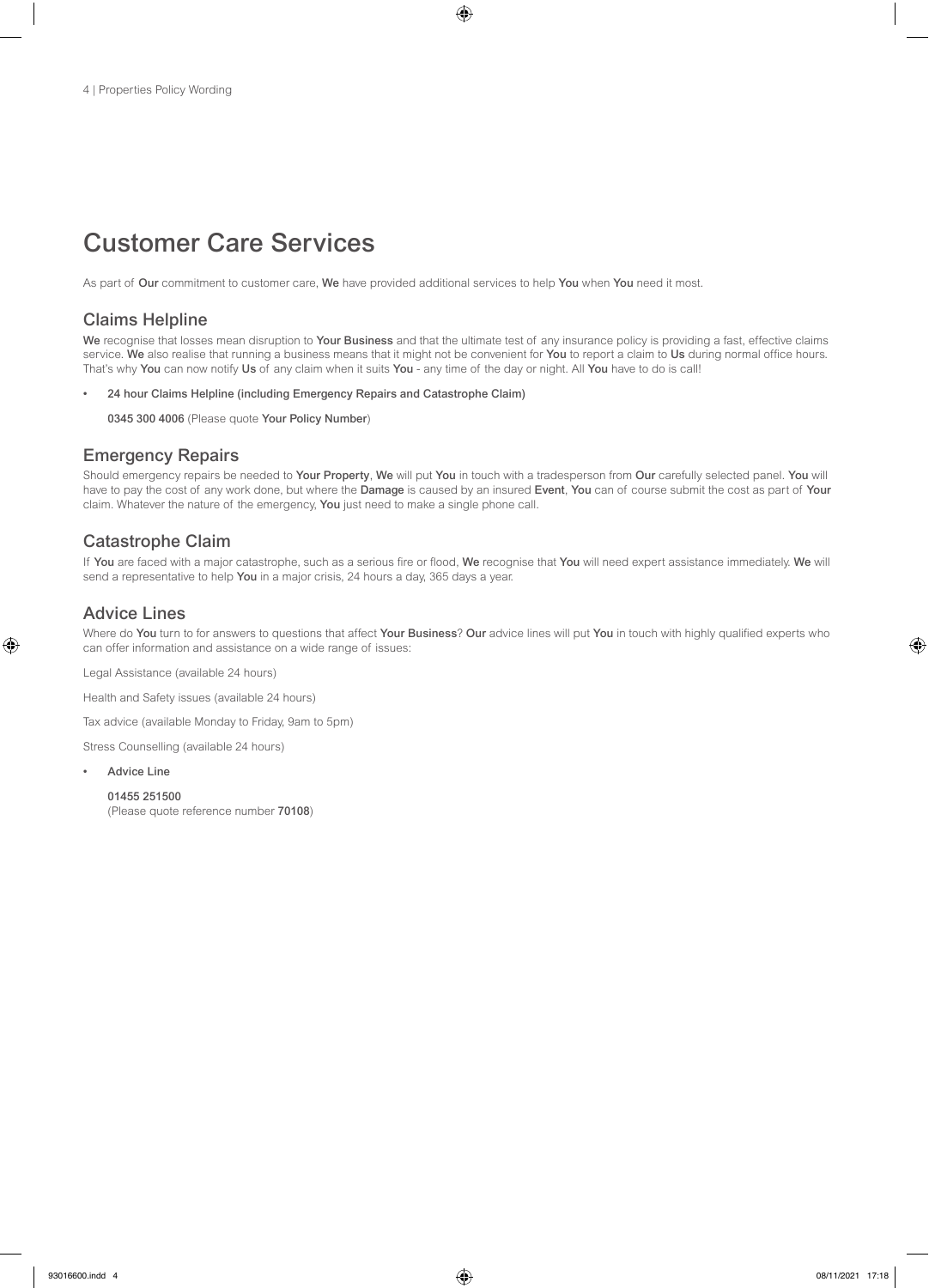## Claim Notification

Conditions that apply to this Policy in the event of a claim are set out in the Policy Conditions pages of this Policy. It is important that You comply with all Policy Conditions and You should familiarise yourself with their requirements.

Directions for claim notification are included in the Policy Conditions. Please remember that events that may give rise to a claim under this insurance must be notified as soon as reasonably possible although there are some situations where immediate notification is required.

The Policy Conditions require You to provide Us with any reasonable assistance and evidence that We may require concerning the cause and value of any claim. Ideally, as part of Your initial claim notification, You should provide:

- Your name, address, and Your email and contact numbers
- Personal details necessary to confirm Your identity
- Policy number
- The date of the incident
- The cause of the loss or damage
- Details of the loss or damage together with claim value if known or in respect of injury the nature and extent
- The crime reference number where applicable
- Names and addresses of any other parties involved or responsible for the incident (including details of injuries) and addresses of any witnesses

This information will enable Us to make an initial evaluation on policy liability and claim value. We may, however, request additional information depending upon circumstances and value which may include the following:

- Original purchase receipts, invoices, instruction booklets or photographs
- Purchase dates and location of lost or damaged property
- For damaged property, confirmation from a suitably qualified expert that the item You are claiming for is beyond repair

Sometimes We or someone acting on Our behalf, may wish to meet with You to discuss the circumstances of the claim, to inspect the damage or to undertake further investigations.

We take pride in the claims service We offer to Our customers. Our philosophy is to repair or replace lost or damaged property, where We consider it appropriate, and We have developed a network of contractors, repairers and product suppliers dedicated to providing claim solutions.

Where We can offer repair or replacement through a preferred supplier but We agree to pay a cash settlement, then payment will normally not exceed the amount We would have paid our preferred supplier.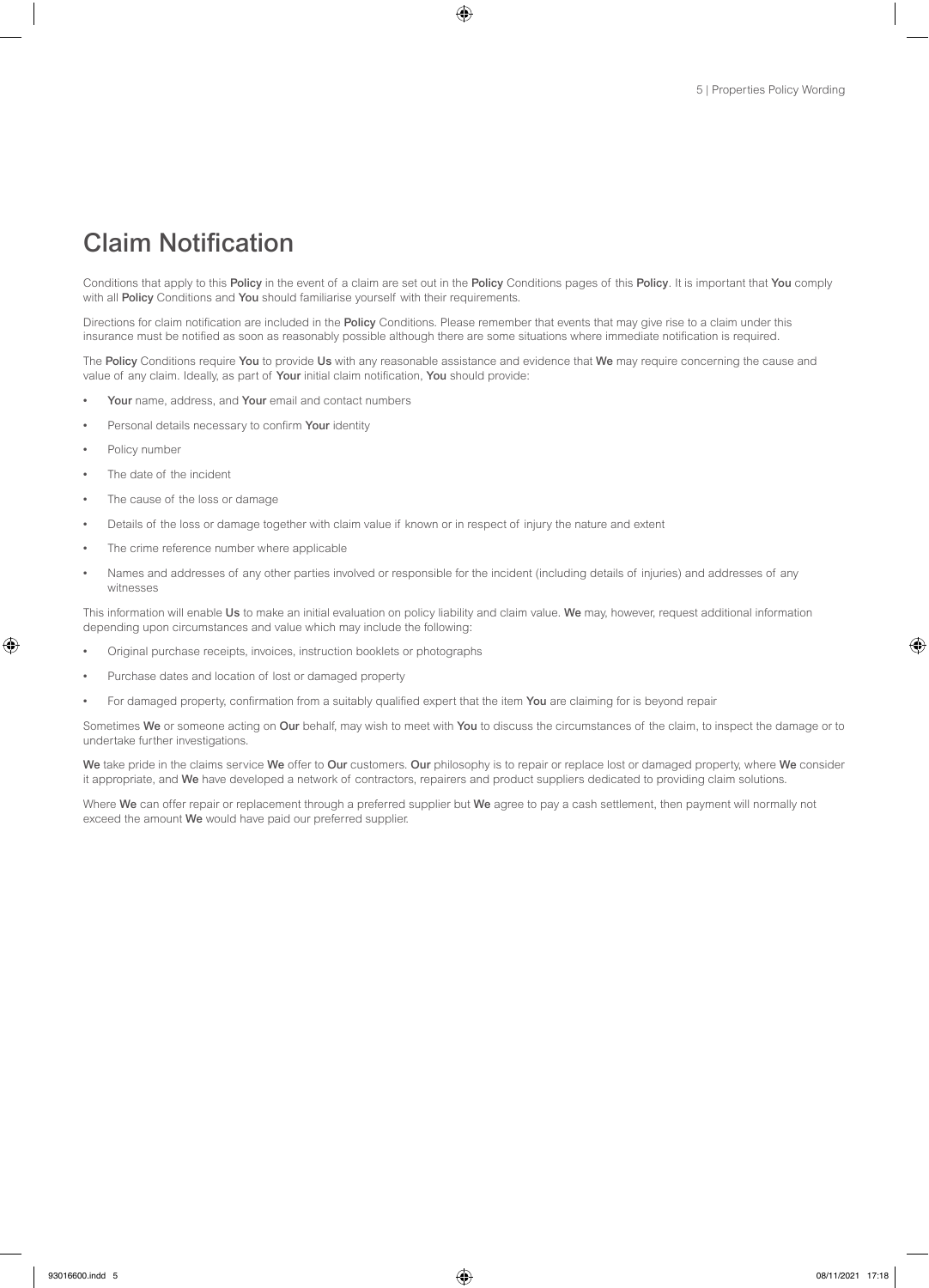# Claims Conditions

The following conditions apply except where otherwise detailed under "Requirements which You must comply with" in respect of Legal Expenses Insurance.

### 1 Making a Claim

Where an Event which could give rise to a claim under this Policy happens You will

- A) tell Us as soon as reasonably practicable and no later than 30 days of Your becoming aware of the Event or occurrence and provide Us with all information and help We reasonably require in respect of the claim and where requested by Us and at Your expense, written details containing as much information as possible on the Event, Damage, accident or Injury including (to the extent possible) the amount of the claim
- B) notify the police within 24 hours of Damage caused by malicious persons or thieves
- C) take all reasonable action to minimise or eliminate any interruption of or interference with the Business
- D) not admit or deny liability nor make any offer, compromise, promise or payment, enter into any agreement or give any undertaking in respect of the claim without Our written consent
- E) pass to Us immediately, unanswered, all communications from third parties in relation to any Event which may result in a claim under this Policy
- tell Us immediately of any impending prosecution, inquest or fatal inquiry or civil proceedings and send to Us immediately every relevant document You receive in relation to any such matter
- G) provide Us with such books of account or other business books or documents or such proofs as may reasonably be required by Us for investigating or verifying the claim
- H) provide to Us (if required) a statutory declaration of the truth of the claims and any related matter.

Failure to comply with any of these conditions will result in Us not paying Your claim.

### 2 Our Control Of Claims

We will be entitled

- A) on the happening of any Damage to the property insured to enter, take and keep possession of the Building where Damage has happened, to take and keep possession of the property, to deal with the salvage in a reasonable manner without thereby incurring any liability, without diminishing Our right to rely on any conditions of this Policy. This Policy will be proof of leave and license for such purpose
- B) at Our discretion to take over and conduct in Your name the defence or settlement of any claim and to take proceedings at Our own expense and for Our own benefit but in Your name to recover compensation or secure indemnity from any third party in respect of any Event insured by this Policy. You will give all information and assistance reasonably required
- C) to any property for the loss of which a claim is paid hereunder and You will execute all such assignments and assurances of such property as may be reasonably practicable but **You** will not be entitled to abandon any property to Us
- D) at Our option to repair or replace the property or any part of the property for which We may be liable under this Policy, provided that We will not be bound to reinstate exactly or completely but only as circumstances permit and in reasonably sufficient manner. We shall not in any case be bound to expend in respect of any one of the items insured more than the Sum Insured.

#### We will not enforce rights against

- i) a tenant in respect of Damage to the part of the Buildings occupied by that tenant or to common parts of the Buildings unless Damage arises out of a criminal, fraudulent or malicious act
- ii) any Company being Parent of or Subsidiary to You or any Company which is a Subsidiary of a Parent Company of which You are Yourselves a Subsidiary in each case within the meaning of Section 736 and 744 of the Companies Act 1985 or Articles 2 and 4 of the Companies (Northern Ireland) Order 1986.

### 3 Other Insurance

If You claim under this Policy for something which is also covered by another policy, We will only pay Our proportionate share of the claim. You should give Us full details of the other policy.

This condition does not apply the Contingent Motor Liability cover under Liabilities Insurance - Section 2 Property Owners' Liability.

### 4 Arbitration (Not applicable to Liabilities Insurance or Legal Expenses Insurance)

If there is any disagreement between You and Us as to the amount to be paid under this Policy, liability being otherwise admitted, the disagreement shall be referred to an arbitrator in accordance with the Arbitration Act 1996 or any subsequent legislation replacing that Act.

The party against whom the decision is made shall meet all costs of the arbitration in full.

If the decision is not clearly made against either party the arbitrator shall have the power to apportion costs.

If the decision is made in Our favour Your costs shall not be recoverable under this Policy. This procedure does not prejudice any right of recourse You have to any other complaints procedure to which We subscribe or to the courts.

### 5 Adjudication

On receipt of a Notice of Adjudication relating to any circumstance which has given or may give rise to a claim under this Policy You shall provide immediate notice of this to Us.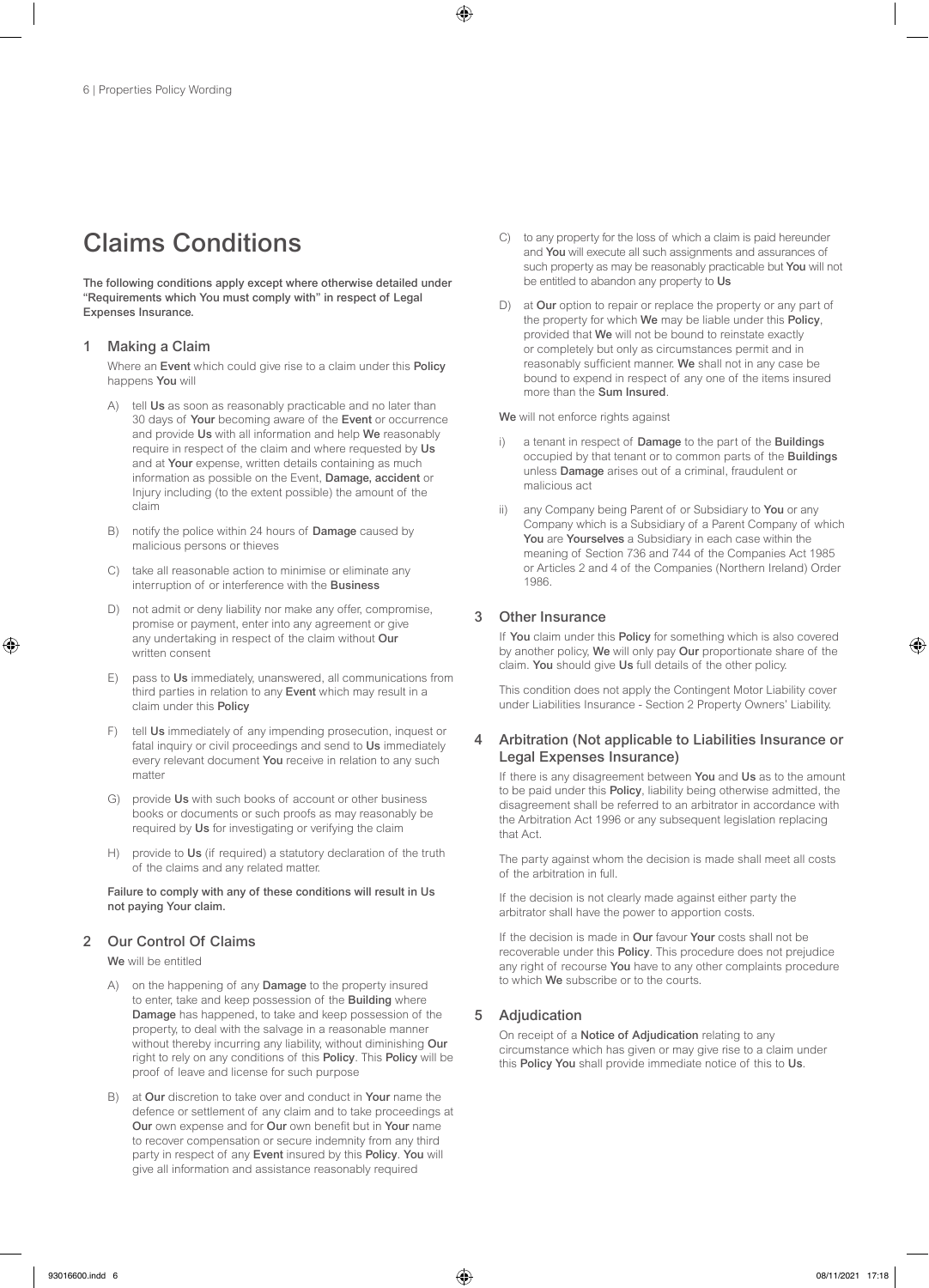# Policy Conditions

#### **Alteration of Risk**

No cover shall be provided under this Policy if and to the extent that any Damage arises as a result of any material alteration to or of

- A) the Business
- B) the Premises
- C) Property within the Premises or
- D) the occupation of the Premises by You or Your Employees

during the Period of Insurance of this Policy.

#### 2 Change of Status

This Policy shall be automatically terminated if and when

A) the Business is wound up or carried on by a liquidator or receiver or permanently discontinued.

or

B) You cease to have an interest that is insurable for example; the Premises have been sold to a third party. However this right to avoid the Policy does not apply in the event of Your death

#### 3 Security and Inspection of Unoccupied Buildings

It is a requirement of this Insurance under Property Damage Insurance that from the date that You become aware that any **Building** or portion thereof becomes **Unoccupied** for any continuous period exceeding 45 consecutive days that:

- 1 You have told Us of the unoccupancy
- 2 electricity be kept shut off at the switch where it enters the Building or portion thereof except electrical circuits required to maintain power to any fire or intruder alarm or CCTV monitoring system,
- 3 all water supplies including any heating system be kept drained unless required to operate a sprinkler system approved by Us, in which case heating should be kept at no less than 4 degrees Celsius between 1 October and 30 April inclusive,
- 4 gas and any fuel supplies be kept shut off at the switch or stopcock where they enter the Building or portion thereof unless required to maintain the heating system at no less than 4 degrees Celsius between 1 October and 30 April inclusive,
- 5 the Building or portion thereof be kept secure by:
	- A) ensuring any intruder alarm system is active and set,
	- B) the use of mortice deadlocks conforming to BS3621 or close-shackle padlocks with matching locking bar on all external doors or shutters,
	- C) the use of window locks where fitted, where locks are not fitted windows must be screwed shut,
	- D) repairing any broken or defective windows or boarding them externally using 19mm thickness shuttering grade plywood adequately braced and secured against forced entry,
	- E) sealing all letterboxes or fitting a steel cage internally,
- 6 the Building and external areas be kept free of all unfixed combustible materials,
- 7 any additional requirements put forward by Us be completed within the timescale specified,
- 8 the Building be inspected internally and externally by You or Your nominees at least every 7 days to check that the requirements of this condition are in place and a formal log kept of the inspection detailing as a minimum the:
	- A) name of the person carrying out inspection,
	- B) date and time of inspection,
	- C) breaches of requirements 1 to 8 identified (if any) and action taken a copy of which will be required by Us in the event of a claim,
- 9 that any evidence of unauthorised entry or **Damage** is advised to Us

Failure to comply with any of these requirements will result in Us not paying Your Property Damage claim.

### 4 Cancellation of Your Fixed Sum Loan Agreement

Where We have agreed to You paying Your premium by monthly instalments, then in the event that there is a default in the instalments due under the payment schedule, We reserve the right to terminate Your Policy and You will no longer be insured by Us.

If Your monthly premium payment has a Fixed Sum Loan Agreement regulated by The Consumer Credit Act 1974, then this shall be deemed to be a linked loan agreement. In the event that there is a default in the instalments due under the payment schedule, We reserve the right to also terminate that linked loan agreement.

### 5 Contracts (Rights of Third Parties) Act 1999

A person or company who was not a party to this Policy has no right under the Contracts (Rights of Third Parties) Act 1999 to enforce any term of this Policy but this does not affect any right or remedy of a third party which exists or is available apart from that Act.

#### 6 Law Applicable

Under the laws of the United Kingdom (England, Scotland, Wales and Northern Ireland) both You and We may choose the law which applies to this contract, to the extent permitted by those laws. Unless You and We agree otherwise in writing, We have agreed with You that the law which applies to this contract is the law which applies to the part of the United Kingdom in which You are based, or, if You are based in the Channel Islands or the Isle of Man, the law of whichever of those two places in which You are based.

We and You have agreed that any legal proceedings between You and Us in connection with this contract will only take place in the courts of the part of the United Kingdom in which You are based, or, if You are based in either the Channel Islands or the Isle of Man, the courts of whichever of those two places in which You are based.

#### 7 Observance of Terms

Failure to comply with any of the terms and conditions of the Policy where they are material or relevant to any loss will entitle Us to reduce or avoid Your claim.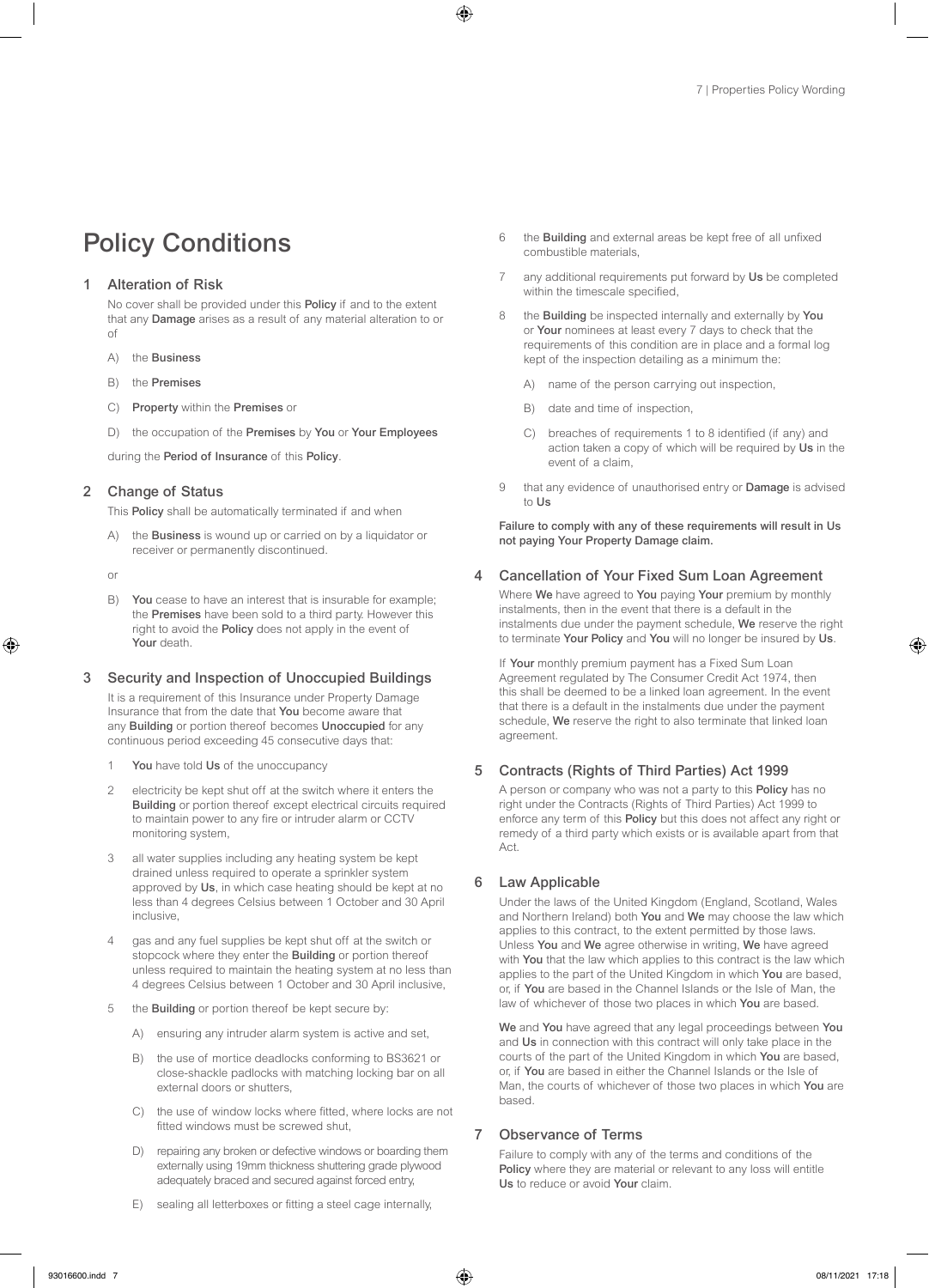#### 8 Our Liability

All the sums insured, Limits of Indemnity and any other restrictions on the amount of Our liability stated in this Policy, will apply as maximum limits to Our liability irrespective of the number of persons entitled to indemnity under this Policy.

For all purposes, including, but not limited to the application of sums insured, Limits of Indemnity and any other restrictions on the amount of Our liability stated in the Policy, the definition of You shall constitute one insured party, and there shall only be one contract of insurance between that insured party and Us.

#### 9 Reasonable Precautions

You must at Your own expense take all reasonable steps to prevent or minimise any Damage or any Injury to Employees or the public.

If You discover any defect or danger, You must make it good as soon as practicable and in the meantime take such additional precautions as circumstances reasonably require.

### 10 Economic, Financial or Trade Sanctions

We shall not provide coverage or be liable to provide any indemnity or payment or other benefit under this Policy if and to the extent that doing so would breach any Prohibition.

If any such Prohibition takes effect during the Period of Insurance We or You may cancel that part of this Policy which is prohibited or restricted with immediate effect by giving written notice to You or Us at the last known address.

If the whole or any part of the Policy is cancelled We shall if and to the extent that it does not breach any Prohibition give You a full refund of premium for any unexpired period of cover. We will do this only if You have not made a claim during the Period of Insurance.

For the purposes of this condition Prohibition shall mean any economic, financial or trade sanctions imposed by the European Union or United Kingdom, or any other prohibition or restriction imposed by law or regulation of the country of which this Policy is issued or would otherwise provide cover.

#### 11 Asbestos

Unless agreed by Us in writing to the contrary, You must ensure that You only undertake visual inspections in relation to Asbestos and when coming into contact with Asbestos, Asbestos Dust or Asbestos Containing Materials You always stop work and employ a licensed Asbestos contractor.

Failure to comply with any of these requirements will result in Us not paying Your claim.

### 12 Cancelling the Policy

You may cancel this Policy by informing Us in writing, and cancellation will be effective from the date of receipt of Your instructions.

We may cancel this Policy by sending 30 days written notice to Your last known address.

In the event of cancellation, We will refund the premium You paid for the rest of the insurance period. We will do this only if You have not made a claim during the Period of Insurance.

#### 13 Roof Inspection

If any **Building** has a felt roof or bituminous surface then it is a requirement of this Insurance under Property Damage Insurance by Event 3 Storm and Event 13 Any other accident that:

- the roof is inspected at least once every three years by a competent roofing contractor and
- 2 any recommended remedial works are carried out immediately, and
- 3 evidence of such inspection and any remedial work shall be kept in a safe place and produced if requested by Us.

Failure to comply with any of these requirements will result in Us not paying Your Property Damage claim.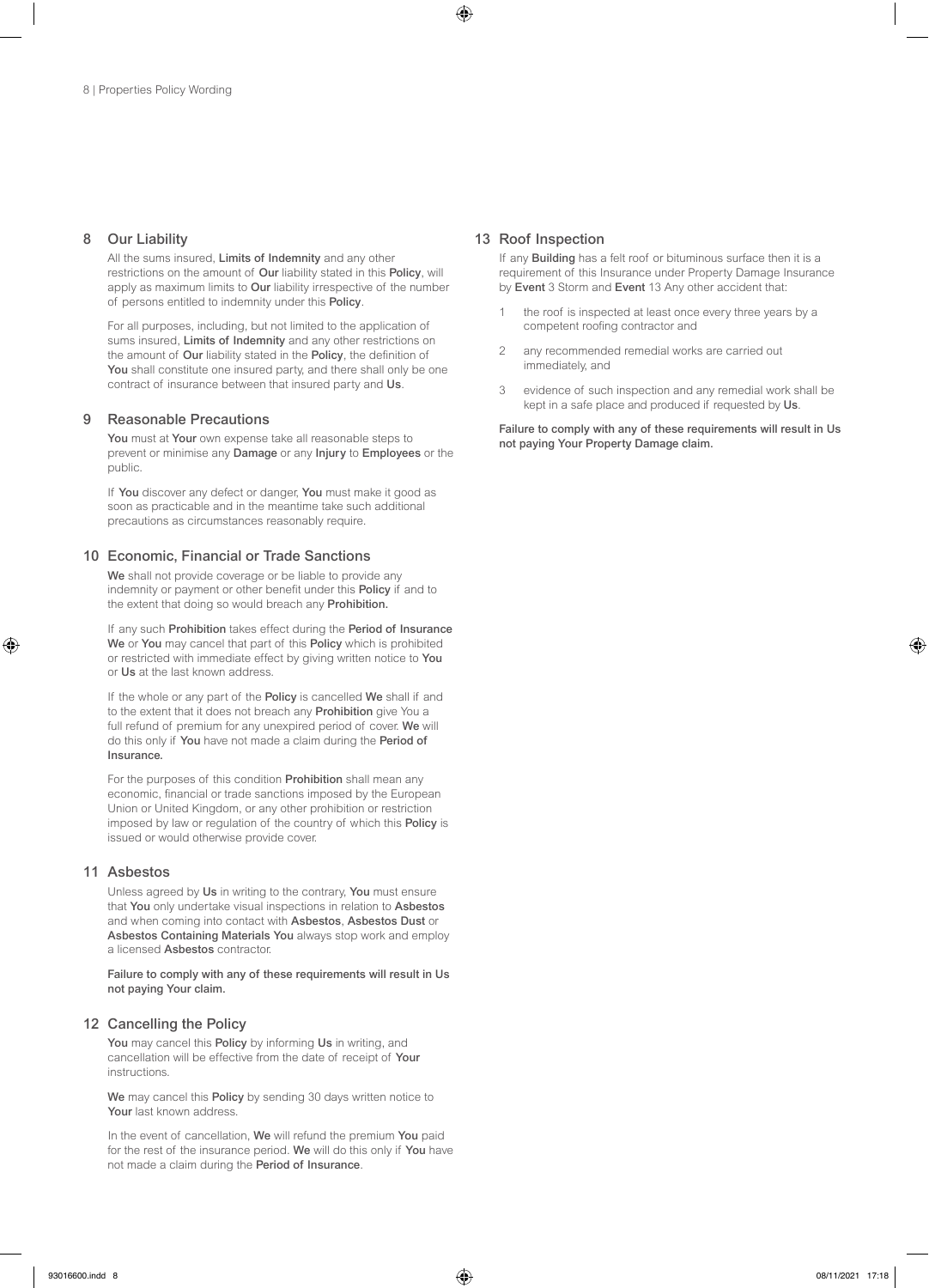# Policy Exclusions

(Exclusions that do not apply to the whole Policy are shown in the individual Insurance section.)

THIS POLICY (INCLUDING ALL EXTENSIONS OF COVER) DOES NOT COVER

#### 1 War and Allied Risks

Damage and any loss, expense or liability caused by war, invasion, act of foreign enemy, hostilities (whether war be declared or not), civil war, rebellion, revolution, insurrection, or military or usurped power.

This Exclusion shall not apply in respect of Liabilities Insurance Section 1 Employers' Liability.

#### 2 Radioactive Contamination

Damage and any loss or expense or liability resulting or arising of whatsoever nature directly or indirectly caused by or contributed to by or arising from:

- A) ionising radiations or contamination by radioactivity from any nuclear fuel or from any nuclear waste from the combustion of nuclear fuel,
- B) the radioactive, toxic, explosive or other hazardous properties of any explosive nuclear assembly or nuclear component thereof,
- C) any weapon or device employing atomic or nuclear fission and/or fusion or other like reaction or radioactive force or matter.

#### 3 Terrorism

Damage or any loss occasioned by or happening through or in consequence directly or indirectly of:

A) Terrorism regardless of any other cause or event contributing concurrently or in any other sequence to the loss,

and

B) in Northern Ireland civil commotion.

This Policy also excludes Damage or loss resulting from Damage directly or indirectly caused by, resulting from or in connection with any action aimed at controlling, preventing, suppressing or in any way relating to an act of Terrorism.

In Great Britain and Northern Ireland Terrorism means:

acts of persons acting on behalf of or in connection with any organisation which carries out activities directed towards the overthrowing or influencing by force or violence of HM's government in the United Kingdom or any other government de jure or de facto.

In so far that the insurance by this Policy is extended to include any situation elsewhere than in Great Britain and Northern Ireland Terrorism means:

any act including but not limited to the use of force or violence or the threat of any person or group of persons whether acting alone or on behalf of or in connection with any organisation or government committed for political, religious, ideological or similar purposes including the intention to:

1) influence any government or any international governmental organisation

or

2) put the public or any section of the public in fear.

In any action, suit or other proceedings where We allege that by reason of this Exclusion any Damage or loss resulting from Damage is not covered by this Policy the burden of proving that such Damage or loss is covered shall be upon You.

This Exclusion shall not apply in respect of the Liabilities Insurance, Terrorism Insurance, and Legal Expenses Insurance sections in the Policy.

#### 4 Cyber and Data

Any:

- i) Cyber Loss or;
- ii) loss, damage, liability, claim, cost, or expense of whatsoever nature directly or indirectly caused by, contributed to by, resulting from, arising out of or in connection with any loss, damage, loss of use, reduction in functionality, repair, replacement, restoration or reproduction of any Data, including any amount pertaining to the value of such Data

regardless of any other cause or event contributing concurrently or in any other sequence thereto.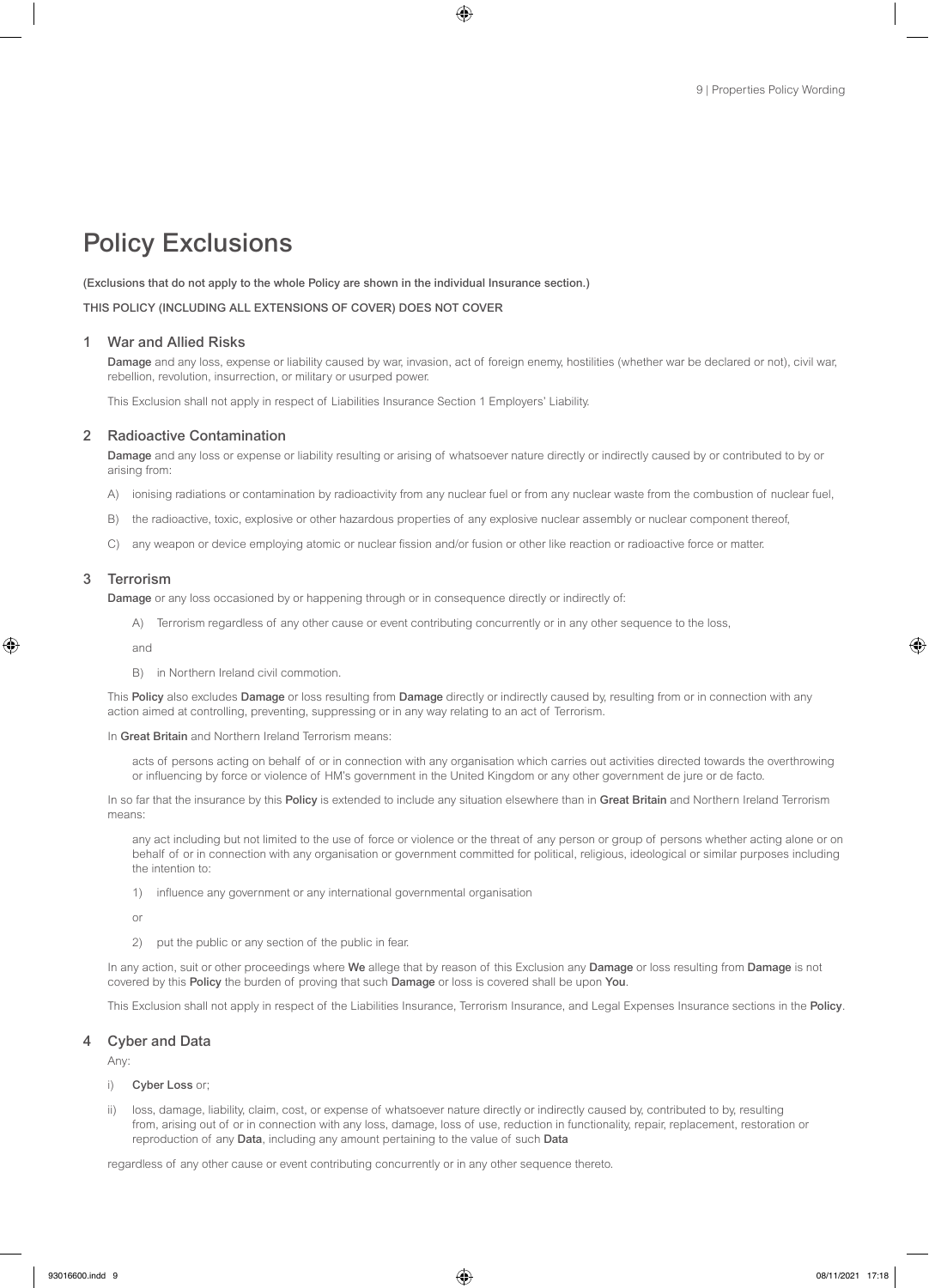This shall not exclude subsequent Damage to Property Insured and the amount of loss resulting from interruption of or interference with Your Business caused by such Damage to Property Insured where such Damage is caused by any of the following Events which directly results from a Cyber Incident or a Cyber Act unless otherwise excluded by this Policy:

Fire, smoke, lightning, explosion, earthquake, Riot and malicious vandalism (but only where involving physical force or violence), Storm or flood, Escape of water or oil from any tank apparatus, pipe or appliance, Impact by any road vehicles or animal, Impact by aircraft or other aerial devices or articles dropped from them, Accidental escape of water from an automatic sprinkler installation or Theft or attempted theft.

This Exclusion shall not apply in respect of the Liabilities Insurance, Terrorism Insurance, and Legal Expenses Insurance sections in the Policy.

#### 5 Disease

Loss (whether physical or otherwise), destruction or damage, or costs or expenses, directly or indirectly occasioned by, arising from, caused by or in any way attributable to:

- A) any form of pathogen or microorganism including but not limited to virus, bacteria, fungi and parasites, or
- B) any disease arising from any such pathogen or microorganism, or
- C) the threat or fear (actual or perceived) of A) or B)

This Exclusion shall apply regardless of any other term of this Policy except:

- i. to the extent expressly provided in the Specified Disease Extension under the Additional Extensions of Cover applicable to Rent within this Policy
- ii. any cover otherwise provided by this Policy for:
	- a) Damage which itself results directly from the following Events insured unless otherwise excluded under this Policy:

Fire, smoke, lightning, explosion, earthquake, Riot, civil commotion, strikers, locked-out workers or persons taking part in labour disturbances or malicious persons, Storm or flood, Escape of water or oil from any tank apparatus, pipe or appliance, Impact by any road vehicle or animal, Impact by aircraft or other aerial devices or articles dropped from them, Accidental escape of water from an automatic sprinkler installation, Theft or attempted theft, Subsidence, Ground Heave or Landslip

subsequent upon A), B) or C) above;

b) loss due to interruption or interference with Your Business as a direct consequence of such subsequent Damage insured under ii) a) above.

This Exclusion shall not apply in respect of the Liabilities Insurance, Terrorism Insurance, and Legal Expenses Insurance sections in the Policy.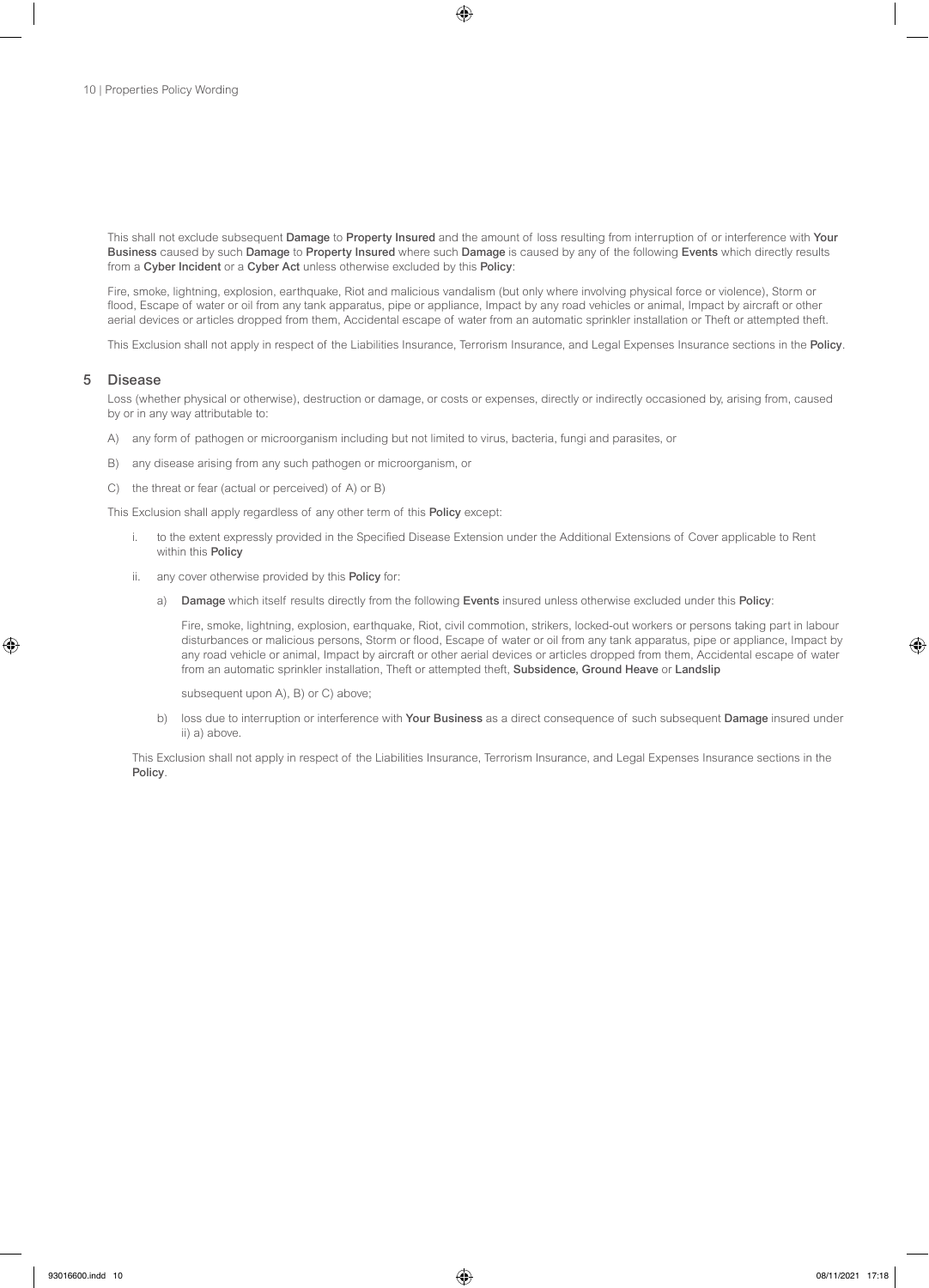# Definitions - Words with special meanings

### Act of Terrorism (Terrorism Insurance)

Acts of persons acting on behalf of, or in connection with, any organisation which carries out activities directed towards the overthrowing or influencing, by force or violence, of HM's government in the United Kingdom or any other government de jure or de facto.

### Administrator

A third party provider appointed by Us to administer claims in respect of Legal Expenses Insurance on Our behalf.

### Advertising Injury

Oral or written publication of material in any manner that slanders libels or defames a person's or organisation's products or services committed in the course of advertising Your products or services.

### Agent

A company who acts as a managing agent for You in respect of the Premises.

## Any One Claim

All Legal Proceedings (including any appeal against judgment) arising from or relating to the same Event.

### Appointed Representative

A solicitor, consultant or any other appropriately qualified person nominated to act in a professional capacity for You in accordance with the terms and conditions of Legal Expenses Insurance.

### Asbestos

Asbestos, crocidolite, amosite, chrysotile, fibrous actinolite, fibrous anthophyllite or fibrous tremolite or any mixture containing any of those minerals.

## Asbestos Containing Materials

Any material containing Asbestos or Asbestos Dust.

### Asbestos Dust

Fibres or particles of Asbestos.

## Building(s)

Buildings and foundations (built mainly of brick, stone, concrete or other non-combustible materials and unless stated differently in the Schedule or Statement of Fact no more than 10% of other materials) that are Your Property or Property for which You are responsible situated at the Premises, including

- Your fixtures and fittings including fixed glass and fitted carpets
- tenant's improvements for which You are responsible in, on or around the Buildings
- furnishings and other contents of common parts of the **Buildings**
- outbuildings including garages and greenhouses
- closed circuit security TV systems, security equipment, external lighting, television or radio receiving aerials, aerial fittings, masts and satellite dishes
- gangways, pedestrian malls and pedestrian access bridges
- car parks, drives, roads, pavements, footpaths, patios and terraces and similar surfaces all constructed of solid materials
- walls, gates, fences and hedges
- **Services**
- landscaping excluding external ponds and lakes
- swimming pools, tennis courts and squash courts forming part of Premises occupied for residential purposes.

### **Business**

That shown in the **Schedule** and conducted solely from premises in Great Britain, Northern Ireland, the Channel Islands or the Isle of Man and shall include

- ownership, repair and maintenance of Property insured by this Policy
- 2 A) occupation of Residential Property by You but no more than 50% in respect of the Residents of any one Residential Property
	- B) occupation of non Residential Property other than for the purpose of operating any trade or business therefrom
- 3 provision and management of canteen, social, sports and welfare organisations and first aid, ambulance and medical services for the benefit of any Person Employed
- 4 fire and security services maintained solely for the protection of Your Buildings
- 5 private work undertaken by any Person Employed for any of Your directors, partners or **Employees** with Your prior consent
- 6 attendance at or participation in exhibitions, trade fairs or shows by any Employee or director in connection with their employment

but in respect of Section 1 of Liabilities Insurance shall not include any work undertaken Offshore.

## Clean Up Costs

The costs incurred by

- A) a government agency or regulatory body
- B) You with Our written consent where a government agency or regulatory body would have required remediation

in carrying out action to curtail or minimise or remediate a Sudden Pollution or Contamination Incident for which You are legally responsible.

### Computer System

Any computer, hardware, software, communications system, electronic device (including, but not limited to, any smart phone, laptop, tablet, or wearable device), server, cloud or microcontroller including any similar system or any configuration of the aforementioned and including any associated input, output, data processing media, networking equipment or back up facility, whether owned or operated by You or by any other party.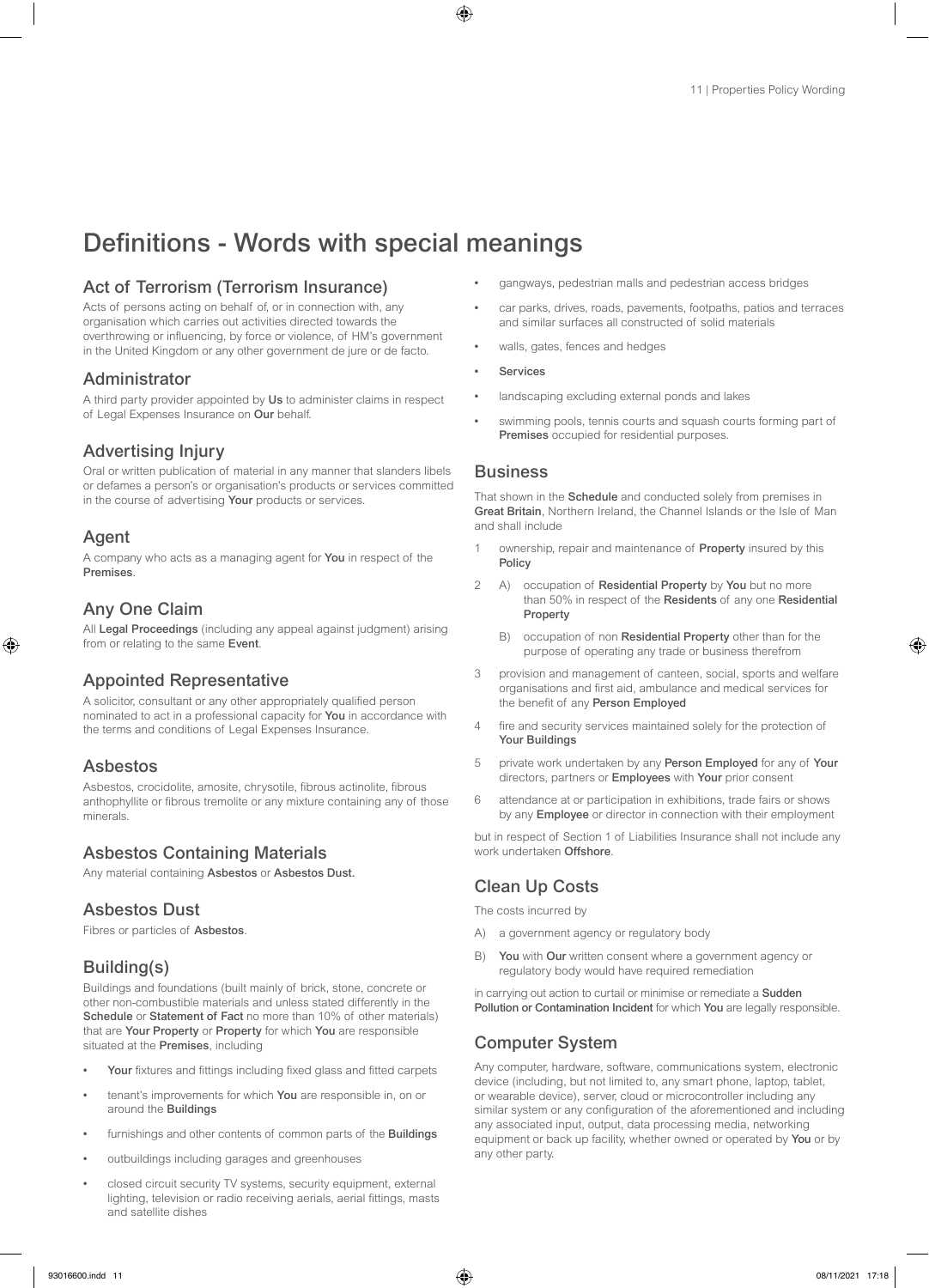### Computer Systems (Terrorism Insurance)

A computer or other equipment or component or system or item which processes stores transmits or receives Data.

### Contract Price

The amount as shown in the **Schedule** which represents the maximum estimated value of the Contract Works to be completed at the Premises.

### Contract Works

The temporary or permanent works executed or in the course of execution at the Premises by You or on Your behalf for the purposes of alterations or improvements to the Buildings including unfixed site materials for use in connection with such works.

## Contribution

The first part of each and every claim as shown in the **Schedule** which You and We have agreed will be paid by You.

If cover is provided in respect of an Event under more than one item under the "What is covered" heading within an Insurance or under more than one Insurance section and if a **Contribution** as defined above applies under more than one such item or Insurance then only the Contribution which is the highest of those which would have applied separately will be deducted from the total claim payment.

### Costs of Reletting

The costs necessarily and reasonably incurred from the date of the Damage until the expiry of the Indemnity Period in reletting the Buildings (including legal fees in connection with the reletting) solely as a result of Damage to the Buildings.

### Court

A Court or other competent authority.

### Covered Loss (Terrorism Insurance)

All losses arising under Terrorism Insurance Heads of Cover A and/ or C of the Terrorism insurance section that occur in the Territory, the proximate cause of which is an Act of Terrorism.

## Cyber Act

An unauthorised, malicious or criminal act or series of related unauthorised, malicious or criminal acts, regardless of time and place, or the threat or hoax thereof involving access to, processing of, use of or operation of any Computer System.

## Cyber Incident

- A) any error or omission or series of related errors or omissions involving access to, processing of, use of or operation of any Computer System; or
- B) any partial or total unavailability or failure or series of related partial or total unavailabilities or failures to access, process, use or operate any Computer System.

### Cyber Loss

Any loss, damage, liability, claim, cost or expense of whatsoever nature directly or indirectly caused by, contributed to by, resulting from, or arising out of or in connection with any Cyber Act or Cyber Incident including, but not limited to, any action taken in controlling, preventing, suppressing or remediating any Cyber Act or Cyber Incident.

### Damage

Physical loss, destruction or damage.

### Data

Any data of any sort, including without limitation tangible or intangible data, and any programs or software, bandwidth, cryptographic keys, databases, documents, domain names or network addresses or anything similar, files, interfaces, metadata, platforms, processing capability, storage media, transaction gateways, user credentials, websites, or any other information whatsoever.

### Declared Value

The base value shown against the Buildings item in the Schedule which You consider to represent the cost of rebuilding at the level of costs applying at the start of the Period of Insurance without any provision for inflation.

### Denial of Service Attack (Terrorism Insurance)

Any actions or instructions constructed or generated with the ability to damage, interfere with or otherwise affect the availability or performance of networks or network services or network connectivity or Computer Systems.

The definition of Denial of Service Attack includes, but is not limited to, the generation of excess traffic into network addresses and the exploitation of system or network weaknesses and the generation of excess or non-genuine traffic between and amongst networks and the procurement of such actions or instructions by other Computer Systems.

### **Deposit**

The sum of money collected from the Tenant in accordance with Section 213 of the Housing Act 2004 (and any amending legislation) in respect of a Tenancy Agreement to which it applies and held by You or Your Agent as an indemnity for losses incurred by You arising from the Tenant failing to perform their obligations set out in the Tenancy Agreement. A minimum amount equal to one months' Rent must be retained as the Deposit.

## Dilapidations Inventory

A full and detailed inventory of Your contents and their condition within the Residential Property which has been signed by the Tenant.

## Employee(s)

Any individual under a contract of service or apprenticeship with You.

## Event(s)

One occurrence or all occurrences of a series consequent on or attributable to one source or original cause.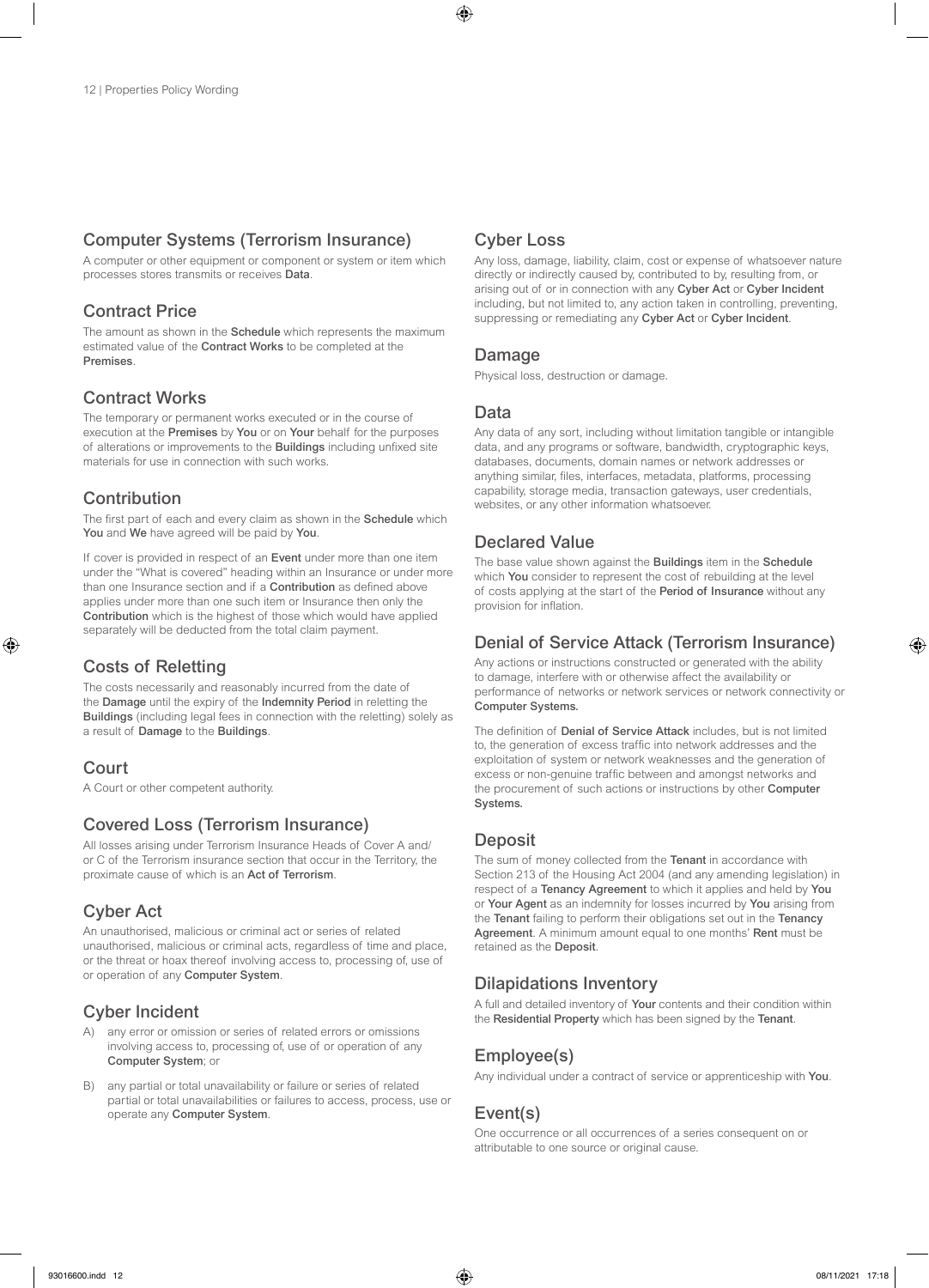### Fees

Any architects', surveyors', and legal fees paid by You with Our written consent.

### Flat(s)

A self-contained unit of the residential accommodation forming part of a block of flats or apartments or of any other Building which includes such residential units.

### Great Britain

England and Wales and Scotland but not the territorial seas adjacent thereto (as defined by the Territorial Sea Act 1987)

### Ground Heave

Upward or lateral movement of the site on which Your Buildings stand caused by swelling of the ground.

### **Guarantor**

The individual or organisation assigned to the Tenancy Agreement that has received a Tenant Reference and provided a financial guarantee of the Tenant's performance of their obligations under the Tenancy Agreement.

### Hacking (Terrorism Insurance)

Unauthorised access to any Computer System, whether Your property or not.

### Indemnity Period

The maximum period from the date of the Damage for which We will pay any loss of Rent, as shown in the Schedule.

### Injury

### In respect of Liabilities Insurance Sections 1 and 3 (Part A)

• Bodily injury, death, disease or illness.

### In respect of Liabilities Insurance Sections 2 and 3 (Part B)

• Bodily injury, mental injury, death, disease or illness.

### In respect of Liabilities Insurance Section 4

• Bodily injury, death, disease or illness of any person other than a Person Employed.

### Insured Incident

The incident or the first of a series of incidents which may lead to a claim under Section 8 of Legal Expenses Insurance. Only one Insured Incident shall be deemed to have arisen from all causes of action, incidents or events that are related by cause or time.

### Insured Person

You or Your directors, partners or Employees.

### Landlord's Contents

Furniture, carpets (other than fitted carpets), furnishings and all other Property owned by You or for which You are responsible within the Buildings but excluding

- landlord's fixtures and fittings
- contents in common parts of the Buildings
- moveable **Property** in the open or in outbuildings
- computer and photographic equipment
- jewellery, stamp, coin and other collections, articles of precious metal, clocks, watches, furs, works of art or paintings
- clothing, personal belongings and pedal cycles
- money, certificates, cheques, securities or other documents of any kind
- motor vehicles (excluding pedestrian-controlled gardening equipment, wheelchairs and vehicles used in or about the Building), caravans, trailers, trains, aircraft, watercraft or parts or accessories for any of them
- stock and materials in trade
- any Property insured under another policy.

### Landslip

Downward movement of sloping ground.

### Legal Expenses

In respect of Sections 1 – 7 of Legal Expenses Insurance:

### **Fees**

Any fees and disbursements reasonably and properly incurred by the Appointed Representative or by Our Administrator in connection with any Legal Proceedings.

Where You have chosen Your own Appointed Representative We will not pay more than Standard Legal Expenses.

### 2 Costs

Any costs payable by You following

- A) an award of costs by any Court
- or
- B) an out-of-court settlement made in connection with any Legal Proceedings. You must have obtained Our Administrator's agreement to any such settlement in accordance with Requirement 4 F).

### 3 Basic and Compensatory Awards (in respect of Section 1 of Legal Expenses Insurance)

A) A basic or compensatory award of compensation which You must pay as a result of judgment in a dispute under employment legislation

or

B) an out-of-court settlement of a claim under 3 A) above to which Our Administrator has given their prior written consent.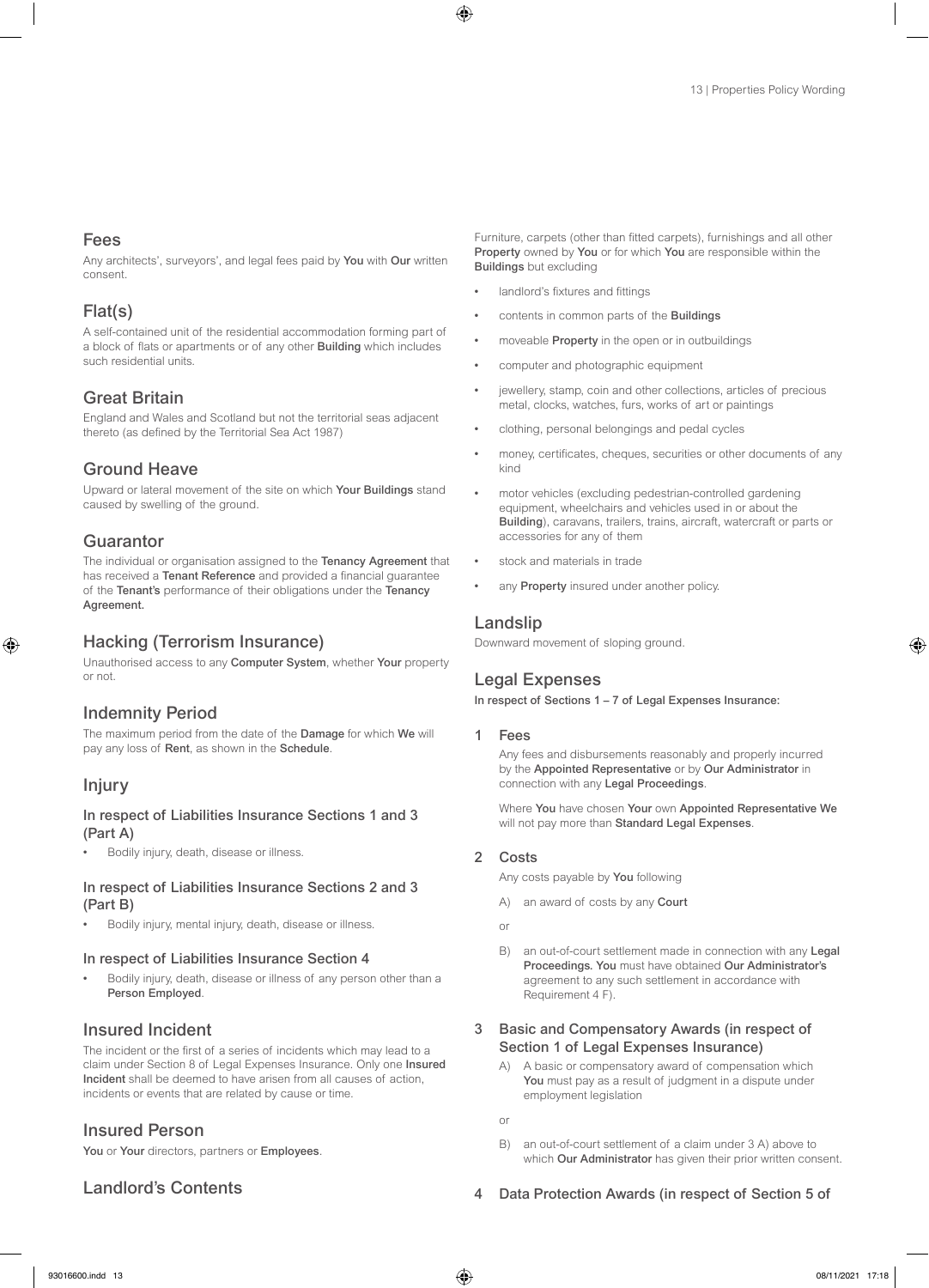#### Legal Expenses Insurance)

- An award of compensation made against You under Section 13 of the Data Protection Act 1998
- or
- B) an out-of-court settlement of a claim under 4 A) above to which Our Administrator has given their prior written consent.

### In respect of Section 8 (Eviction Proceedings) of Legal Expenses Insurance:

Legal fees, costs, disbursements and related taxes reasonably and properly incurred by the Appointed Representative or Our Administrator in Legal Proceedings arising from an Insured Incident.

### Legal Proceedings

#### In respect of Sections 1 – 7 of Legal Expenses Insurance

The pursuit or defence of legal or taxation disputes.

### In respect of Section 8 (Eviction Proceedings) of Legal Expenses Insurance

The pursuit of civil legal cases for damages or injunctions.

### **Legionellosis**

Any discharge, release or escape of legionella or other airborne pathogens from water tanks, water systems, air-conditioning plants, cooling towers and the like.

### Limit of Indemnity

The maximum amount payable by Us in respect of the cover provided as shown in the Schedule or Policy wording.

### Limit of Liability

The maximum amount payable by Us in respect of the cover provided as shown in the Schedule or Policy wording.

### Loss of Rent

The actual amount of the reduction in the Rent received by You during the Indemnity Period solely as a result of Damage to Buildings.

### Non-Damage (Terrorism Insurance)

All losses arising as a result of interruption or interference with Your Business in consequence of:

- access to, exit from or use any premises located within the Territory owned or occupied by You being impaired or prevented due to the actions of the police, competent authority or any other statutory authority, the proximate cause of which is an Act of Terrorism; or
- B) an Act of Terrorism in the vicinity of, but in no event further than one mile from, any premises within the Territory owned or occupied by You which results in the business carried on at such premises having a diminished attraction to customers and solely in consequence thereof, an identifiable reduction in Your business, but in no event shall the maximum period of indemnity for such interruption or interference with the business exceed three months.

### Notice of Adjudication

Any notice issued to a party to a contract to which Housing Grants Construction and Regeneration Act 1996 applies stating an intention to refer a dispute under the contract to adjudication.

### Nuclear Installation (Terrorism Insurance)

Any installation of such class or description as may be prescribed by regulations made by the relevant Secretary of State from time to time by statutory instrument being an installation designed or adapted for

- 1 the production or use of atomic energy or
- 2 the carrying out of any process which is preparatory or ancillary to the production or use of atomic energy and which involves or is capable of causing the emission of ionising radiations or
- 3 the storage processing or disposal of nuclear fuel or of bulk quantities or other radioactive matter being matter which has been produced or irradiated in the course of the production or use of nuclear fuel.

## Nuclear Reactor (Terrorism Insurance)

Any plant (including any machinery equipment or appliance whether affixed to land or not) designed or adapted for the production of atomic energy by a fission process in which a controlled chain reaction can be maintained without an additional source of neutrons.

### **Offshore**

Embarkation on to a vessel or aircraft for conveyance to an offshore rig or platform until disembarkation from the conveyance on to land upon return from such offshore rig or platform.

## Outstanding Debit Balances

The total recorded under Duplicate Records (as detailed in 'Additional factors when settling Rent claims') adjusted for

- 1 bad debts
- 2 amounts debited (or invoiced but not debited) and credited (including credit notes and cash not passed through the books at the time of the Damage) to the credit accounts of the Business in the period between the date to which the last monthly record relates and the date of the Damage

and

3 any abnormal condition of trade which had or could have had a material effect on the Business so that the figures thus adjusted shall represent as nearly as reasonably practicable those which would have been obtained at the date of the Damage had the Damage not occurred.

#### Note

- Value Added Tax is excluded to the extent that You are accountable to the tax authorities.
- 2 Any adjustment implemented in current cost accounting is disregarded.

### Period of Insurance

The period beginning with the "From" date and ending with the "To" date shown in the Schedule.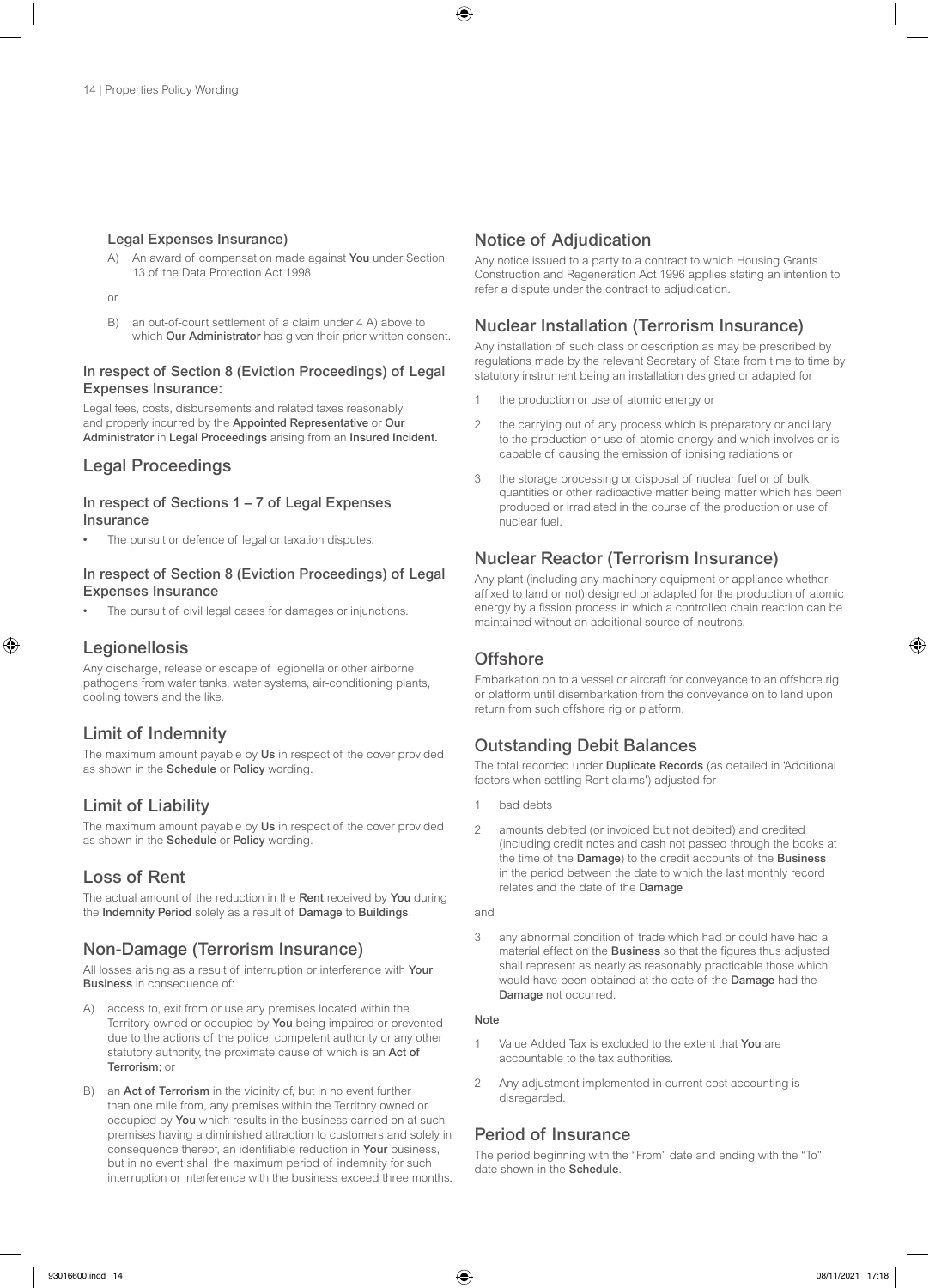### Person Employed

#### 1 Employee

- 2 labour master and individuals supplied by him
- 3 individual employed by labour only sub-contractors
- 4 self-employed individual (not being in partnership with You)
- 5 individual hired to or borrowed by You
- 6 individual undertaking study or work experience while under Your supervision
- 7 voluntary worker helper or instructor
- 8 prospective employees being assessed by You as to their suitability for employment
- 9 person working under the Community Offender Act 1978 or similar legislation

### Person Entitled to Indemnity

- **You**
- 2 Your personal representatives in respect of legal liability incurred by You
- 3 at Your request
	- A) any principal
	- B) any of **Your** directors or partners
	- C) any Person Employed

against legal liability in respect of which You would have been entitled to indemnity under this Policy if the claim had been made against You

- D) the officers, committees and members of Your canteen, social, sports and welfare organisations and first aid, fire, ambulance, medical and security services in their respective capacities as such but this shall not include medical or dental practitioners in relation to medical services provided
- E) any of Your directors or partners or Employees in respect of private work undertaken by any Person Employed for such directors partners or Employees with Your prior consent

provided that such people shall keep to the terms, conditions and limitations of this Policy so far as they can apply.

### Phishing

Any access or attempted access to data or information made by means of misrepresentation or deception.

### **Policy**

The policy wording (along with the Schedule and Statement of Fact) which forms part of the legal contract between You and Us.

### Premises

The address as shown in the Schedule

### Private Individual (Terrorism Insurance)

Any person, including

- A) beneficiaries of or trustees of a trust where insurance is arranged under the terms of a trust, or
- B) beneficiaries or executors of a will or
- C) sole traders,

while under Your direct control and supervision

> where Residential Property is occupied by a beneficiary or trustee of a trust, or a beneficiary or executor of a will, or sole trader as their private residence(s), unless more than 20% commercially occupied.

> The definition of Private Individual shall include two or more persons where insurance is arranged in their several names and/or Your title includes the name of a bank or building society or other financial institution for the purpose of noting their interest in the Property Insured.

### Property (Terrorism Insurance)

Property Insured (as defined within this Policy) and any other property whatsoever, but excluding:

- A) any land or building which is occupied as a private residence or any part thereof which is so occupied unless:
	- insured under the same contract of insurance as the remainder of the building which is not a private residence; or
	- ii) not insured in the name of an individual
- B) any Nuclear Installation or Nuclear Reactor and all fixtures and fittings situated thereon and attached thereto and all pipes wires cables drains or other conduits or service media of any description which are affixed or connected to or in any way serve such Nuclear Installation or Nuclear Reactor.

### **Property**

Material Property but shall not include Data.

### Property Insured

| <b>Buildings</b>           | at the <b>Premises</b> including |
|----------------------------|----------------------------------|
|                            | within the open yards            |
| <b>General Contents</b>    | forming part of the              |
|                            | Premises (subject to any         |
| <b>Landlord's Contents</b> | specific exclusions)             |

all as defined in the Policy or more fully described in the Schedule and all being Your Property or for which You are responsible but excluding

Property which is more specifically insured

- A) Property which is more specifically insured
- B) Unless specifically notified and accepted by Us as insured
	- i) Property in transit
	- ii) vehicles licensed for road use (including accessories thereon), caravans, trailers, railway locomotives, rolling stock, watercraft and aircraft
	- iii) and, piers, jetties, bridges, culverts and excavations,
	- iv) livestock, growing crops and trees
	- v) Property or structures in course of construction or erection and materials or supplies in connection with all such Property in course of construction or erection
	- vi) overhead transmission lines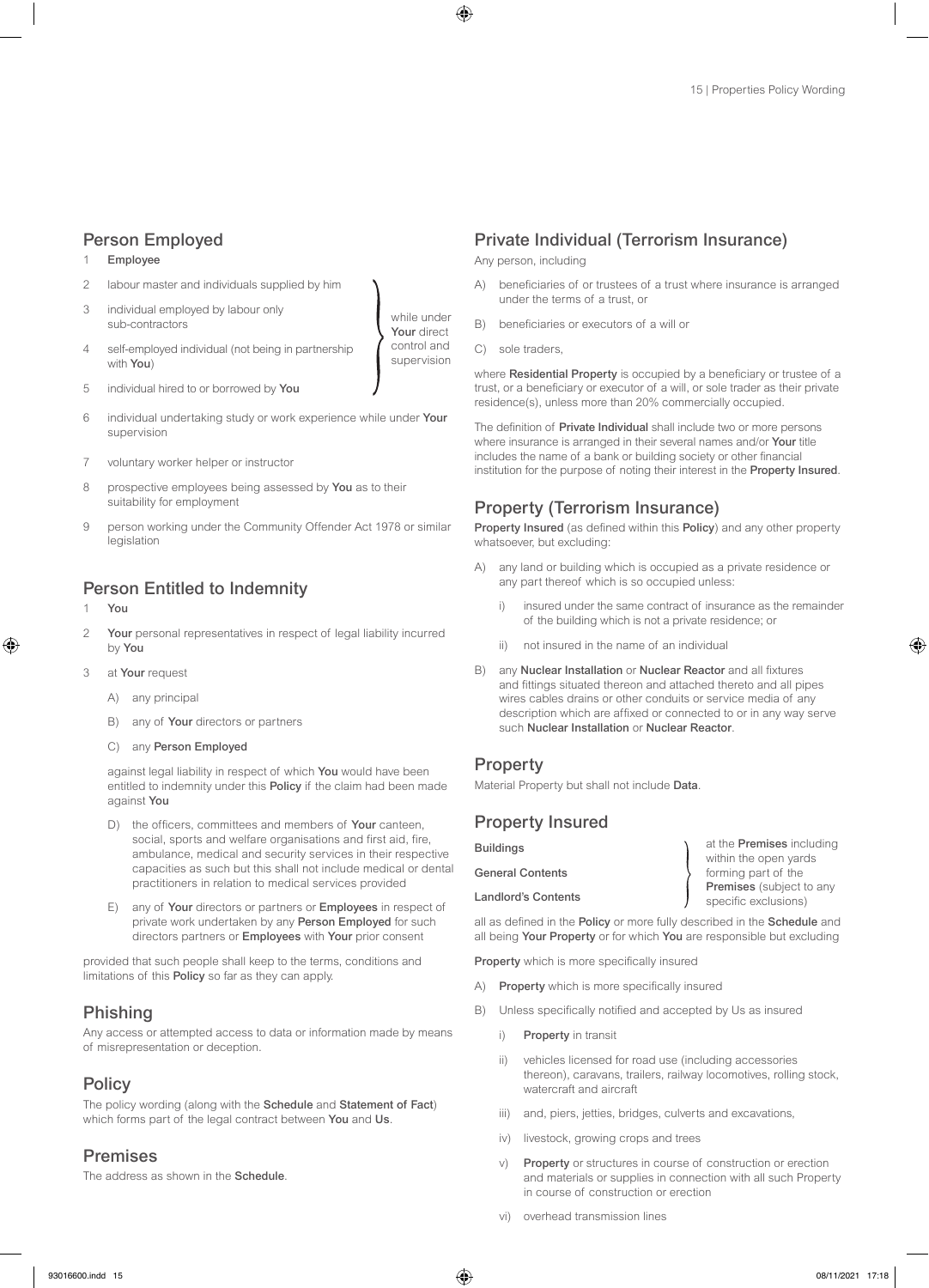### Rent (not applicable to Section 8 of Legal Expenses Insurance)

Any money in the nature of Rent including service charges which You receive from a tenant.

### Rent (applicable to Section 8 of Legal Expenses Insurance)

The monthly amount payable by the Tenant to You as set out in the Tenancy Agreement.

### Resident(s)

Any person authorised under the terms of the lease, tenancy agreement or rental agreement who lives in the Residential Property and any member of their family residing with them.

## Residential Property/Properties (not applicable to Terrorism Insurance)

Any house, maisonette or Flat owned by You or for which You are responsible situated at the Premises.

## Residential Property/Properties (Terrorism Insurance only)

Houses and blocks of flats and other dwellings (including household contents and personal effects of every description).

### **Schedule**

The document providing details of the various Insurances which are included in Your Policy together with the levels of cover applying under each.

### Services

Telephone, gas, electricity and water mains, drains and sewers, electrical instruments, meters, piping, cabling and the like which provide services to or from the Buildings and for which You are responsible.

### **Squatters**

Any person(s) in unlawful occupation of the Premises.

### Statement of Fact

The document setting out information provided by You or Your representative as being relevant to the cover that has been applied for. It also includes assumptions We have made about factual circumstances relevant to the cover and which are confirmed by You as true and correct.

### Standard Legal Expenses

The usual fees that would be incurred by Us in nominating Our Administrator's choice of Appointed Representative.

### **Subsidence**

Downward movement of the site on which Your Buildings stand by a cause other than the weight of the Buildings themselves.

## Sudden Pollution or Contamination Incident

Pollution or contamination of buildings or other structures or of water or land or of the atmosphere caused by a sudden identifiable unintended and unexpected incident which takes place in its entirety at a specific moment in time and place happening anywhere in the world other than the United States of America or any other territory within its jurisdiction during the Period of Insurance.

Provided that all pollution or contamination which arises out of one Sudden Pollution or Contamination Incident shall be considered by Us for the purposes of this Policy to have occurred at the time such incident takes place.

### Sum Insured

Value shown in the **Schedule** which represents the maximum amount We will pay.

In respect of **Buildings** the Sum Insured is the **Declared Value** plus an allowance for inflation during the Period of Insurance and in the event of a claim the period of reinstatement.

### Tenancy Agreement

A Tenancy Agreement between You and the Tenant in relation to the Residential Property which is:

an Assured Shorthold Tenancy Agreement as defined within the Housing Act 1988 (as amended) or its equivalent outside of England and Wales but within Great Britain, Northern Ireland, the Channel Islands or the Isle of Man

or

2 a Company Residential Tenancy (Company Let) created after 28th February 1997 where the Tenant is a public limited company (plc) or limited company (Ltd) or its equivalent outside of England and Wales but within Great Britain, Northern Ireland, the Channel Islands or the Isle of Man and the Premises are let purely for residential purposes of the Tenant's employees and their family

or

3 a written common law residential Tenancy Agreement created after 28 February 1997 between individuals where the Rent is in excess of £100,000 per annum or its equivalent outside of England and Wales but within Great Britain, Northern Ireland, the Channel Islands or the Isle of Man

and which is

- A) appropriate for the tenancy
- B) signed and independently witnessed by You, the Tenant(s) and, if required as a condition of the Tenant Reference, the **Guarantor**
- C) free from any unreasonably restrictive covenants.

The initial Tenancy Agreement must be for a fixed term of no more than 12 months.

### **Tenant**

The occupier of the Residential Property named in the Tenancy Agreement as the Tenant who has received a Tenant Reference.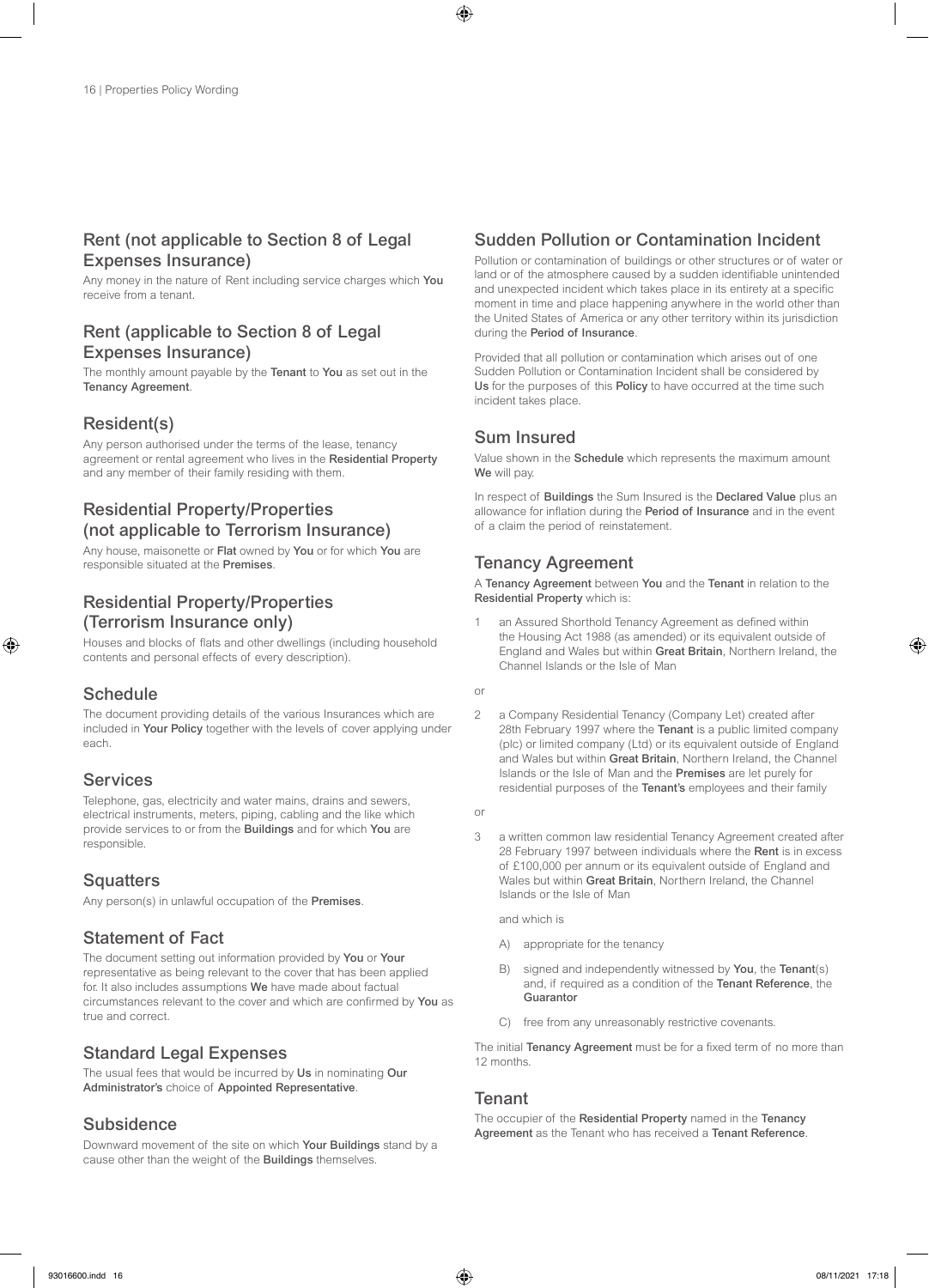### Tenant Reference

A credit check against the Tenant and any Guarantor obtained from a licensed credit referencing company showing no County Court Judgments in the past three years and no outstanding County Court Judgments together with

- 1 copies of two forms of identification one of which must contain a photograph
- 2 a written employers reference on company letter headed paper confirming the Tenant's permanent and current employment and that their salary is at least a multiple of 2.5 of the Tenant's Rent.

If all of the above are not available, or in the case of student and DSS Tenants, a full Tenant Reference showing a Pass on the Tenant and Guarantor must be obtained from an approved Tenant Referencing Company.

### Unoccupied

Unoccupied or empty or disused or unfurnished or untenanted or no longer in active use.

### Virus or Similar Mechanism (Terrorism Insurance only)

Any program code, programming instruction or any set of instructions constructed with the purpose and ability, or purposely used, to damage, interfere with, adversely affect, infiltrate or monitor computer programs, Computer Systems, Data or operations, whether involving self-replication or not.

The definition of Virus or Similar Mechanism includes but is not limited to trojan horses, worms and logic bombs and the exploitation of bugs or vulnerabilities in a computer program to damage, interfere with, adversely affect, infiltrate or monitor as above.

## Water Table Level

The level below which the ground is completely saturated with water.

### We/Us/Our

Royal & Sun Alliance Insurance Ltd St Mark's Court Chart Way Horsham West Sussex RH12 1XL

### You/Your/Yours/Yourselves

The Policyholder shown in the Schedule.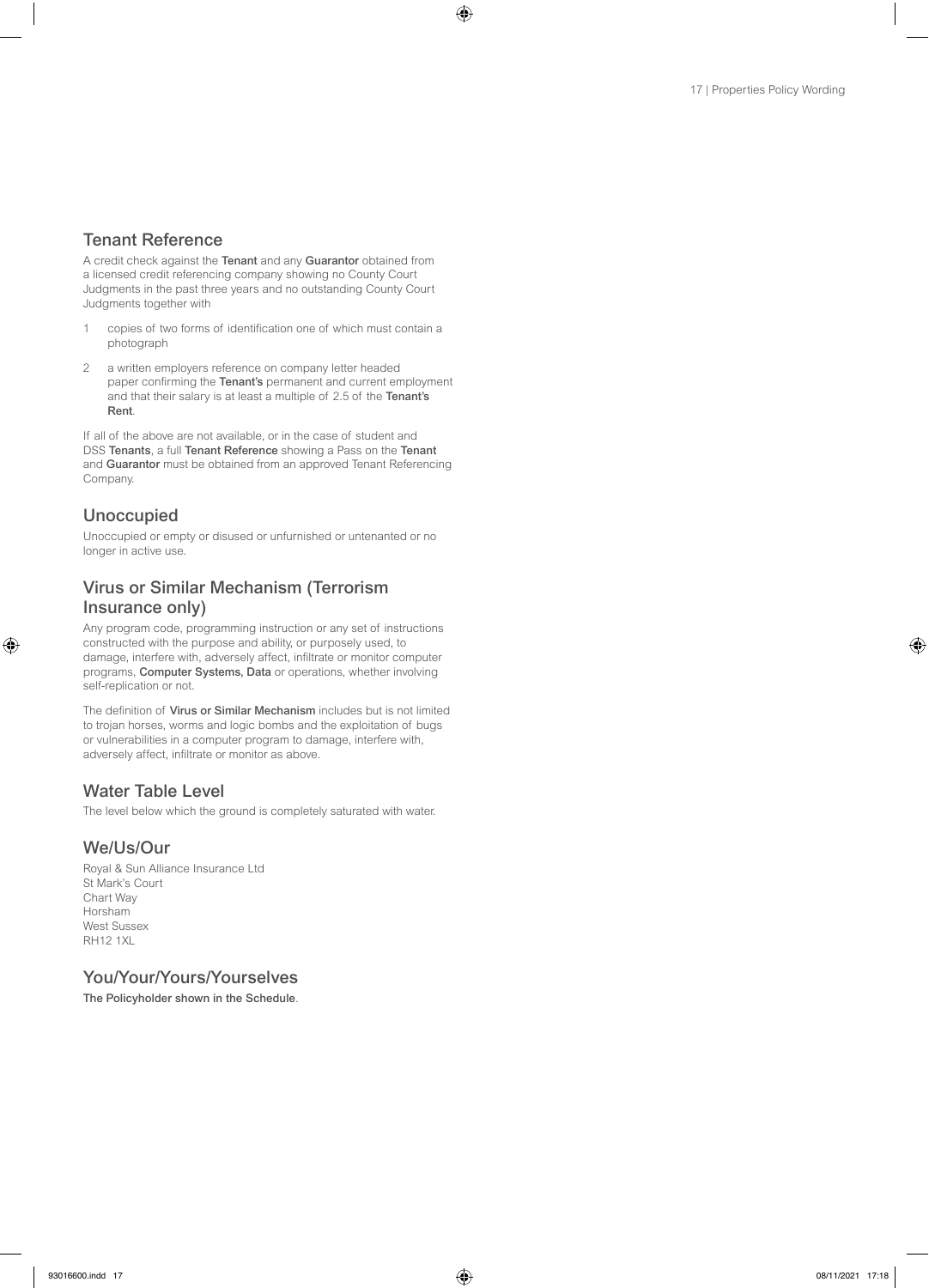## Property Damage Insurance

### THIS INSURANCE ONLY APPLIES WHERE SHOWN AS INCLUDED IN THE SCHEDULE

### What is covered **What is not covered** What is not covered

### Events

### THE FOLLOWING EVENTS ONLY APPLY WHERE SHOWN AS INCLUDED UNDER OPERATIVE EVENTS IN THE SCHEDULE.

- 1 Fire, smoke, lightning, explosion and earthquake. 1 Your Contribution as shown in the Schedule.
- 2 Riot, civil commotion, strikers, locked-out workers or persons taking part in labour disturbances or malicious persons.

- 
- 4 Escape of water or oil from any tank, apparatus, pipe or appliance. 1 Your Contribution as shown in the Schedule
- 5 Impact by
	- A) any vehicle or animal
	- B) aircraft or other aerial devices or articles dropped from them.
- 6 Accidental escape of water from any automatic sprinkler installation.
- 

- 
- 2 Damage caused by the bursting of any boiler or other plant owned by You or under Your control and in which the internal pressure is due to steam only. However, We will not exclude Damage caused by the explosion of any boiler or gas used only for domestic purposes.
- 1 Your Contribution as shown in the Schedule.
- 2 Damage arising from nationalisation, confiscation, requisition or destruction by order of the government or any public authority.
- 3 Damage arising from stoppage of work.
- 4 Damage directly caused in the course of theft or attempted theft by malicious persons not acting on behalf of or in connection with any political organisation.
- 5 Damage to Buildings and Landlord's Contents which have been Unoccupied for over 45 consecutive days.
- 3 Storm or flood. 1 Your Contribution as shown in the Schedule.
	- 2 Damage caused solely by change in the Water Table Level.
	- 3 Damage caused by frost, Subsidence, Ground Heave or Landslip.
	- 4 Damage caused to fences, gates, hedges, trees, plants, shrubs and turf unless there is Damage to structural parts of the Building at the same time.
	-
	- 2 Damage by water discharged or leaking from an automatic sprinkler installation.
	- 3 Damage to Buildings and Landlord's Contents of Premises which have been **Unoccupied** for over 45 consecutive days.
	- 1 Your Contribution as shown in the Schedule.
	- 1 Your Contribution as shown in the Schedule.
	- 2 Escape caused by freezing or unfreezing of the installation or any part of it in any Building which is Unoccupied.
- 7 Theft or attempted theft. 1 Your Contribution as shown in the Schedule.
	- 2 Damage which You can recover from another source.
	- 3 Damage to Buildings which have been Unoccupied for over 45 consecutive days.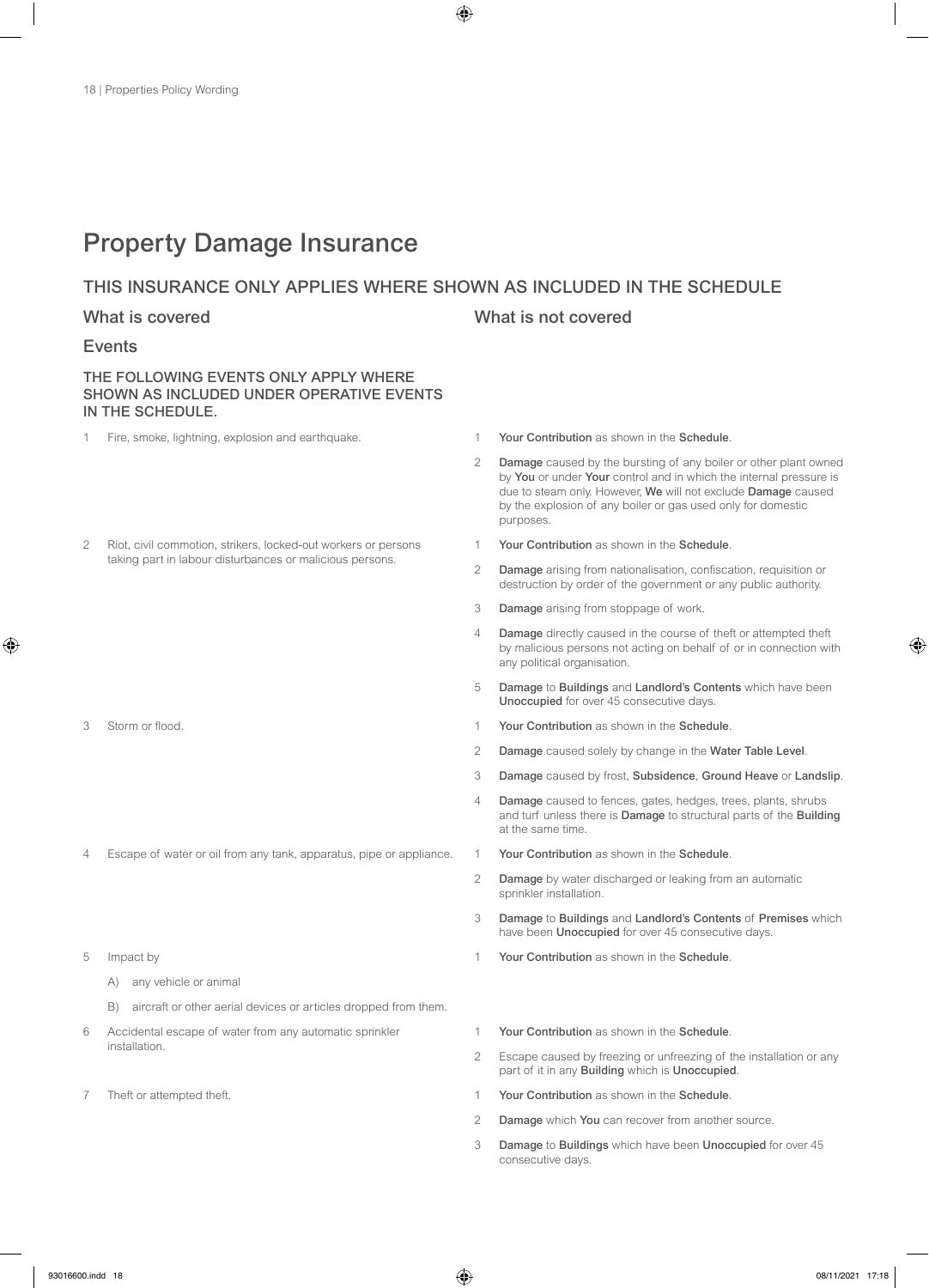8 Subsidence, Ground Heave or Landslip. 1 1 Your Contribution as shown in the Schedule.

- 9 A) Falling trees or their branches.
	- B) Falling television or radio receiving aerials, aerial fittings and masts or satellite dishes.
- 

#### What is covered **What is not covered** What is not covered

- 4 Damage to Landlord's Contents
	- A) which does not involve forcible entry into or exit from the Residential Property or non-residential Building
	- B) in Residential Properties which have been Unoccupied for over 45 consecutive days.
- 
- 2 Damage arising from the settlement or movement of made-up ground or by coastal erosion or erosion by any water course.
- 3 Damage occurring as a result of the construction, demolition, structural alteration or structural repair of **Buildings** or any groundwork or excavation at the Premises.
- 4 Damage arising from normal settlement or bedding down of new structures.
- 5 Damage to car parks, yards, drives, roads, pavements, footpaths, patios, terraces, swimming pools, tennis courts, squash courts, walls, fences, gates and hedges unless there is Damage to structural parts of the Building at the same time.
- 6 Damage to solid floors of residential Buildings, or caused because solid floors have moved, unless the walls of such Property are damaged by the same cause and at the same time.
- 7 Damage caused by or arising from faulty workmanship, design or materials.
- 8 Damage commencing prior to the granting of cover under this Insurance.
- 1 Your Contribution as shown in the Schedule.
- 2 Damage caused by felling or lopping of trees and branches by You or on Your behalf.
- 10 Any other accident. 1 1 Your Contribution as shown in the Schedule.
	- 2 Damage by any of the Events  $1 9$  or the causes shown under 'What is not covered' for each of these Events (whether or not insured).
	- 3 Damage caused by
		- A) its own faulty or defective design or materials
		- B) inherent vice, latent defect, wear and tear, gradual deterioration or any gradually operating cause or
		- C) faulty or defective workmanship by You or Your Employees

but this shall not exclude subsequent Damage which itself results from an insured Event.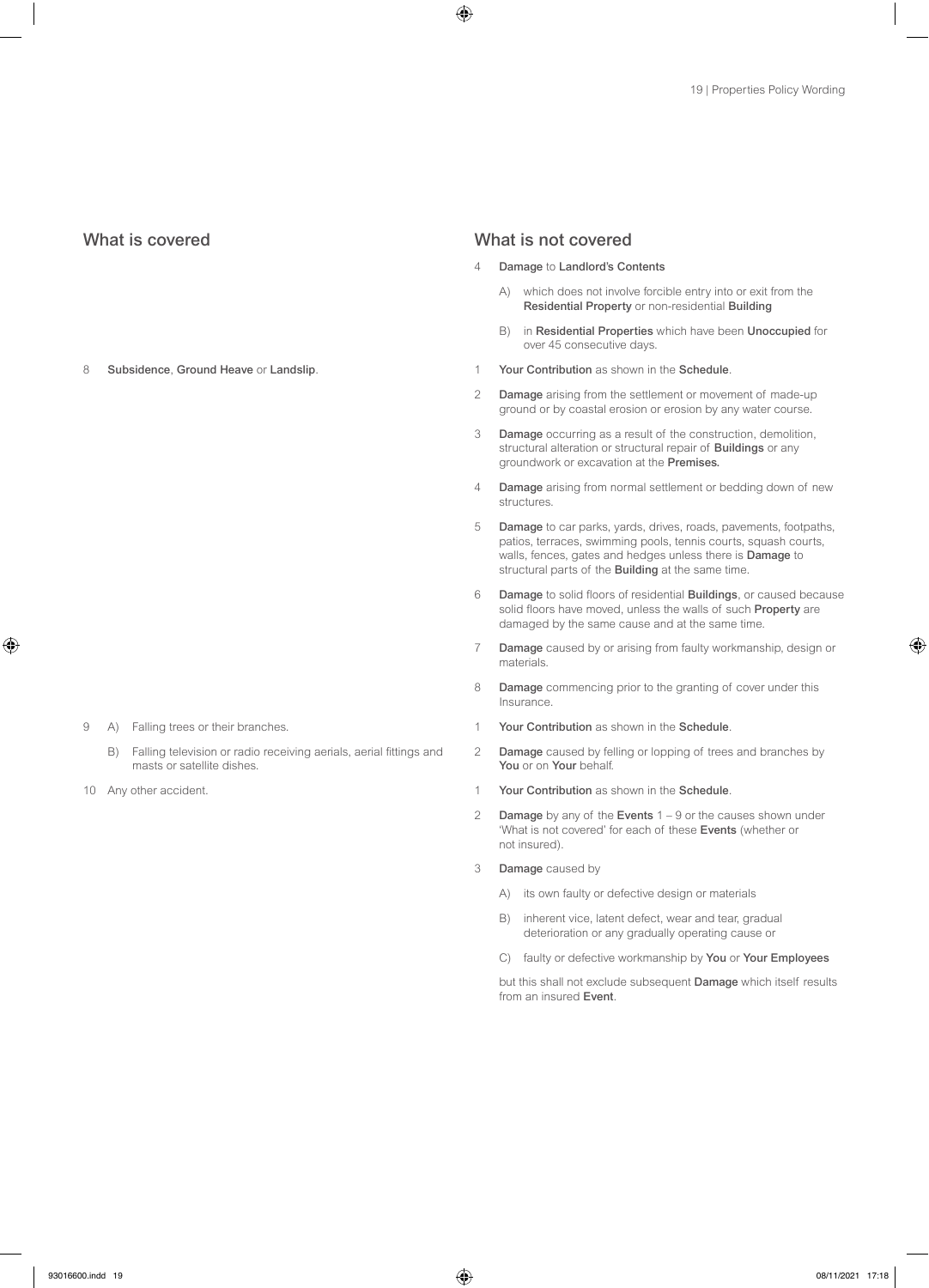### What is covered What is not covered

- 4 **Damage** caused by
	- A) corrosion, rust, wet or dry rot, shrinkage, dampness, dryness, marring, scratching, vermin, pests or insects
	- B) joint leakage, failure of welds, cracking, fracturing, collapse or overheating of boilers, economisers, superheaters, pressure vessels or any range of connected steam and feed piping
	- C) mechanical or electrical breakdown or derangement in respect of the particular machine, apparatus or equipment in which the breakdown or derangement originates

but not

- i) such Damage which itself results from other Damage which is covered by this Insurance
- ii) subsequent Damage which itself results from an insured Event.
- 5 Damage caused by pollution or contamination unless resulting from a sudden, identifiable, unintended and unexpected cause which occurs in its entirety at a specific moment in time and place during the Period of Insurance and which is not otherwise excluded.
- 6 Damage to any Buildings or structure caused by its own collapse or cracking unless resulting from a sudden, identifiable and unexplained cause which occurs in its entirety at a specific moment in time and place during any one Period of Insurance and which does not result from
	- A) any **Buildings** being built, demolished or undergoing structural alteration or repair
	- B) groundworks or excavation works

and is not otherwise excluded.

- 7 Damage caused by disappearance or unexplained loss.
- 8 Damage to Buildings and Landlord's Contents of Premises which have been Unoccupied for over 45 consecutive days.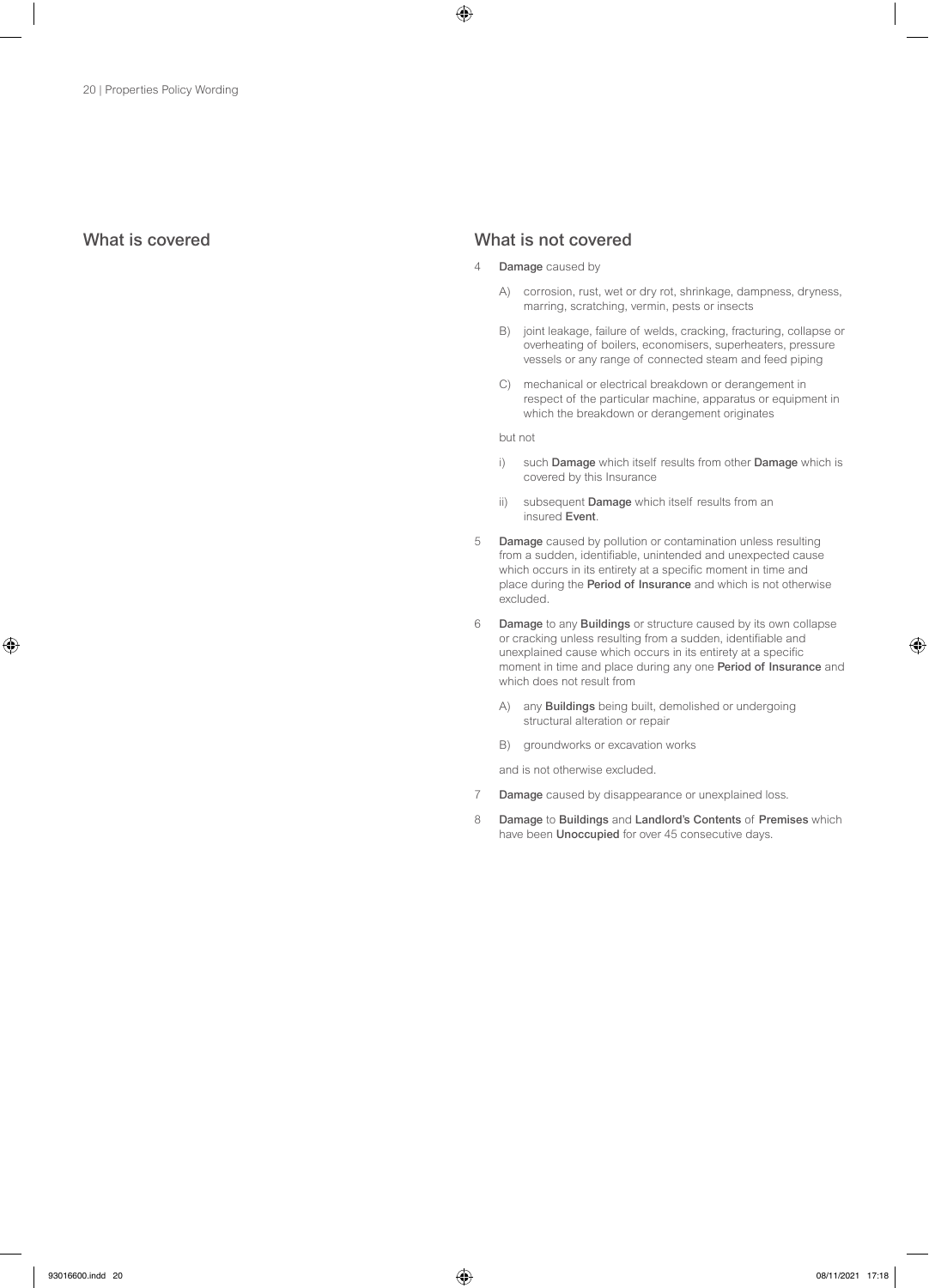# Extensions of Cover

### THIS INSURANCE ALSO COVERS

#### Additional Sprinkler Costs

The costs incurred in upgrading an automatic sprinkler installation to current LPC Rules solely as imposed upon You by Us after Damage to Your Buildings by any of the insured Events 1 –10 of this Insurance

provided that at the time of Damage the installation conformed to the 28th or 29th Edition Rules or to LPC Rules current at the time of installation but did not conform to subsequent amendments to those Rules.

#### 2 Alterations and Additions to the Buildings

If alterations and additions are made to the Buildings during the Period of Insurance that are not more specifically insured the Declared Value and Sum Insured in respect of Buildings will be increased by the value of the alterations or additions from practical completion of the work until the renewal date immediately following completion.

#### 3 Automatic Cover for Newly Acquired Premises

Damage to any newly acquired or newly constructed premises for which You are responsible provided that, as soon as reasonably practicable, You shall notify Us in writing of each Building acquired and arrange specific cover with Us.

In respect of premises purchased for renovation or redevelopment the 'Alternative Basis of Settlement' noted under 'How We settle claims for Damage to Buildings'/ 'Additional factors when settling Buildings claims' shall apply.

#### 4 Concern for Welfare Costs

Damage caused by the Police or persons acting under their control in gaining access to the Buildings as a result of their concern for the welfare of an occupier of the Premises.

#### 5 Contractors Interest

The interest of the contractor in the **Buildings** is noted as a joint Policyholder where You are required to effect insurance on the Buildings in the joint names of You and the contractor under the terms of a contract condition.

#### 6 Cover During Sale of Flats

If the time of Damage is between the date contracts are exchanged and the date the sale is completed of any Flat, You or any of the Residents have sold, We will pay the person buying the Flat in respect of Damage under Event 1 to Event 9 of this Insurance once the sale is completed.

### What is covered What is not covered

Your Contribution as shown in the Schedule.

- 1 Your Contribution as shown in the Schedule.
- 2 Damage to Buildings insured on another policy.
- 3 Any amount in excess of 10% of the respective Buildings Declared Value and Sum Insured or £500,000 whichever is the lower amount.
- 1 Your Contribution as shown in the Schedule.
- 2 Damage to Property insured on another policy.
- 3 Damage occurring after a period of 30 days from the date You acquired Your interest in the Buildings.
- 4 Any amount in excess of
	- A) £250,000 any one claim for Buildings of any Residential Property (excluding blocks of Flats)
	- B) £500,000 any one claim for Buildings in respect of any other premises.
- 5 Damage occurring outside Great Britain, Northern Ireland, the Channel Islands or the Isle of Man.
- 1 Your Contribution as shown in the Schedule.
- 2 Damage caused by the Police in the course of criminal investigations.
- 1 any single contract where the original contract price exceeds the Contract Price as shown in the Schedule unless advised to Us prior to work commencing and any additional premium is paid.
- 1 Your Contribution as shown in the Schedule.
- 2 Damage that is also covered by another policy arranged by or on behalf of the buyer.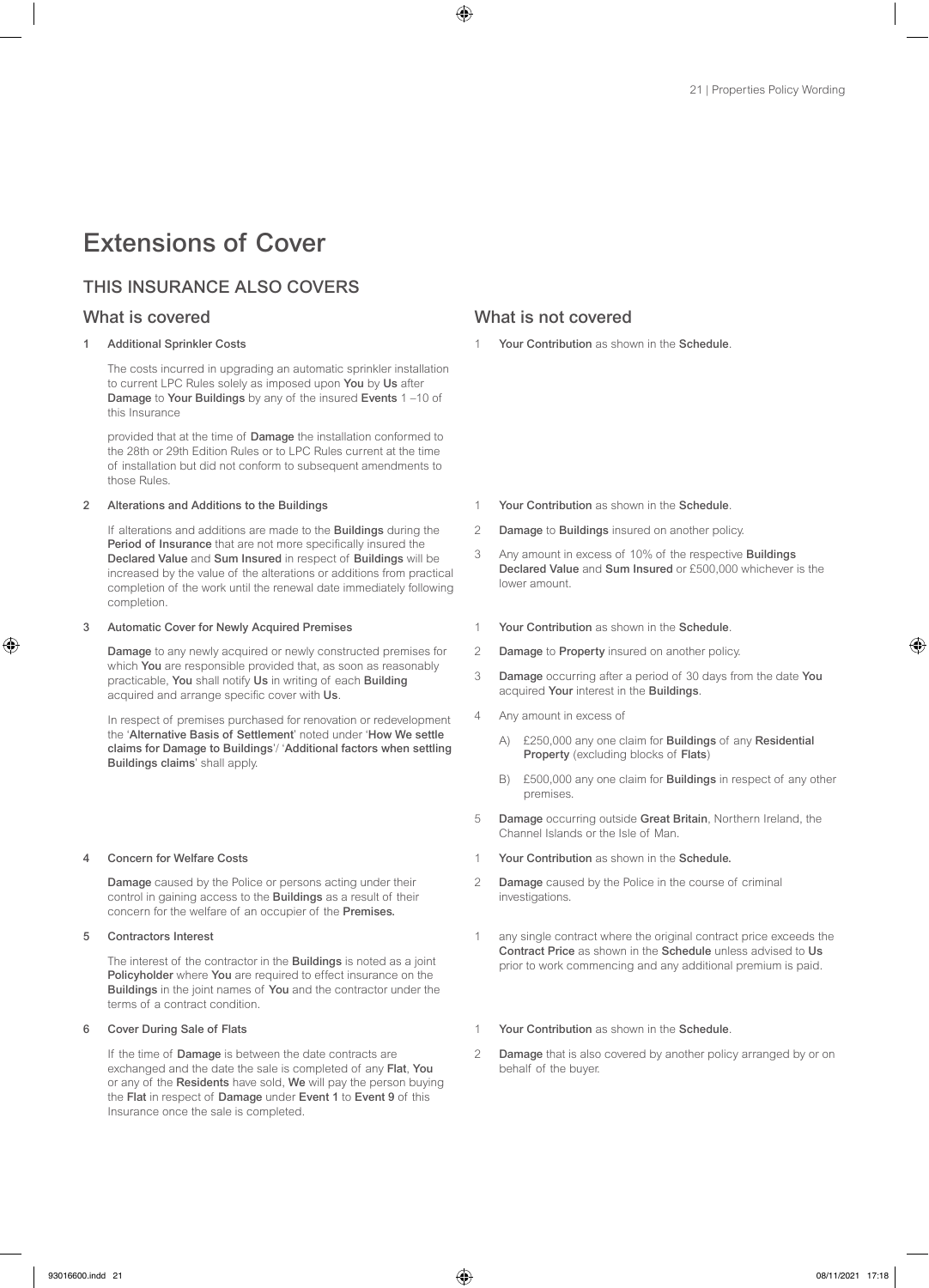#### 7 Damage to Landscaping

The costs incurred in

- A) repairing **Damage** to landscaped gardens and grounds caused by the emergency services when attending the Premises
- B) replanting trees, shrubs, plants and turf used in landscaping

as a result of Damage by any of the insured Events 1 to 10 of this Insurance.

#### 8 Eviction of Squatters Expenses

The legal costs and expenses incurred by You or on Your behalf to evict Squatters from any Premises or parts thereof

Provided that

- A) You agree with Us a representative to act for You
- B) You will need to satisfy Us that the chosen representative has the necessary expertise to deal with the legal proceedings
- C) such costs are incurred with Our consent
- D) You shall take all reasonable precautions to avoid any Premises or parts thereof becoming occupied by any party other than the party named on the Tenancy Agreement
- E) You must send to Us all bills for Your chosen representative's legal fees as soon as You receive them
- F) We must be able to contact **Your** chosen representative. If the representative wishes to consult a barrister or expert witness We must first be consulted for confirmation that such action is appropriate.

#### 9 Fire Extinguishment Accidental Gas Discharge and Alarm Setting Expenses

The costs incurred by You in

- A) refilling fire extinguishing appliances and replacing used sprinkler heads
- B) recharging gas flooding systems installed for the protection of the Buildings
- C) resetting fire and intruder alarms

and any fire brigade charges

all solely in consequence of Damage by any of the insured Events 1 to 10 of this insurance or in respect of B) arising out of the accidental discharge thereof.

#### 10 General Interests

The interests of freeholders, lessees, underlessees, assignees and/or mortgagees of Buildings covered are noted in this Insurance subject to You disclosing their names to Us in the event of any claim arising.

### What is covered What is not covered

- Your Contribution as shown in the Schedule.
- 2 Any amount in excess of £25,000 any one loss.
- 3 The failure of any plant to germinate or propagate following replacement under this extension.
- 1 Any legal costs and expenses exceeding £10,000 during any one Period of Insurance.

#### 1 Your Contribution as shown in the Schedule.

2 Any amount in excess of £50,000 any one loss.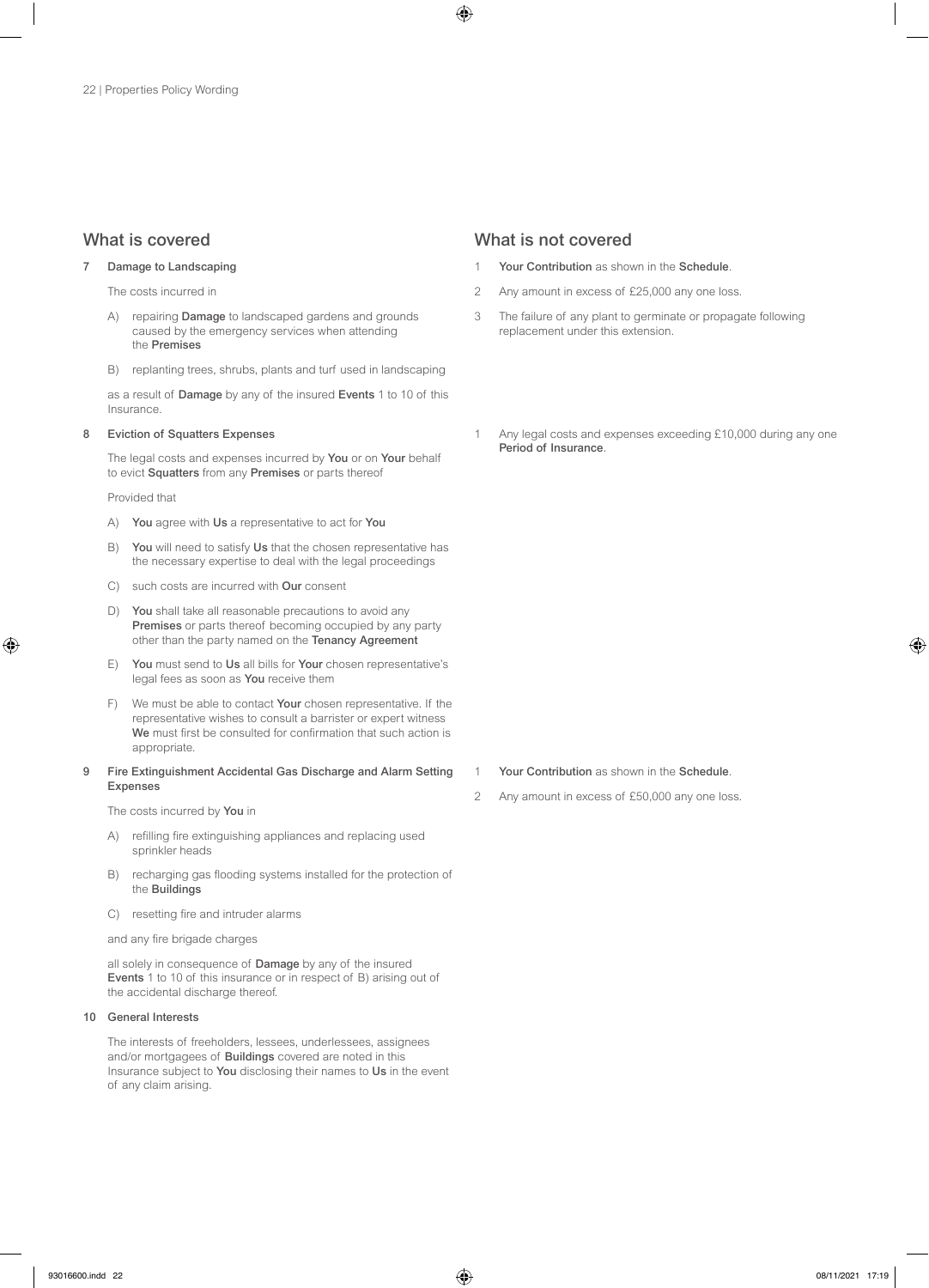#### 11 Glazing Repairs

The costs incurred in

- A) any necessary boarding up or temporary glazing in order to secure the **Premises** pending replacement of broken glass if a replacement cannot be made at the same time
- B) the removing and refixing of window fittings, framework and other obstacles to replacement

as a result of Damage by any of the insured Events 1 –10 of this Insurance.

#### 12 **Illegal Cultivation of Drugs**

For the purposes of this Extension only, the Illegal Activities Exclusion does not apply. This Extension applies in respect of Residential Properties and all other properties insured under this Policy.

Damage to Property Insured at the Premises from the manufacture, cultivation, harvest or processing by other method of drugs classed as a controlled substance under the Misuse of Drugs Act (1971)

#### In respect of Residential Properties only:

In order for the cover provided under this Extension to operate You must ensure that You or anyone acting on Your behalf:

- A) Complete internal and external inspections of the Buildings at least once every 3 months or as permitted under the lease or tenancy agreement and maintain a log of those inspections for at least 24 months.
- B) Obtain, verify and retain written references from a current employer, guarantor or former landlord of any new tenant prior to allowing them to move in.
- C) Obtain and retain formal photo identification such as a driving licence or passport of any new tenant prior to allowing them to move in.
- D) Obtain and record details of Your tenant's bank account and verify those details by receiving at least one payment from that account.
- E) Advise Your tenant where sub-letting is allowed by the tenancy agreement, that they must follow the measures set out in terms A), B), C) and D) above for all lettings they arrange and make those details available to You when reasonably requested.

Failure to comply with any of these requirements will result in Us not paying Your Property Damage claim.

#### 13 Index Linking

An adjustment in the Declared Values shown on the Schedule will automatically be applied in line with the relevant recognised index when Your Policy renews.

For Your protection We will not reduce Your Sums Insured if the index moves down unless You ask Us to.

### What is covered **What is not covered** What is not covered

Your Contribution as shown in the Schedule.

- 1 Your Contribution of £250
- 2 Any amount in excess of £25,000 for any one **Premises** or in one Period of Insurance.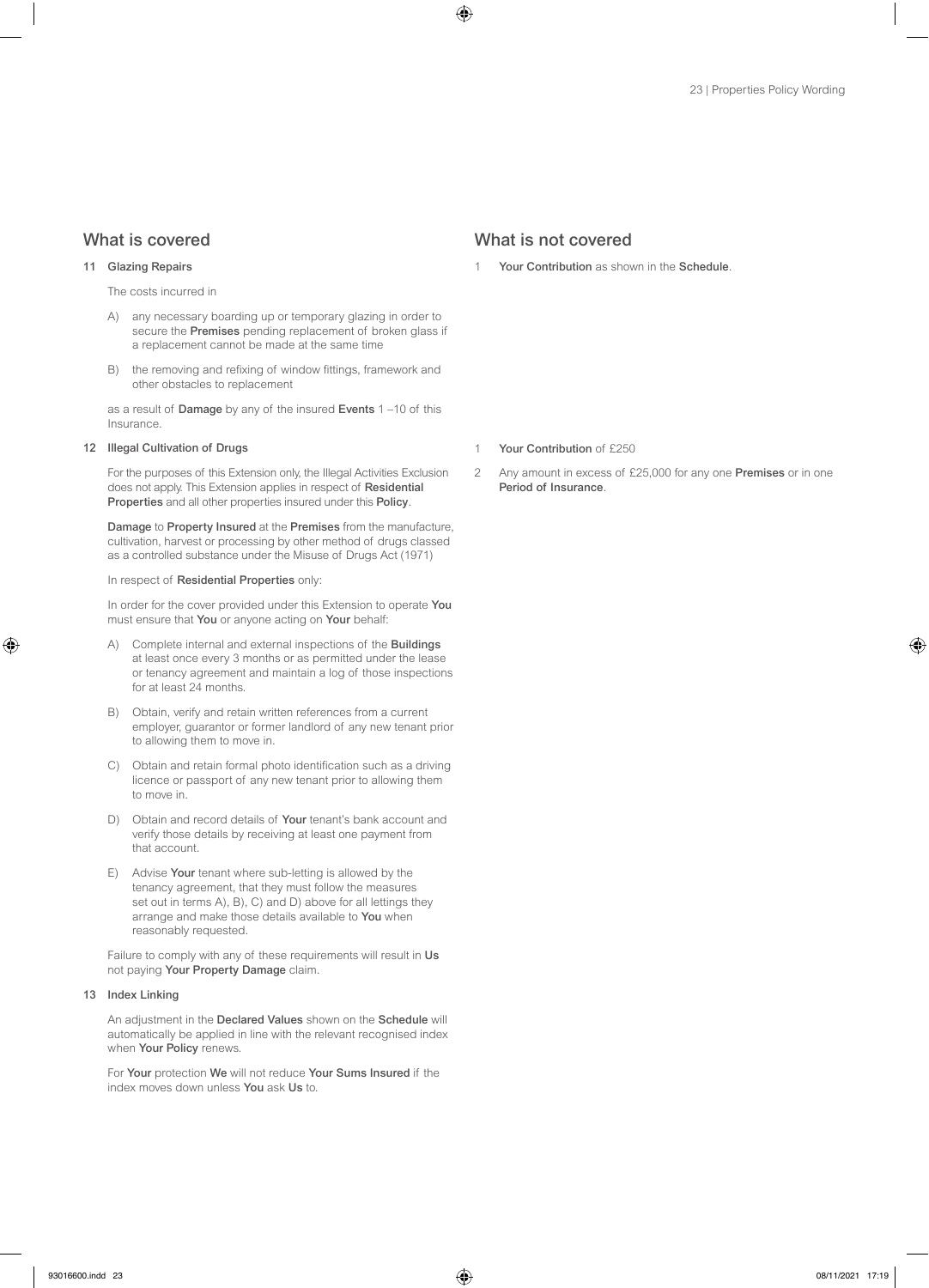#### 14 Insurance Premiums

The cost of any insurance premiums (or Technical Agent's fees in respect of Latent Defects Policies) incurred by You with Our consent in arranging contract works insurance policies with Us (or in continuing pre-existing Latent Defects policies) following Damage to the Buildings by any of the insured Events 1- 10 of this Insurance.

#### 15 Loss of Gas, Oil and Metered Water

The additional gas, oil and metered water charges incurred by You as a result of Damage caused by any of the insured Events 1-10 of this Insurance.

The amount payable shall be ascertained by comparing the charge made by the gas, oil or water suppliers on their accounts for the period during which the loss occurred with the normal charge but adjusted for any relevant factors affecting Your liability for metered charges during such period.

#### 16 Malicious Damage and Theft or Attempted Theft by Residents

The insurance in respect of Events 2 and 7 is extended to include Damage caused by Residents or their guests to the Buildings and Landlord's Contents (if insured) of the Flat or other Residential Property in which the Resident lives.

#### 17 Non-Invalidation

This Insurance will not be prejudiced by

- A) repairs, structural and other alterations all of a minor nature and general maintenance work being undertaken at the Premises
- B) any increase in risk of **Damage** resulting from an alteration, act or omission which occurs without Your authority or knowledge or that of any assignee, freeholder, mortgagee or lessor

but this shall only protect Your interest and that of the assignee, freeholder, mortgagee, lessee, underlessee or lessor and will only apply if We are notified immediately You or they become aware of the increase in risk and any additional premium is paid.

#### 18 Removal of Nests

The cost of removing any wasps, hornets or bees nests from the Buildings.

#### 19 Replacement of Locks

The costs necessarily incurred in replacing the locks or changing parts of the locks if the keys to the Buildings or to any safe or strongroom in Your Premises are stolen or there is reasonable evidence that the keys have been duplicated by an unauthorised person.

### What is covered **What is not covered** What is not covered

- Your Contribution as shown in the Schedule.
- 1 Your Contribution as shown in the Schedule
- 2 Any amount in excess of £25,000 in any one Period of Insurance.
- 3 Any loss for which remedial action has not been taken within 14 days of the discovery of the Damage.
- 4 Costs relating to Residential Properties which have been Unoccupied for over 45 consecutive days.
- 5 Costs relating to oil not used for domestic purposes.
- Your Contribution as shown in the Schedule.

- 1 Your Contribution as shown in the Schedule.
- 2 The cost of removal of any nests already in the **Buildings** before Your Insurance cover commences.
- 3 Any amount in excess of £5,000 in any one Period of Insurance.
- 1 Your Contribution as shown in the Schedule.
- 2 Any amount in excess of £5,000 any one loss.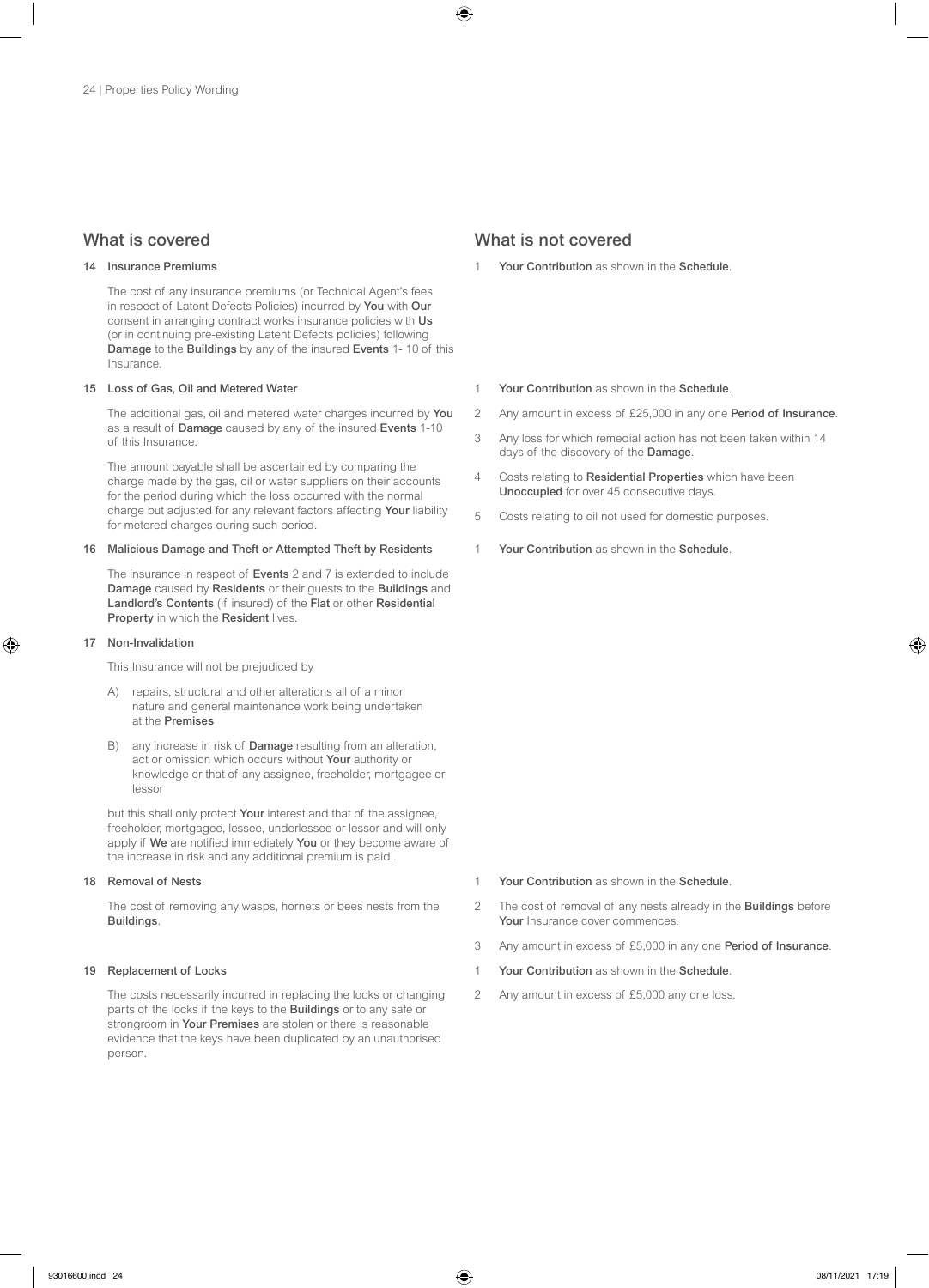#### 20 Temporary Removal

Damage to fixtures and fittings or other Property insured under Buildings and, if included, Landlord's Contents whilst temporarily removed from the Premises to any location or whilst in transit for cleaning, renovation or repair or other similar purposes.

#### 21 Trace and Access and Repair or Replacement

Damage occurring as a result of escape of water or oil as insured by Events 4 and 6 including

- A) the costs necessarily incurred in locating the source of such Damage
- B) the costs necessarily incurred in repairing and making good any Damage caused in locating the source of the Damage
- C) the costs of repairing or replacing tanks, apparatus, pipes or appliances which have been damaged by freezing.

### 22 Tree Felling and Lopping

The cost of removing or lopping any trees which are an immediate threat to the safety of life or Property.

#### 23 Unauthorised Use of Electricity, Gas or Water

The cost of metered electricity, gas or water for which You are legally responsible arising from its unauthorised use by persons taking possession, keeping possession or occupying the Buildings without Your authority.

#### What is covered **What is not covered** What is not covered

- Any Property that is insured on another policy.
- 2 Damage by theft or attempted theft from any building that does not involve forcible entry into or exit from the building.
- 3 Any amount in excess of £50,000 any one loss.
- 4 Damage occurring outside Great Britain, Northern Ireland, the Channel Islands or the Isle of Man.
- 1 Your Contribution as shown in the Schedule.
- 2 Any amount in excess of £50,000 any one Event.
- 3 Damage occurring in Residential Properties which have been Unoccupied for over 45 consecutive days.
- 1 Your Contribution as shown in the Schedule
- 2 Any costs You have to pay solely in order to comply with a Preservation Order.
- 3 Any amount in excess of £2,500 in any one Period of Insurance.
- 1 Your Contribution as shown in the Schedule.
- 2 Any amount in excess of £25,000 in any one Period of Insurance.
- 3 Costs incurred unless
	- A) the Buildings, including any individual Residential Properties, have been inspected weekly by You or a responsible person on Your behalf prior to the unauthorised occupation of the Premises
	- B) all practicable steps are taken to terminate such unauthorised occupation and use of the electricity, gas or water as soon as it is discovered.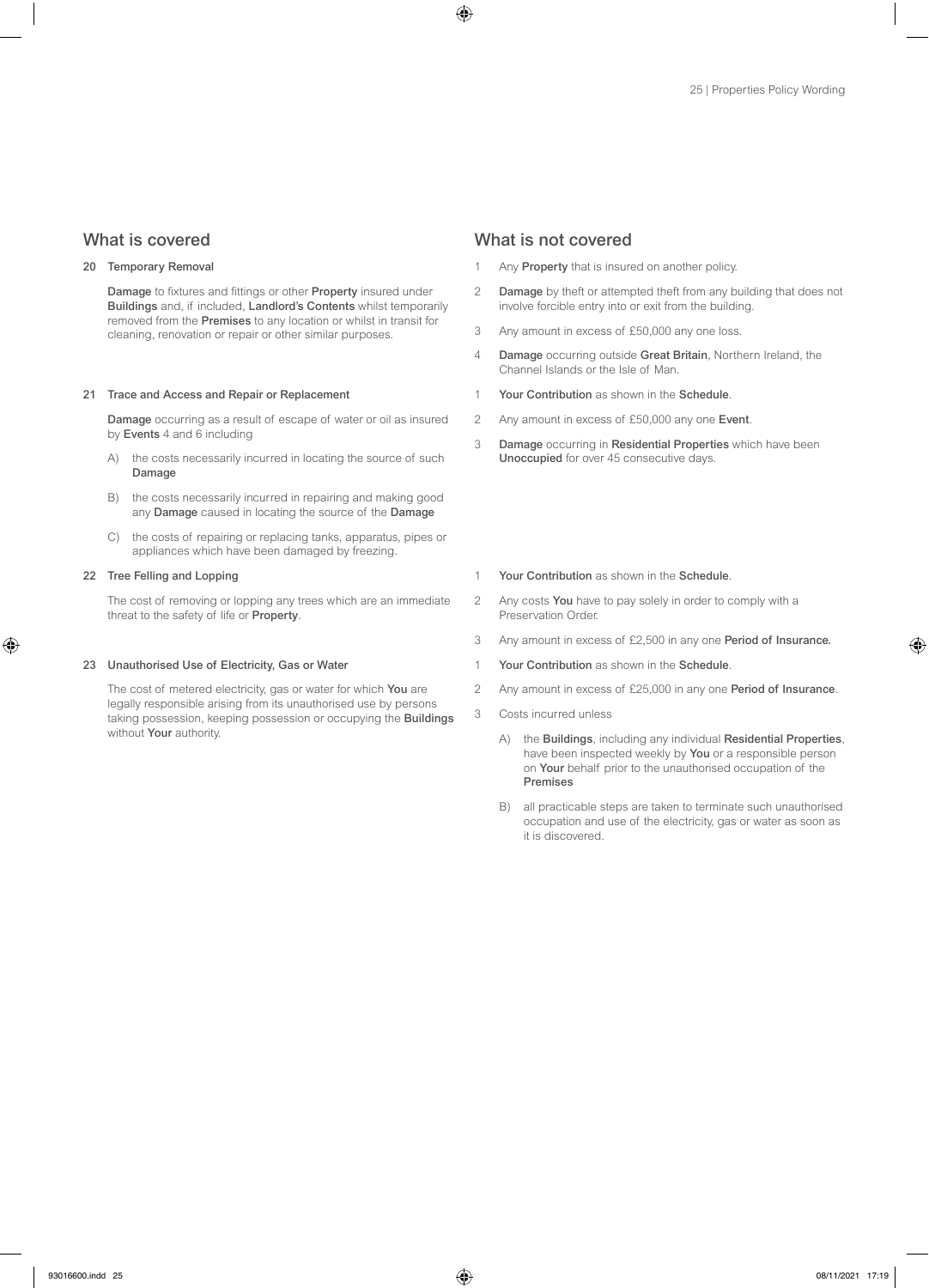# Additional Extensions of Cover applicable to Rent

### IF RENT IS SHOWN AS INCLUDED IN YOUR SCHEDULE THIS INSURANCE ALSO COVERS

Where the cover provided by this section of the Policy is hereby extended under more than one of the extensions, only one Limit of Liability, being the largest applicable, will be available to You in respect of the loss.

#### Prevention of Access and Loss of Attraction (Damage)

The cover provided is extended to include loss resulting solely and directly from an interruption to the Business caused by

- A) the prevention of access to Your Premises or part thereof
- B) a reduction in the number of customers at Your Premises

solely and directly as a result of **Damage** to Property within 1,000 metres of Your Premises but excluding Damage to property of any supply undertaking which supplies electricity gas water or telecommunications services to Your Premises

For the purpose of this Extension only the maximum Indemnity Period shall not exceed three months and will apply from the date upon which the Damage to property which caused the prevention of access or the reduction in the number of customers to Your Premises first occurred.

#### 2 Prevention of Access (Non Damage)

#### This Extension only applies if Terrorism Insurance is shown as operative in the Schedule

The cover provided is extended to include the prevention of access to Your Premises or part thereof on the order of a public authority caused solely and directly by an emergency occurring only at Your Premises or only within (and not beyond) 1,000 metres of Your Premises which is likely to:

- A) Endanger human life or
- B) Cause damage to property arising from the:
	- i) Unlawful occupation by a third party of a building or part thereof except in the course of any trade disputes including but not limited to strikes, picketing and labour disturbances
	- ii) Suspected or actual existence of an explosive device

For the purpose of this extension only the maximum Indemnity Period shall not exceed three months and will apply from the date from which the order of the public authority is complied with.

#### 3 Failure of Public Supply

Loss of Rent or additional expenditure arising from the failure of the supply of

- A) electricity at the terminal ends of the supply authority's service feeders at the Premises
- B) gas at the supply authority's meters at the Premises
- C) water at the supply authority's main stop cock serving the Premises.

### What is covered What is not covered

- Any amount in excess of £100,000 being Our maximum Limit of Liability for any one Premises together and in the aggregate during one Period of Insurance.
- 2 Any:
	- A) prevention of access to Your Premises or
	- B) reduction in the number of customers at Your Premises

caused by or in any way related to any Damage to property further than 1,000 metres from Your Premises.

- 3 No other Extension, coverage or provision is operative in addition to the Limit of Liability under this Extension.
- Any loss as insured by this extension involving an interruption of less than 12 hours continuous duration
- 2 Any loss during any period other than the actual period where access to Your Premises was prevented
- 3 Any prevention of access to Your Premises as a result of Damage, or arising from any cause within Your direct control including any non-compliance with a prior order or advice of a public authority
- 4 Any loss arising directly or indirectly from or in any way connected to:
	- A) disease, or
	- B) weather and/or drought
- 5 Any prevention of access caused by or contributed to by or in any way related to any emergency occurring further than 1,000 metres from Your Premises
- 6 Any amount in excess of £5,000 this being Our maximum Limit of Liability for any one Premises and in the aggregate during one Period of Insurance.
- 7 No other Extension, coverage or provision is operative in addition to the Limit of Liability under this Extension.
- 1 Loss as a result of accidental total failure of the public supply lasting less than 30 consecutive minutes.
- 2 Loss as a result of failure of the public supply caused by drought or the deliberate act of any supply authority or service provider or by the exercise by any authority of its power to withhold or restrict supply or services.
- 3 Any amount in excess of £250,000 after the application of all other terms and conditions of this Insurance.
- 4 Loss as a result of the failure or restriction of the public supply caused by industrial action or strikes.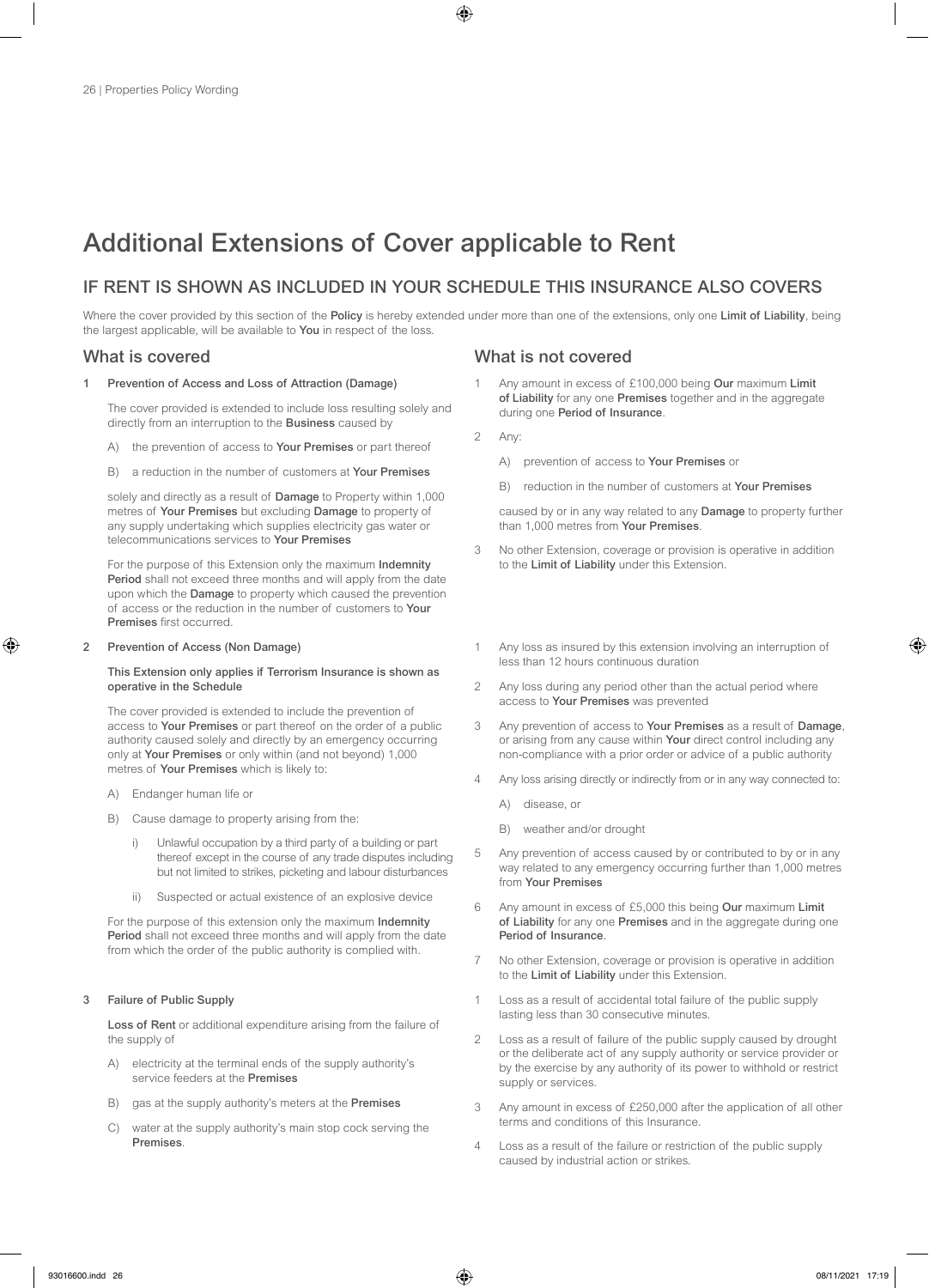#### Specified Disease

For the purposes of this Extension only the Disease Exclusion does not apply

The cover provided is extended to include closure of the Premises or part thereof on the order of a public authority caused solely by

- an outbreak of food or drink poisoning as a result of food or drink supplied at the Premises or
- B) the manifestation at the Premises of any the following diseases in a human

Acute encephalitis, Acute poliomyelitis, Anthrax, Chicken Pox, Cholera, Diphtheria, Infectious Bloody Diarrhoea, Legionellosis, Legionnaires Disease, Leprosy, Leptospirosis, Malaria, Measles, Meningitis, Meningococcal septicaemia, Mumps, Paratyphoid fever, Typhoid Fever, Plague as a result of Yersinia Pestis bacteria, Rabies, Rubella, Scarlet fever, Smallpox, Tetanus, Tuberculosis, Viral Hepatitis, Whooping cough, Yellow Fever

#### Provided that:

- i. The maximum Indemnity Period is limited to three months and shall apply from the date from which the closure order of the public authority is complied with
- ii. In respect of a manifestation at the **Premises** of Legionellosis or Legionnaires' disease it is a condition precedent to any liability of Ours that at the time of such outbreak at Your own Premises You shall have been in complete compliance with Health and Safety Executive Approved Code of Practice (ACOP) 1992 unless such non-compliance shall have been notified in writing to Us and confirmed as acceptable by Us.

#### 5 Murder and Suicide

The cover provided is extended to include murder or suicide occurring at the Premises

Provided that the maximum Indemnity Period is limited to three months and shall apply from the date from which the closure order of the public authority is complied with.

#### 6 Vermin Pests and Defective Sanitation

The cover provided is extended to include closure of the Premises or part thereof on the order of a public authority caused solely by:

- A) the discovery of vermin or pests
- B) an accident causing defects in the drains or other sanitary arrangements

#### at the Premises

Provided that the maximum Indemnity Period is limited to three months and shall apply from the date from which the closure order of the public authority is complied with.

#### 7 Managing Agents' Premises

Loss of Rent caused solely by Damage by any of the insured Events 1 – 10 of this Insurance (and not otherwise excluded) to buildings or other Property at any location owned or occupied by Your Managing Agents for the purposes of their business in consequence of which Your Rent receivable is reduced.

### What is covered **What is not covered** What is not covered

- Anv amount in excess of £100,000 being Our maximum Limit of Liability for any one Premises and in the aggregate during one Period of Insurance for this Extension.
- 2 No cover is provided under this Extension for any closure of the Premises caused by or contributed to by or in any way related to the manifestation of any disease at a place other than the Premises
- 3 No other Extension, coverage or provision is operative in addition to the Limit of Liability under this Extension.
- 4 This Extension shall not provide cover in respect of any closure of the Premises or part thereof on the order of a public authority caused in whole or in part by a manifestation at the Premises of any disease which is part of an outbreak which has been or is or shall be designated or declared as a pandemic by the World Health Organisation or any person or body undertaking substantially the same function. Once any outbreak of a disease has been so designated or declared then for the purposes of this Policy it will be deemed that the disease was so designated or declared from the commencement of the outbreak.

- 1 Any amount in excess of £100,000 this being Our maximum Limit of Liability for any one Premises together, and in the aggregate during one Period of Insurance.
- 2 No other Extension, coverage or provision is operative in addition to the Limit of Liability under this Extension.
- 1 Any amount in excess £100,000 this being Our maximum Limit of Liability for any one Premises together, and in the aggregate during one Period of Insurance.
- 2 No other Extension, coverage or provision is operative in addition to the Limit of Liability under this Extension.

- 1 Any amount in excess of 10% of the Rent Sum Insured for these Premises or £250,000 whichever is the lower amount after the application of all other terms and conditions of this Insurance.
- 2 Damage occurring outside Great Britain, Northern Ireland, the Channel Islands or the Isle of Man.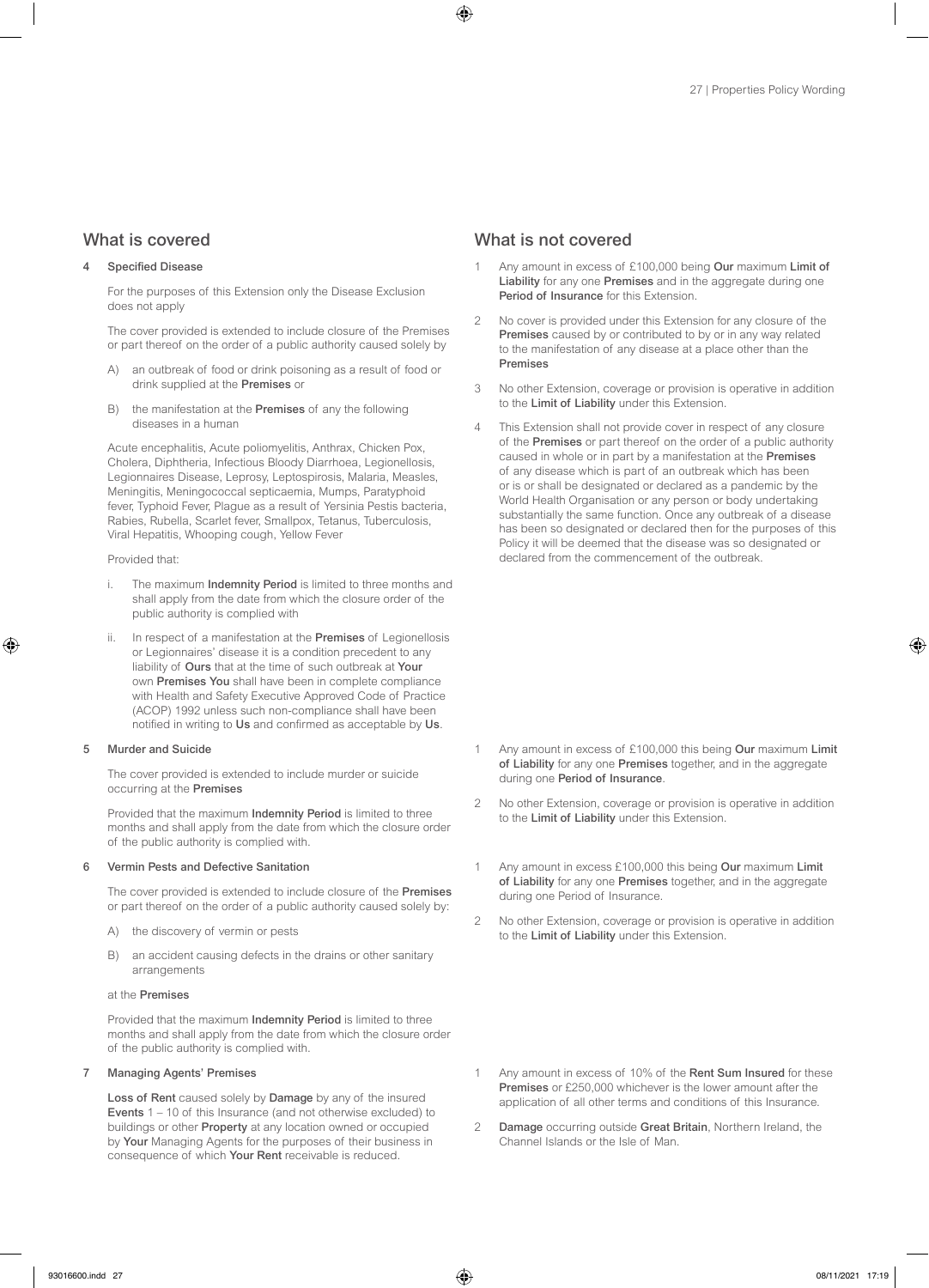#### Alterations and Additions to the Buildings

If Rent is anticipated to increase following alterations and additions to the Buildings during the Period of Insurance the Sum Insured in respect of Rent will be increased from practical completion of the work until the renewal date immediately following completion by the amount of additional Rent to be received by You.

#### 9 Automatic Cover for Newly Acquired Premises

Loss of Rent as a result of Damage to any newly acquired or newly constructed premises for which You are responsible provided that, as soon as reasonably practicable, You shall notify Us in writing of each Building acquired and arrange specific cover with Us.

#### 10 Rent-Free Period

If at the time of Damage the Buildings are subject to a rentfree period concession under the terms of the lease, then the Indemnity Period stated in the Schedule will be adjusted by adding the unexpired portion of the rent-free period to the number of months shown in the Schedule.

#### 11 Residential Properties

If Buildings that are occupied totally or partially for residential purposes suffer Damage the following extensions in cover apply

#### A) Alternative Accommodation Costs

We will pay the costs You incur in providing similar short-term accommodation for the Residents who normally live in the Buildings if the Residential Property cannot be lived in or accessed because of Damage covered by this Insurance.

#### B) Rent

If no Sum Insured on Rent received from the Residential Property is included on the Schedule We will cover Loss of Rent in respect of such Property in accordance with 'How We settle claims for Rent of Buildings which suffer Damage' except for the provisions of paragraph 3 B).

The paragraphs headed 'The most We will pay' and 'Your Sum Insured – the penalty for underinsurance' shall not apply to the cover provided by this Extension.

#### 12 Book Debt

#### THIS EXTENSION ONLY APPLIES IF BOOK DEBT IS SHOWN AS INCLUDED IN THE SCHEDULE

Damage by any insured Event at the Premises to Property which prevents You from tracing or establishing customers' Outstanding Debit Balances in whole or in part due to You.

### What is covered **What is not covered** What is not covered

- Loss of Rent insured on another policy.
- 2 Any amount in excess of 10% of the respective Rent Sum Insured or £500,000 whichever is the lower amount after the application of all other terms and conditions of this Insurance.
- 1 **Loss of Rent** insured on another policy
- 2 Damage occurring after a period of 30 days from the date You acquired Your interest in the Buildings.
- 3 Any amount in excess of
	- A) £250,000 any one claim for **Buildings** and **Rent** of any Residential Properties (excluding blocks of Flats)
	- or
	- B) £500,000 any one claim for **Buildings** and **Rent** in respect of any other premises.
- 4 Damage occurring outside Great Britain, Northern Ireland, the Channel Islands or the Isle of Man.

- 1 Any costs You or the Residents incur once the Buildings can be lived in again.
- 2 Any costs You agree to pay without Our written permission.
- 3 Any amount in excess of the Limit of Liability shown in the Schedule after the application of all other terms and conditions of this Insurance.
- 1 Any amount in excess of the Limit of Liability shown in the Schedule after the application of all other terms and conditions of this Insurance, inclusive of Extension 8 A) above.
- 1 Any amount in excess of the Limit of Liability in any Period of Insurance shown in the Schedule.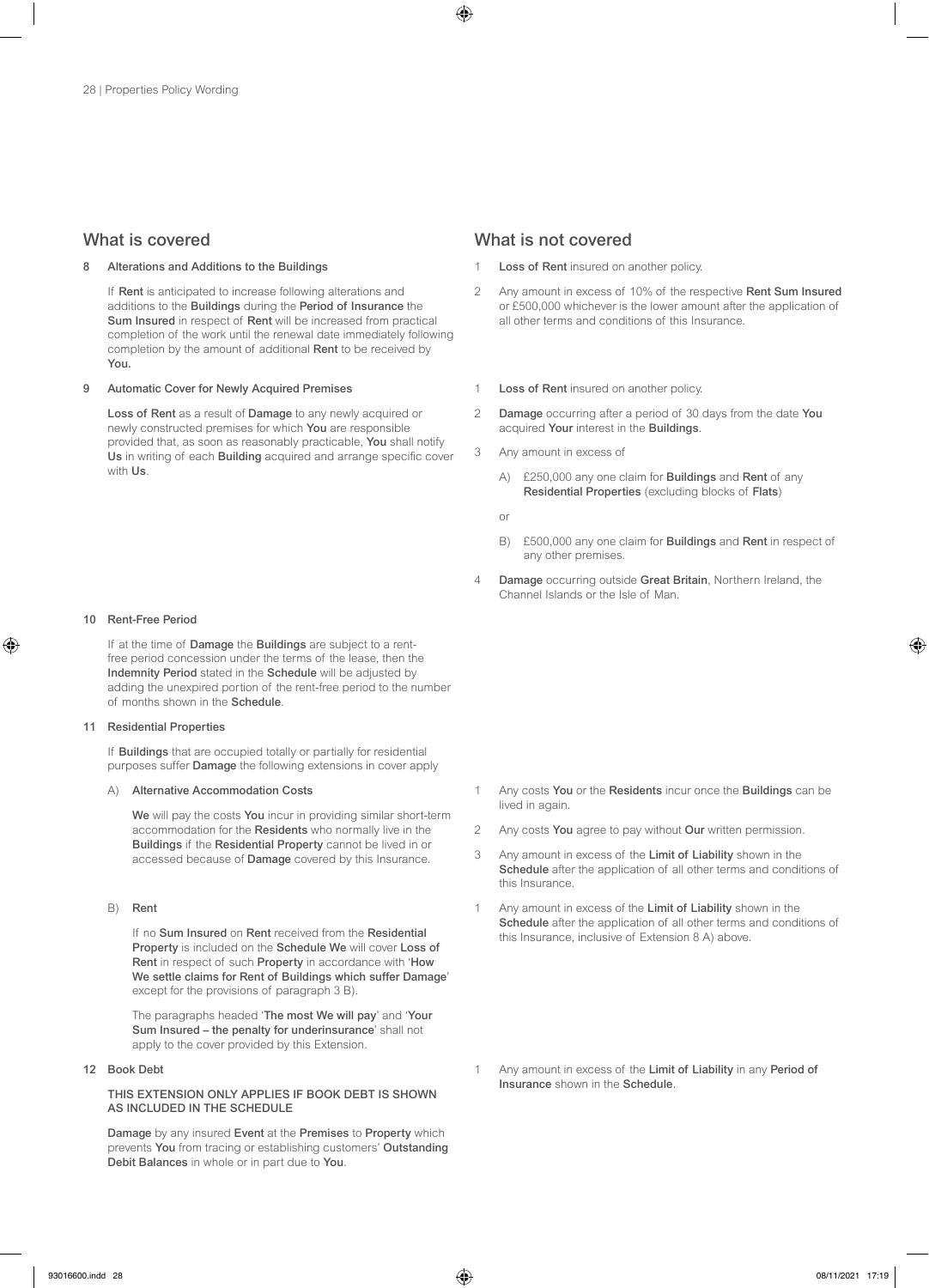### What is covered What is not covered

### THIS INSURANCE (INCLUDING ALL EXTENSIONS OF COVER) ALSO DOES NOT COVER

1 Illegal Activities

Damage (including malicious damage) caused as a result of the Premises being used by occupants for illegal activities.

This Exclusion shall apply regardless of any other term of this Policy except to the extent expressly provided in the Illegal Cultivation of Drugs Extension under the Property Damage Insurance section within this Policy.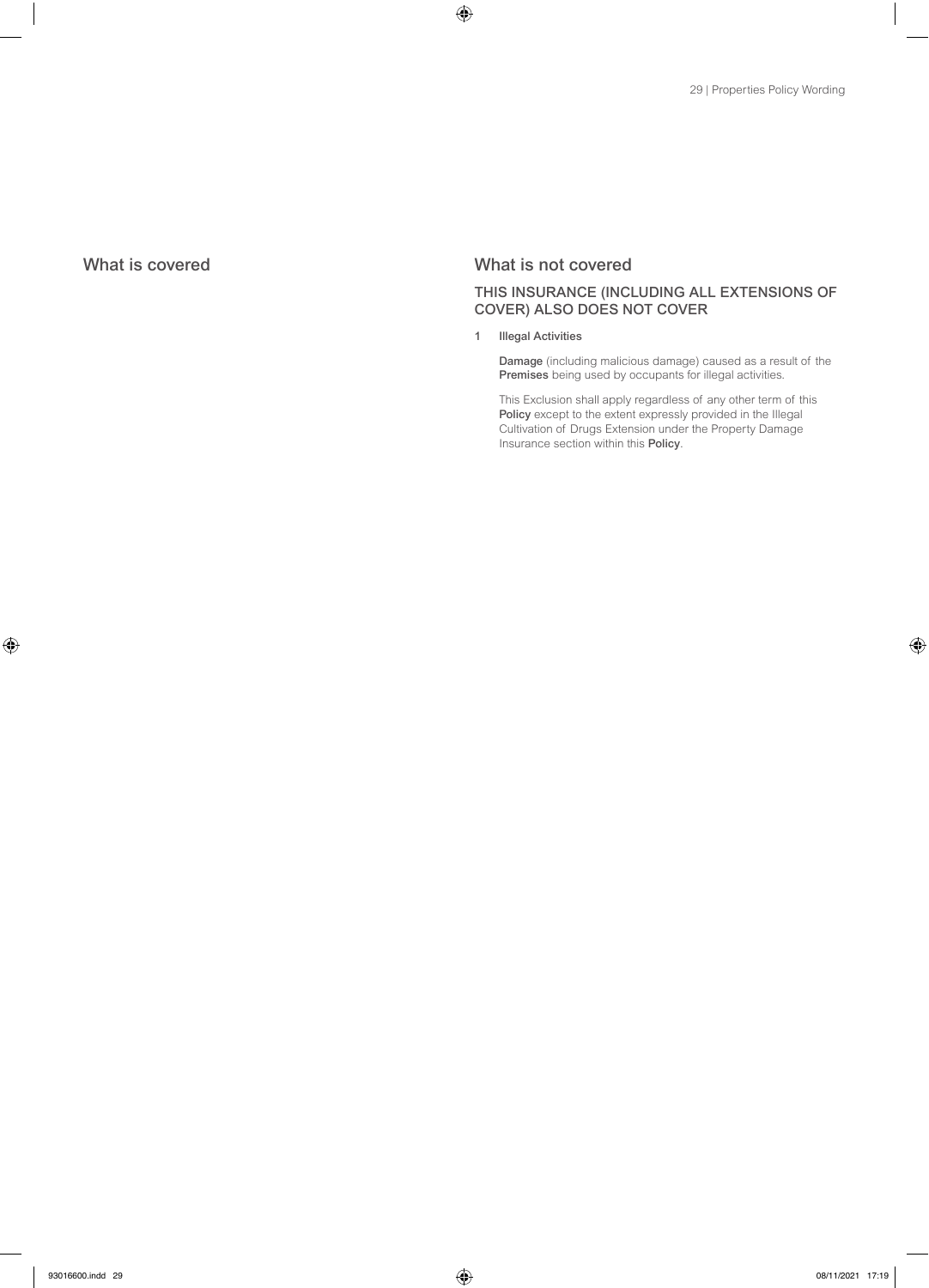### How We settle claims for Damage to Buildings

If any of the Buildings described in the Schedule suffer Damage by any Event covered under this Insurance We will pay You the amount of loss or at Our option reinstate or replace such Property provided that Our liability in any one Period of Insurance shall not exceed in respect of each item on Buildings the Sum Insured shown in the Schedule or any other stated Limit of Liability.

Our liability may exceed the Sum Insured when such excess is solely in respect of Value Added Tax.

As long as the Damage is covered under this Insurance We will pay You

### Cost A

The cost of reinstatement which is

- 1 the cost of rebuilding where the **Building** is destroyed or the cost of replacement by similar Property
- 2 the cost of repairing or restoring the damaged portions where the Property is damaged

all to a condition substantially the same as but not better or more extensive than its condition when new.

### Cost B

The cost of complying with Public Authorities requirements which is the additional cost of reinstatement of the **Property** incurred with Our consent in complying with Building Regulations or local authority or other statutory requirements imposed upon You following Damage unless You knew that You needed to meet any regulations or conditions and a notice had been served on You before the Damage occurred.

We will not pay any rate, tax, duty, development or other charge or assessment which may arise out of capital appreciation as a result of complying with any of the above regulations or requirements.

Our liability in respect of the cost of complying with such regulations relating to undamaged portions of the Buildings (other than the foundations) is limited to 15% of the amount We would have been liable to pay to reinstate the Buildings had they been wholly destroyed.

### Cost C

The cost of removing debris which is the cost incurred with Our consent in

- 1 removing debris, dismantling, demolishing, shoring up and propping portions of the Property
- 2 clearing, cleaning or repairing Services as a result of Damage which is covered by this Insurance
- 3 removing fallen trees within the grounds of the Premises

excluding costs incurred

- A in removing debris from outside the site of the **Buildings** other than from the surface area immediately adjacent to the perimeter of the **Buildings**
- B or arising from pollution or contamination however caused to Property not covered by this Insurance
- C in respect of Damage which occurred prior to the start date of this Insurance.

In respect of pollution or contamination which results in the removal of debris from car parks, roads or pavements. We will not pay more than

- i) 10% of the Buildings Sum Insured for that item or £250,000 (whichever is the less) in respect of any one occurrence
- ii) £1,000,000 in total in respect of all such occurrences during any one Period of Insurance.

### Cost D

The cost of professional fees which are those professional fees necessarily incurred in the reinstatement of the Property but not for preparing any claims.

### Additional factors when settling Buildings claims

#### When We Reinstate or Replace Property

We may at Our own option reinstate or replace any Property destroyed or damaged without being bound to reinstate exactly or completely but only as circumstances permit and in reasonably sufficient manner.

### Rebuilding on Another Site

The **Buildings** may be wholly or partially rebuilt on another site and in any manner suitable to **Your** requirements provided that it does not increase Our liability.

### Partial Damage

Where Damage occurs to only part of the Property Our liability shall not exceed the amount which We would have been liable to pay had the **Property** been wholly destroyed.

### Obsolete Building Materials

If the **Buildings** or damaged parts cannot be restored to their original form, We will rebuild or restore them with materials of a similar quality. In this instance, the **Buildings** will not be regarded as being in better condition than new, provided that Our liability for any additional costs does not exceed 5% of the Declared Value for that item.

### Buildings Awaiting Demolition

If at the time of the Damage any Buildings are awaiting demolition, Our liability is limited to the additional cost of removing debris, as detailed in Cost C above, which is incurred by You solely as a result of such Damage.

#### Buildings Awaiting Refurbishment, Redevelopment or Renovation

If at the time of the Damage any Buildings are awaiting refurbishment, redevelopment or renovation, We will not pay for any costs which would have been incurred by You in the absence of such Damage.

### Removal of Debris – Residents' Contents

In respect of Damage to Residential Properties Cost C above is extended, subject to exclusions A), B) and C), to include the irrecoverable costs and expenses necessarily incurred by You with Our consent in removing from the Buildings the debris of contents (not being Your Property) which suffer Damage. We will not pay more than £10,000 for such costs in respect of any one Premises.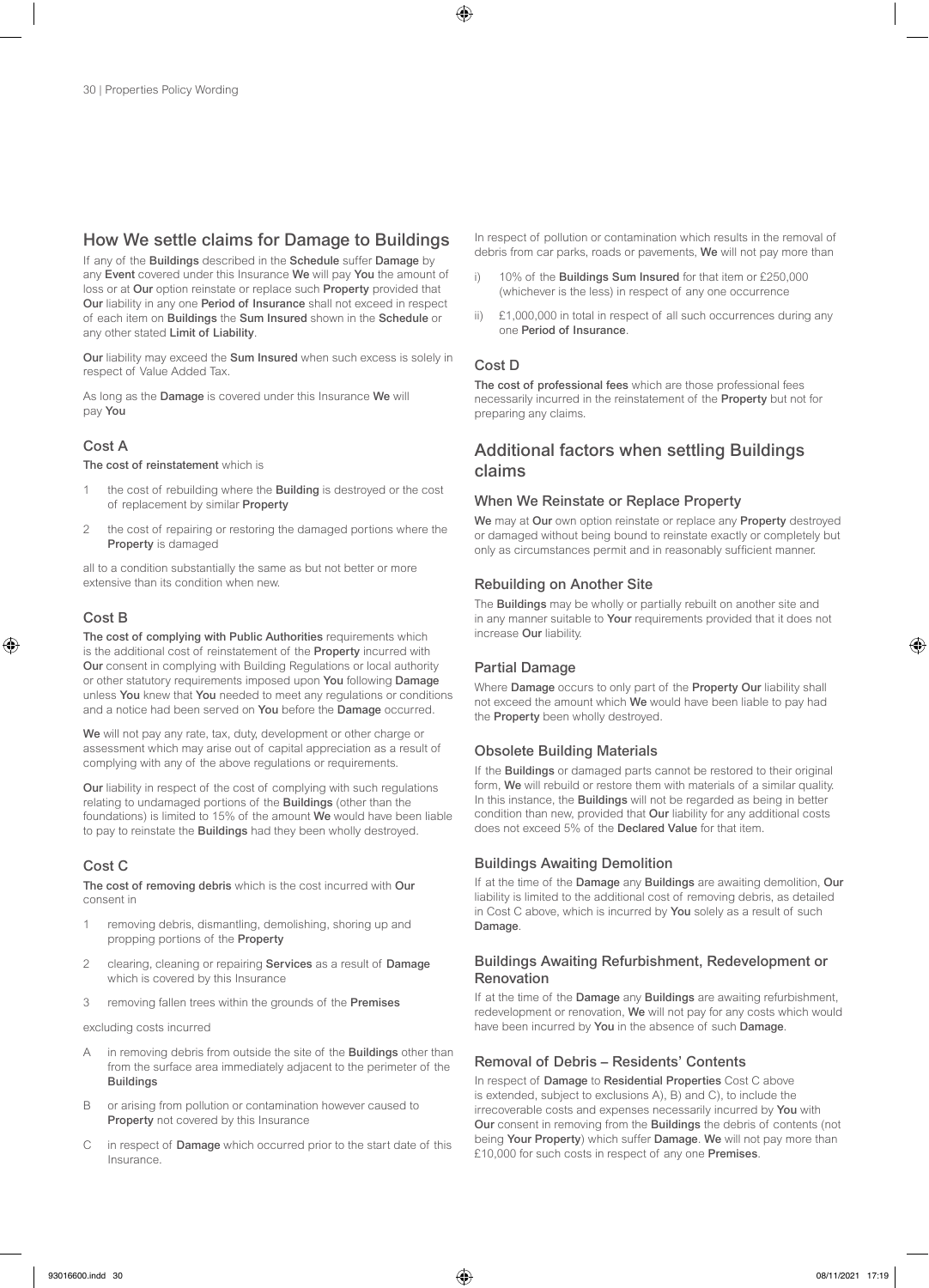#### Further Investigation Costs

If Your Buildings have suffered Damage and in the opinion of a competent construction professional there is a reasonable possibility of other Damage to parts of the same Buildings which is not immediately apparent, We will pay the costs incurred by You with Our prior consent in establishing whether further Damage has occurred. We will also pay the costs incurred by You in establishing whether other Buildings owned by You in the vicinity have suffered Damage in the same incident.

#### Alternative Basis of Settlement

Our liability shall be limited to the Alternative Basis of Settlement

- 1 if You do not rebuild or restore the Buildings
- 2 until the cost of reinstatement has actually been incurred
- 3 if the work of reinstatement is not carried out as quickly as is reasonably practicable
- 4 if at the time of its Damage the Property is covered by any other insurance effected by You or on Your behalf and such other insurance is not on the identical basis of reinstatement defined in Cost A above
- 5 if in the Schedule it is stated that the Alternative Basis of Settlement applies.

Where the Alternative Basis of Settlement applies We will pay the reduction in market value of the Buildings immediately following the Damage solely as a result of the Damage but not exceeding the amount which would have been payable had the Buildings been rebuilt or repaired.

#### Your Sum Insured - the penalty for underinsurance

If at the time of the Damage the Declared Value applying to the relevant Buildings item is less than 85% of the Insurable Amount (see below) You will be responsible for the difference and You will bear a proportionate share of the loss.

Insurable Amount is the total of the above Costs A, B, C and D in reinstating the Buildings to a condition substantially the same as when new at the level of costs applying at the commencement of the Period of Insurance.

However, if the loss is settled under the Alternative Basis of Settlement the Declared Value of the relevant item shall be 115% of the base value shown and the Insurable Amount shall be the total of the value at the time of the Damage of the Property insured by the item and the additional Costs B, C and D above.

#### Value Added Tax

We will pay the Value Added Tax payable by You which You are not subsequently able to recover, provided that

- 1 A) Your liability for such tax arises solely from the rebuilding or restoration of the Buildings following Damage
	- B) We have paid or agreed to pay for such Damage
	- C) if the payment We make in respect of the rebuilding or restoration is less than the actual cost of rebuilding or restoration, We will only pay the same proportion of the Value Added Tax applicable
- 2 Your liability for such tax does not arise from the replacement Buildings having a greater floor area than or being in a better condition or more extensive than the destroyed or damaged **Buildings**
- 3 if the Buildings are rebuilt on another site following Damage, We will not pay more Value Added Tax than We would have done had the rebuilding been completed on its original site
- 4 We will not pay any amounts in relation to penalties imposed upon You for late or non-payment of Value Added Tax
- 5 any terms to the contrary elsewhere in this **Policy** are over-ridden as follows for those items to which this clause applies.

The paragraph headed 'Your Sum Insured the penalty for underinsurance' shall be exclusive of Value Added Tax Our liability may exceed the Sum Insured by an individual item on Buildings or in the whole the total **Sum Insured** where such excess is solely in respect of Value Added Tax.

You must include Value Added Tax within the Building Declared Value where it is known not to be recoverable.

### How We settle claims for Damage to Landlord's Contents

If any of the Property insured under Landlord's Contents suffers Damage by any Event covered under this Insurance We will pay You the amount of loss or at Our option repair or replace such Property provided that Our liability in any one Period of Insurance shall not exceed in respect of each item on Landlord's Contents the Sum Insured shown in the Schedule or any other stated Limit of Liability.

As long as **Damage** is covered under this Insurance,

Where the Damage can be economically repaired, We will either arrange or authorise repair and We will pay the cost of repair. Otherwise We will replace the item with a new one of similar quality through Our preferred suppliers or, if a replacement is not available, We will pay the replacement cost of a new item of similar quality.

If We agree at Your request not to repair or replace an item We will make a cash or voucher payment equal to the cost We would have paid for replacement or repair through Our preferred suppliers.

### Additional factors when settling Landlord's Contents claims

#### Undamaged items or parts of items

When the **Damage** relates to a specific part of an item or to a clearly defined area We will not pay the cost of replacing or changing undamaged items or parts of items which belong to a set or suite, or which have a common design or use such as suites of furniture and carpets which are only damaged in one area.

#### Loss of Value

We will not pay for any loss of value to any item that We have repaired or replaced.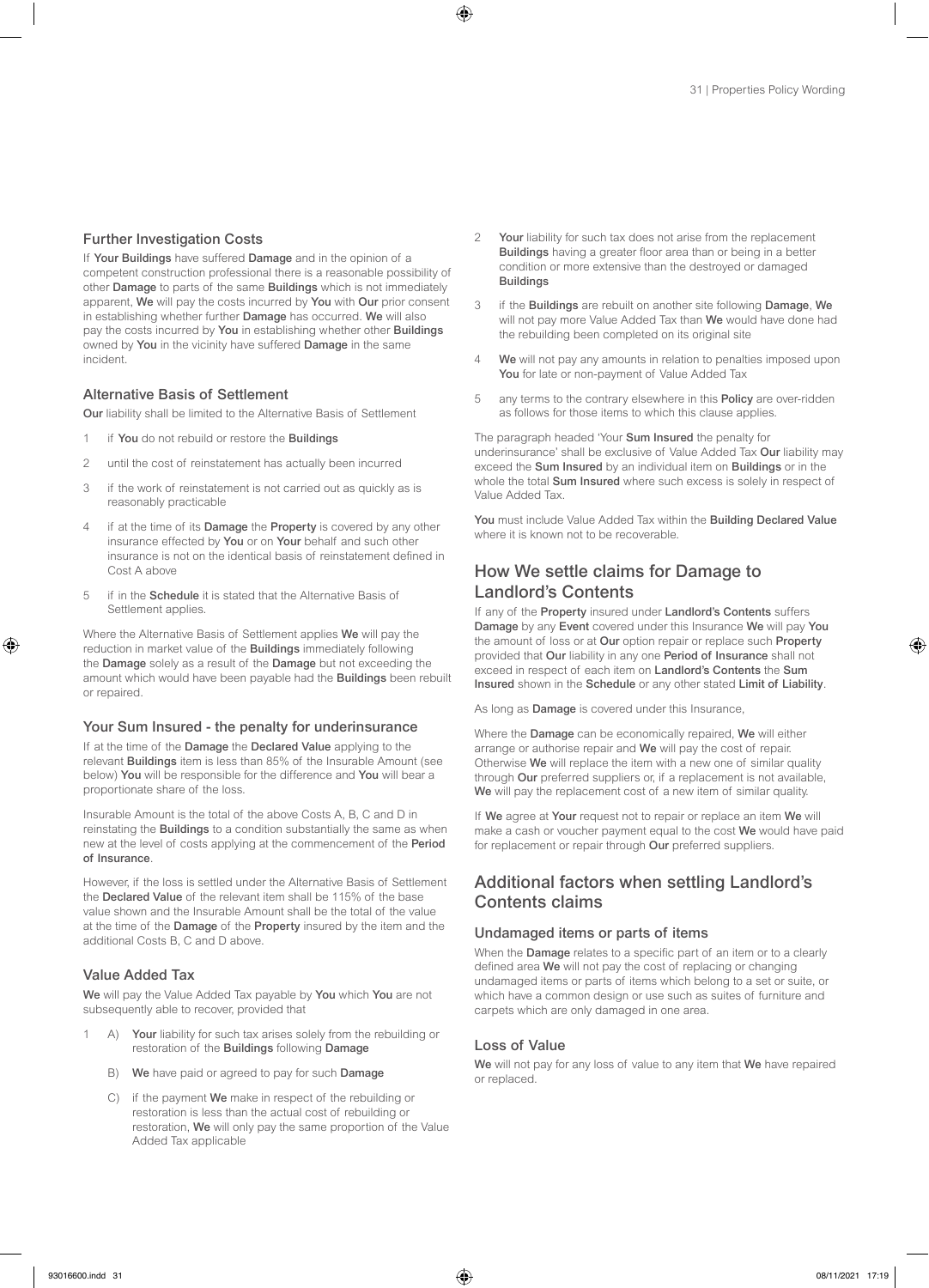#### Television, Audio and Video Equipment

The most We will pay for any one claim in respect of television, audio and video equipment is £1,000.

#### Your Sum Insured - the penalty for underinsurance

If at the time of the **Damage** the **Sum Insured** applying to the relevant Landlord's Contents item is less than the cost of replacing the contents as new, We will, where appropriate, take off an amount for wear and tear from the cost of the new item unless the item can be economically repaired when only the cost of the repair will be paid.

### How We settle claims in respect of Rent of Buildings which suffer Damage

If Rent is noted as operative in the Schedule We will pay You the following amounts in respect of Buildings which have suffered Damage

- 1 Loss of Rent
- 2 Cost of Reletting
- 3 the additional costs incurred that are necessary to reduce the Loss of Rent during the Indemnity Period but not exceeding
	- A) the amount of reduction avoided plus
	- B) 5% of the Rent Sum Insured or £250,000 whichever is the less.

#### The most We will pay

The most We will pay in respect of each item on Rent is 200% of the Sum Insured shown in the Schedule.

### Additional factors when settling Rent claims

#### Unoccupied Buildings

If at the time of the Damage the Buildings or any portions of the Buildings are Unoccupied cover in respect of Rent will only apply if there is an ongoing tenancy agreement in force for which a rental income is being received that can be identified in Your records.

#### Buildings Awaiting Sale

If at the time of the Damage You have contracted to sell the Buildings or have accepted an offer in writing to purchase the Buildings subject to contract, and the sale is cancelled or delayed solely as a result of the Damage, provided that You make all reasonable efforts to complete the sale of the Buildings as soon as practicable after the Damage, You may opt for the amount payable by Us to be as follows

1 during the period prior to the date which but for the **Damage** the Buildings would have been sold

#### Loss of Rent

2 during the period commencing with the date which but for the Damage the Buildings would have been sold and ending with the actual date of sale or with the expiry of the Indemnity Period if earlier

Loss of Interest being

- A) the actual interest incurred on capital borrowed (solely to offset in whole or part the loss of use of the sale proceeds) for the purpose of financing the Business
- B) the investment interest lost to You on any balance of the sale proceeds (after deduction of any capital borrowed as provided under A)

less any amount in respect of Rent

- 3 Additional Expenditure being
	- A) the additional costs incurred that are necessary to reduce the Loss of Rent or Loss of Interest under 1 or 2 above during the Indemnity Period but not exceeding
		- i) the amount of reduction avoided plus
		- ii) 5% of the Rent Sum Insured or £250,000 whichever is the less
	- B) the additional legal fees and other expenditure incurred solely as a result of the cancellation or delay in consequence of the Damage but not exceeding either an amount equivalent to the expenditure incurred immediately prior to the Damage or £50,000 whichever is the less

except the amount We pay shall be adjusted to provide for any benefit derived by You from cancellation of or delay in the sale so that it represents as nearly as may be reasonably practicable the actual loss suffered by You.

#### Savings

If following **Damage You** use other premises to provide accommodation to tenants or prospective tenants of the Buildings, the Rent received from those premises during the Indemnity Period shall be taken into account in assessing the Loss of Rent.

If any charge or expenses payable out of Rent shall cease or reduce during the Indemnity Period as a result of the Damage, the sum saved shall be deducted from the amount otherwise payable.

#### Material Damage requirement

Payment must have been made or liability admitted for the Damage under an insurance covering Your interest in the Building or

Payment would have been made or liability admitted for the Damage but for the operation of a term in such insurance excluding liability for losses below a specified amount.

#### Professional Accountants' and Legal Charges

We will pay the reasonable charges payable by You to

- A) Your professional accountants for producing information required by Us under the terms of the Claims Conditions and for reporting that such information is in accordance with **Your** accounts
- B) legal advisers for determining Your contractual rights under any rent cessor clause or insurance break clause contained in the lease but not for any other claims preparation costs.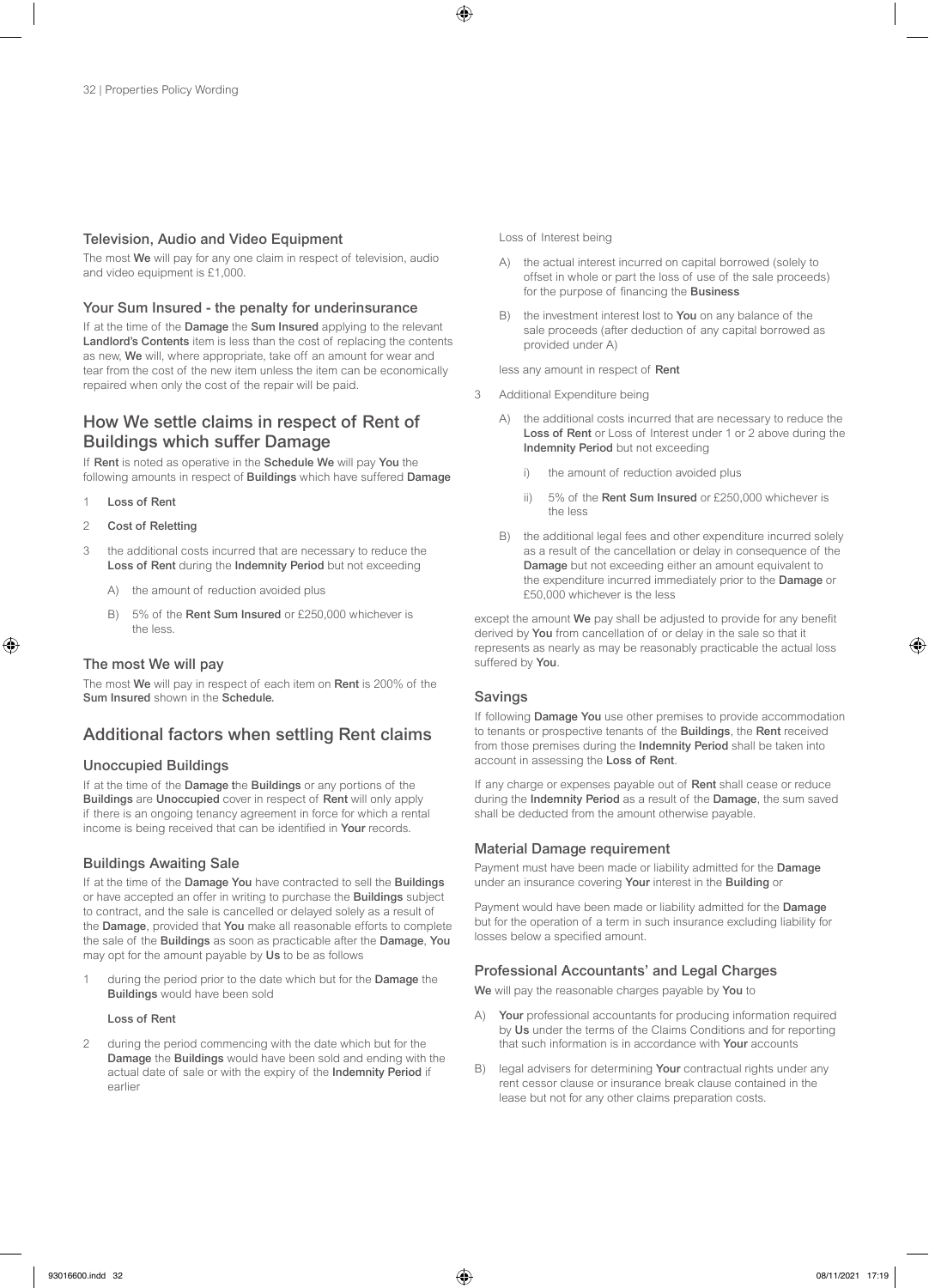#### Late Payment of Rent

We will attempt to pay any claim for Loss of Rent on the same date as the Rent would have been paid to You by the tenant. If We pay at a later date then We will also pay an amount representing the loss of interest suffered by You during the delay period.

#### Payments on account

Payments on account may at Our discretion be made during the Indemnity Period if requested by You.

#### Your Sum Insured – the penalty for underinsurance

If at the time of the Damage the Sum Insured for Rent is less than the Insurable Amount (see below) the amount payable shall be proportionately reduced.

The Insurable Amount shall be the annual Rent receivable at the commencement of the Period of Insurance or, if the Buildings are untenanted at that date, the actual annual Rent at which the Buildings were subsequently let (or the estimated annual Rent at which they are expected to be let).

If the Buildings are subject to a Rent free period concession at the start of the Period of Insurance the Insurable Amount shall be the annual Rent that applies from the date immediately after the Rent free period ceases.

In each case the amount to be proportionately increased to correspond with the Indemnity Period where that period exceeds twelve months.

### Book Debt – how We settle claims

If Book Debt is included and Damage by any Event covered under this Insurance occurs at the Premises to Property which prevents You from tracing or establishing customers' Outstanding Debit Balances in whole or in part due to You.

We will pay You

- 1 the difference between the Outstanding Debit Balances and the total of the amounts received or traced in connection with such balances.
- 2 the additional expenditure incurred with Our consent in tracing and establishing customers' debit balances after the Damage.

#### Duplicate Records

It is a requirement of the insurance in respect of Book Debt that You shall maintain a record elsewhere than in the building in which the original records are kept showing the total amount outstanding in the credit accounts of the Business at the end of each month and in the event of **Damage** giving rise to a claim shall supply that record to Us.

Failure to comply with this requirement will result in Us not paying Your claim.

### Other considerations when settling any claims under this Insurance

#### **Designation**

Where necessary the item heading under which any **Property** is insured shall be determined by the designation under which such Property appears in Your books.

#### **Workers**

We accept that this Insurance will not be prejudiced by the presence of workers on the Premises for the purpose of effecting repairs and minor structural and other alterations and also for general maintenance purposes and the like.

#### Plans and Documents in Support of the Claim

You shall at Your own expense produce and provide Us with all such plans, documents, books and information as We may reasonably require.

#### Transfer of Interest

If at the time of any insured Damage to any Buildings covered by this Insurance You shall have contracted to sell Your interest in such Buildings and the purchase is subsequently completed the purchaser shall be entitled on completion of the purchase to the benefit of this Insurance in respect of such Damage. Such benefit shall be without prejudice to Your or Our rights and liabilities under this Insurance and up to the date of completion of the purchase provided the Buildings are not insured by the purchaser or on their behalf against such Damage on another policy.

In respect of Rent (if included) where Damage has occurred prior to exchange of contracts and the purchase is subsequently completed the purchaser shall be entitled on completion of the purchase to the benefit of the Rent insurance to the same extent as You would have if the Buildings had not been sold.

#### Automatic reinstatement after a loss

If any of the Property Insured described in the Schedule suffers Damage at the Premises insured and Loss of Rent resulting therefrom by any of the insured Events other than by Theft the Sum Insured in respect of the Property Damage Insurance shall be reduced in whole or in part by the amount of any such Damage and Loss of Rent

In the absence of written notice by You or Us to the contrary within 30 days of the occurrence of any Damage, Our liability shall not be reduced by the amount of any loss

Provided that

- 1. You shall pay the appropriate additional premium for such automatic reinstatement of cover if required by Us
- 2. We will not be liable in respect of any one Event for more than the Policy Sum Insured or other Limit of Liability applicable to the Property Damage Insurance cover.
- 3. any Limit of Liability described as applying in the aggregate during the Period of Insurance shall not be reinstated
- 4. You shall take immediate steps to effect additions to or variations in the protections of the Property Insured as We may require.
- 5. Automatic reinstatement will not apply in respect of the cover for Book Debt.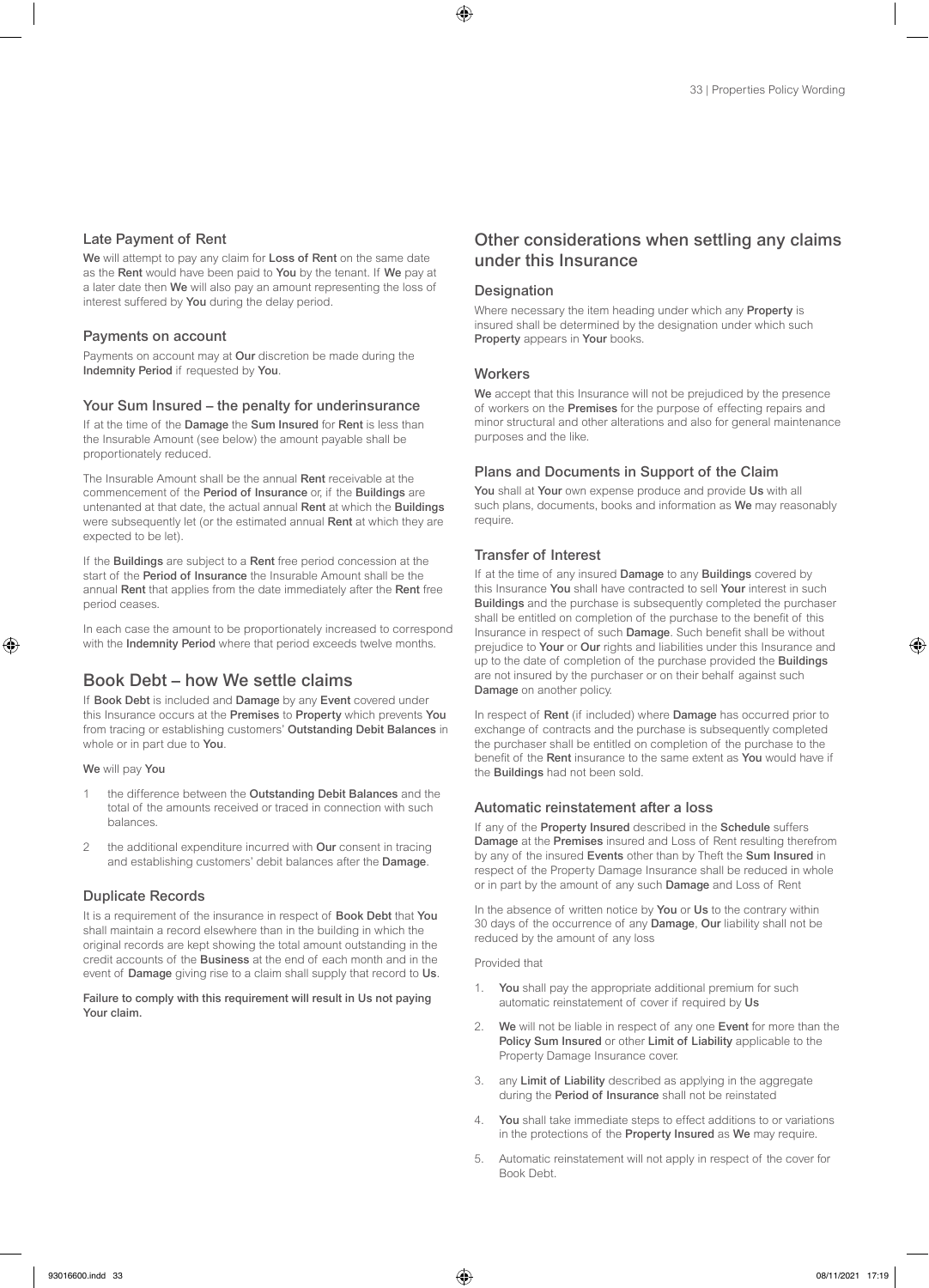# Terrorism Insurance

### THIS INSURANCE ONLY APPLIES WHERE SHOWN AS INCLUDED IN THE SCHEDULE

Notwithstanding any provisions to the contrary within this Policy, the insurance in respect of all items, clauses or extensions, insured by the insurance shown in the Terrorism Insurance section of the schedule, are extended to include Terrorism Insurance as specified in the Heads of Cover below.

#### Terrorism Insurance Heads of Cover

The following Heads of Cover are insured:

- A Damage,
- B Non-Damage, and
- C loss resulting from Damage to Property,

to the extent and insofar that they are insured by this Policy in each Territory stated below the proximate cause of which is an Act of Terrorism, where any Act of Terrorism within Great Britain must be certified as such by HM Treasury or a tribunal as may be agreed by HM Treasury, provided always that Terrorism Insurance is:

- 1) subject to exclusions 1-3 shown under 'What is not covered', and
- 2) not subject to any other exclusions shown under 'What is not covered' in this Policy,

provided also that Our liability in any one Period of Insurance shall not exceed:

- i) in the whole the total **Sum Insured**, and
- ii) in respect of any item its **Sum Insured** or any other stated Limit of Liability specified in the Schedule or elsewhere in this Policy,

whichever is the lower subject always to the limit(s) applying to Terrorism Insurance shown against each Territory stated below after the application of all the provisions of the insurance including Your **Contribution** 

| Territory              | Limit of Liability                                                     |
|------------------------|------------------------------------------------------------------------|
| Great Britain          | As otherwise specified in the<br><b>Schedule</b> or this <b>Policy</b> |
| Elsewhere in the world | Not insured                                                            |

### What is covered What is not covered

#### 1 Riot civil commotion War and Allied Risks

Any loss whatsoever or any consequential loss directly or indirectly occasioned by or happening through or in consequence of riot, civil commotion, war, invasion, act of foreign enemy, hostilities (whether war be declared or not), civil war, rebellion, revolution, insurrection or military or usurped power.

#### 2 Electronic Risks

Any loss whatsoever directly or indirectly caused by or contributed to by or arising from or occasioned by or resulting from;

A) Damage or Non-Damage to or the destruction of any Computer System;

or

B) any alteration, modification, distortion, erasure or corruption of Data,

in each case whether Your property or not, where such loss is directly or indirectly caused by or contributed to by or arising from or occasioned by or resulting from Virus or Similar Mechanism or Hacking or Phishing or Denial of Service Attack.

#### 3 Nuclear Risks and Chemical, Biological and Radiological Contamination

Any loss whatsoever or any expenditure resulting or arising therefrom or any consequential loss directly or indirectly caused by or contributed to by or arising from:

- A) the radioactive, toxic, explosive or other hazardous properties of any explosive nuclear assembly or nuclear component thereof,
- B) ionising radiation or contamination by radioactivity or from the combustion of any radioactive material,
- C) chemical and/or biological and/or radiological irritants, contaminants or pollutants,

#### in respect of:

i) Property situated outside of Great Britain

or

ii) Residential Property insured in the name of a Private Individual.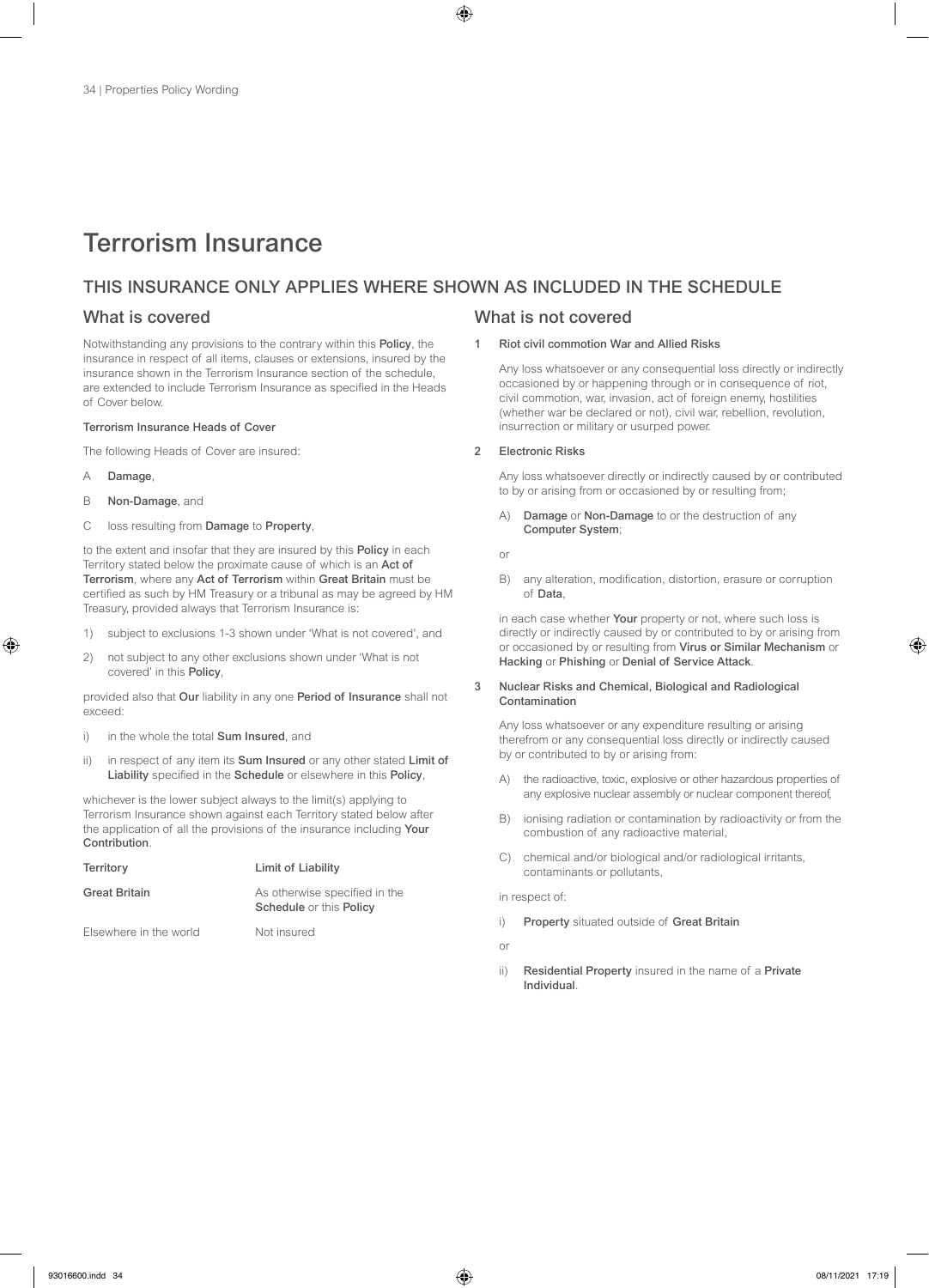### **Conditions**

- In any action, suit or other proceedings where We allege that any Damage, Non-Damage or loss resulting from Damage to Property is not covered by this Terrorism Insurance the burden of proving that such Damage, Non-Damage or loss is covered shall be upon You.
- 2 Any terms in this Policy which provide for adjustments of premium based upon declarations on expiry or during the Period of Insurance do not apply to Terrorism Insurance.
- 3 If this Policy is subject to any Long Term Agreement/Undertaking it does not apply to Terrorism Insurance.

All the terms, definitions, provisions, conditions and extensions of this Policy apply except in so far as they are hereby expressly varied by the Terrorism Insurance Section

### Special Provision

### 1 Cyber Terrorism

This Special Provisions applies only to:

A) Terrorism Insurance Heads of Cover A and C

and

- B) Property situated within Great Britain and does not apply to:
	- i) Terrorism Insurance Head of Cover B,

or

ii) Residential Property Insured in the name of a Private Individual

Electronic Risks exclusion 2A) and 2B) shown under 'What is not covered' shall not apply to any Covered Loss provided that such Covered Loss:

1) results directly (or, solely as regards 2)c) below, indirectly) from fire, explosion, flood, escape of water from any tank, apparatus or pipe (including any sprinkler system), impact of aircraft or any aerial devices or articles dropped from them, impact of any sea-going or water-going vessel or of any vehicle whatsoever or of any goods or cargo carried in or on such vessel or vehicle, destruction of, damage to or movement of buildings or structures, plant or machinery other than any Computer System;

and

- 2) comprises;
	- a) the cost of reinstatement, replacement or repair in respect of damage to or destruction of Property insured by You;

or

- b) the amount of business interruption loss suffered directly by You by way of loss of or reduction in profits, revenue or turnover or increased cost of working as a direct result of either;
	- i) damage to or destruction of **Property** insured by You; or
	- ii) as a direct result of denial, prevention or hindrance of access to or use of the Property insured by You by reason of an Act of Terrorism causing damage to other Property within one mile of the Property insured by You to which access is affected;

c) the amount of loss caused by the cancellation, abandonment, postponement, interruption, curtailment or relocation of an event as a result of damage to or destruction of Property and any additional costs or charges reasonably and necessarily paid by You to avoid or diminish such loss

and

3) is not proximately caused by an Act of Terrorism in relation to which the relevant organisation or any persons acting on behalf of or in connection with that organisation are controlled by, acting on behalf of or part of any de jure or de facto government of any nation, country or state.

The meaning of Property for the purposes of this Special Provision shall additionally exclude:

- A. any money (Money as defined within this **Policy**), currency, electronic cryptographic or virtual currency including Bitcoin or anything similar, negotiable or non-negotiable instruments, financial securities or any other financial instrument or any sort whatever; and
- B. any Data.

Notwithstanding the exclusion of Data from Property, to the extent that Damage to or destruction of Property within the meaning of 2) within this Special Provision, indirectly results from any alteration, modification, distortion, erasure or corruption of Data, because the occurrence of one or more of the matters referred to in 1) within this Special Provision results directly or indirectly from any alteration, modification, distortion, erasure or corruption of Data, that shall not prevent cost or business interruption loss directly resulting from Damage to or destruction of such Property from being recoverable under this Special Provision.

In no other circumstances than the previous paragraph, however, will any loss or losses directly or indirectly caused by, contributed to by or arising from or occasioned by or resulting from any alteration, modification, distortion, erasure or corruption of Data be recoverable under this Terrorism Insurance.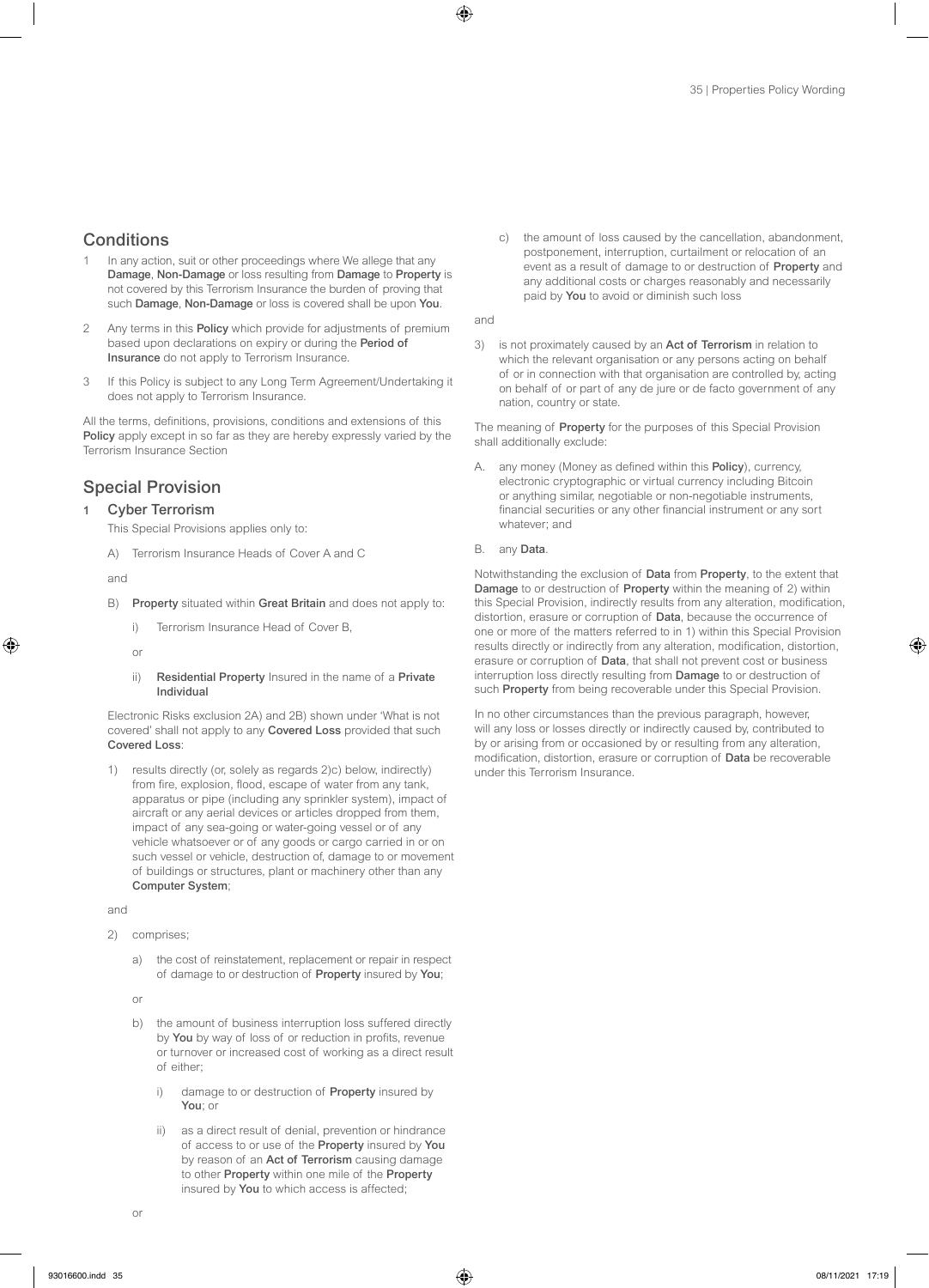# Liabilities Insurance

### THIS INSURANCE SECTION ONLY APPLIES WHERE SHOWN AS INCLUDED IN THE SCHEDULE

# Section 1 Employers' Liability

#### Any Person Entitled to Indemnity is covered

- 1 against legal liability for damages in respect of Injury of any Person Employed caused during any Period of Insurance
	- A) in Great Britain, Northern Ireland, the Channel Islands or the Isle of Man
	- or
	- B) while temporarily outside these territories

arising out of and in the course of employment by You in the **Business** 

- 2 in respect of
	- A) claimants costs and expenses which You are legally liable to pay in connection with any claim
	- B) the costs of legal representation at any coroner's inquest or inquiry in respect of any death
	- C) i) costs of legal representation at proceedings in any Court arising out of any alleged breach of statutory duty resulting in Injury including the defence of any criminal proceedings brought against You or Your director or partner or Employee for an offence of Corporate Manslaughter or Corporate Homicide or a breach of the Health and Safety at Work etc Act 1974 or the Health and Safety at Work (Northern Ireland) Order 1978
		- ii) costs and expenses of legal representation at any appeal against conviction if in the opinion of Counsel (appointed by mutual consent) such appeal could be contested with the probability of success
	- D) all other legal costs and legal expenses in relation to any matter which may form the subject of a claim for indemnity under this Insurance Section

incurred with Our prior written consent.

### What is covered What is not covered

#### 1 Radioactive Contamination

Any legal liability directly or indirectly caused by, or contributed to by, or arising from

A) ionising radiation or radioactive contamination from any nuclear fuel or waste which results from the burning of nuclear fuel

or

B) the radioactive, toxic, explosive or other dangerous properties of any nuclear assembly or any part of it

where the legal liability is

- i) that of any principal
- ii) accepted under an agreement without which the legal liability would not exist.

#### 2 Road Traffic Legislation

Any legal liability for Injury in respect of which You are required to arrange insurance or security in accordance with road traffic legislation.

#### 3 Fines or Penalties

Any legal liability for

- A) fines or penalties
- B) the costs of appeal against any improvement or prohibition notices
- C) fees for intervention payable under the Health and Safety Fees (Regulations) 2012
- D) compensation ordered or awarded by a Court of Criminal Jurisdiction.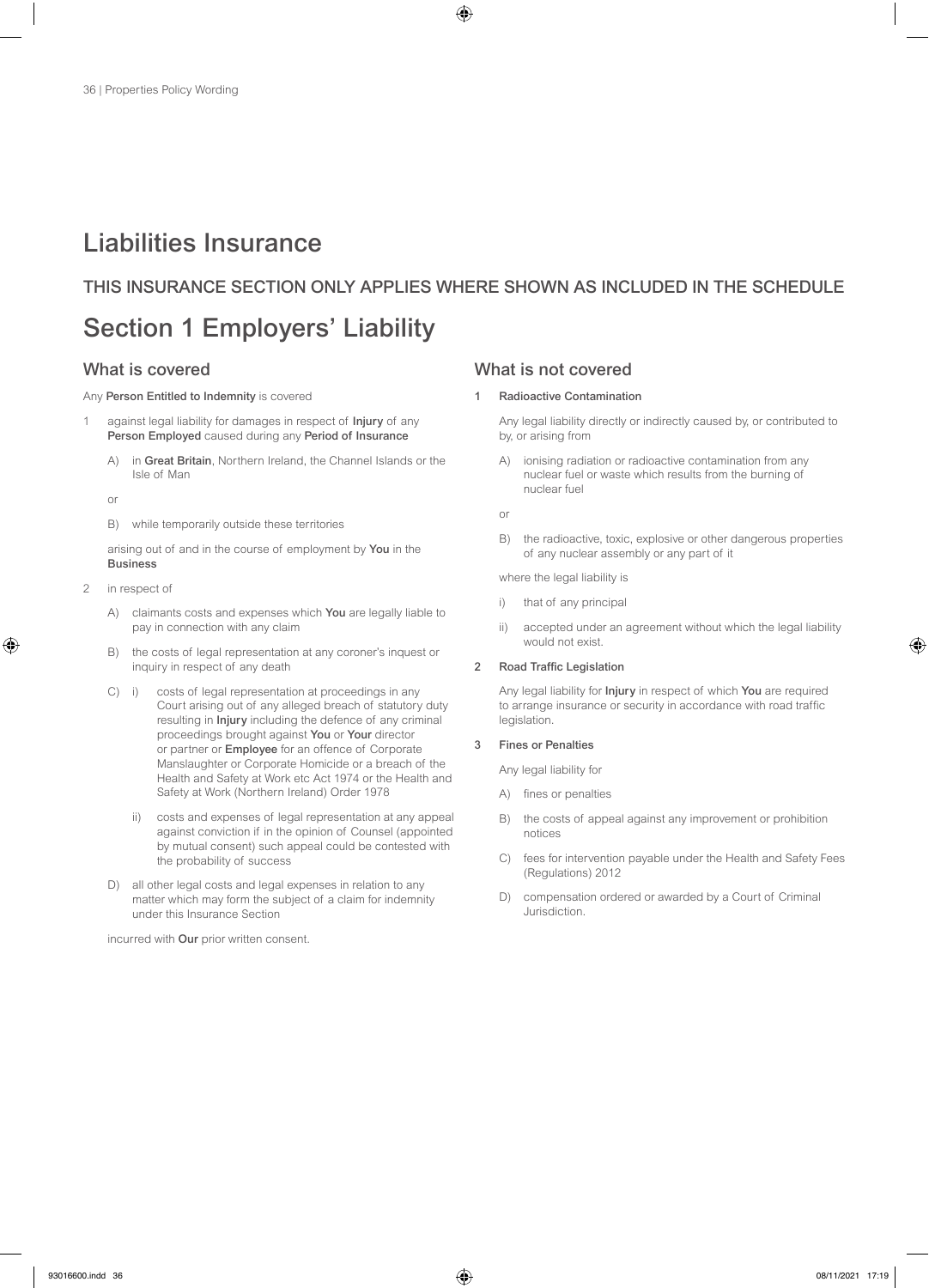# Extensions to Section 1

# THIS SECTION ALSO COVERS

### 1 Compensation for Court Attendance

If We require any director, partner or Employee of Yours to attend Court as a witness in connection with a claim We will pay You the amount shown below

- A) for any director or partner of Yours £750 per day
- B) for any **Employee** £500 per day.

# 2 Unsatisfied Court Judgements

If an Employee or their personal representative is awarded damages for Injury in any Court situated in Great Britain, Northern Ireland, the Channel Islands or the Isle of Man which is not paid, in whole or in part, after 6 months, We will, at Your request, pay the amount of the judgement provided that

- A) the damages are awarded against a company or individual operating from premises in Great Britain, Northern Ireland, the Channel Islands or the Isle of Man
- B) the Injury was caused during any Period of Insurance in the course of employment by You
- C) there is no on-going, planned or outstanding appeal
- D) the Employee or their personal representative shall assign the judgement to Us.

### 3 Premises occupied for Residential Purposes

In respect of Premises occupied for residential purposes the Definition of Person Entitled to Indemnity is extended to include

- A) the Residents
- B) the managing agents
- C) the Residents' Association
- D) the owners or lessees

of such Premises against legal liability in respect of which You would have been entitled to indemnity under this Policy if the claim had been made against You

provided that such persons

- i) are not entitled to indemnity from any other source
- ii) shall keep to the terms, conditions and limitations of this Policy so far as they can apply.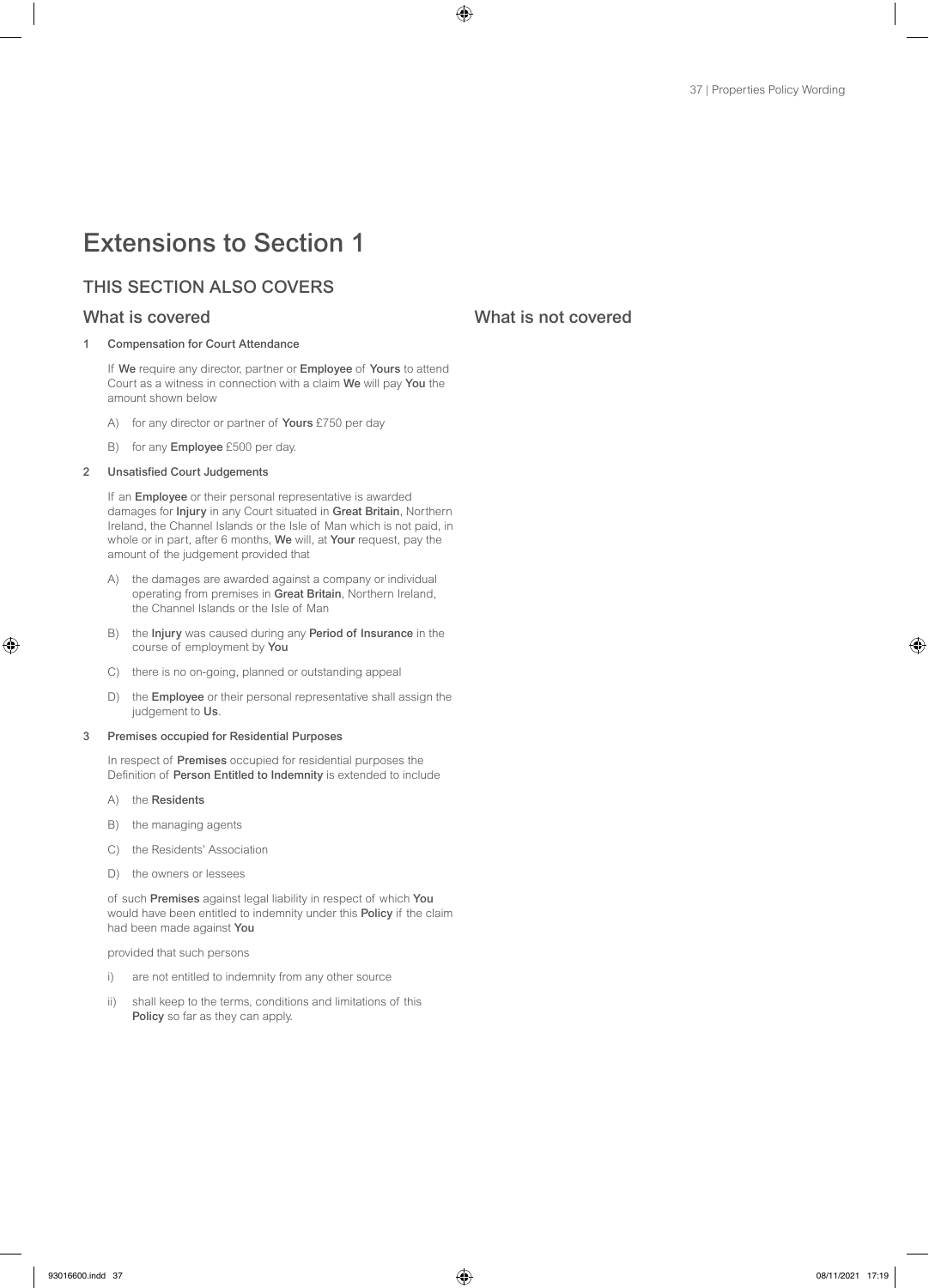# Employers' Liability - how We settle claims

# How We settle claims for Your legal liabilities to Persons Entitled to Indemnity

Subject to the terms and conditions of Your Policy, We will pay the amount of any damages and costs which a Court has ordered You to pay or which You have (with Our written consent) agreed to pay, in addition to any costs that You have incurred with Our written consent.

# The most We will pay

Our liability for Injury and costs and expenses payable in respect of any one Event will not exceed the Limit of Liability shown under Section 1 (Employers' Liability) in Your Schedule.

For the purposes of the Limit of Indemnity applying to Terrorism (as shown in the **Schedule**), Terrorism means

acts of persons acting on behalf of or in connection with any organisation which carries out activities directed towards the overthrowing or influencing by force or violence of HM's government in the United Kingdom or any other government de jure or de facto.

# Our right to pay the full limit at any time

In respect of any one Event, We may pay the Limit of Indemnity shown in Your Schedule (less any sums already paid or incurred) or any lesser amount for which any claims arising from the Event can be settled. We will then relinquish control of such claims and be under no further liability.

# Parties to the contract of insurance

The total amount payable by Us in respect of all damages, costs and expenses arising out of all claims during any one Period of Insurance consequent on or attributable to one source or original cause irrespective of the number of Persons Entitled to Indemnity having a claim under this Policy consequent on or attributable to that one source or original cause shall not exceed the Limit of Indemnity shown under Section 1 (Employers' Liability) in Your Schedule.

For the purposes of the Limit of Indemnity all of the Persons Entitled to Indemnity under this Policy shall be treated as one party or legal entity so that there will be only two parties to the contract of insurance namely Us and You.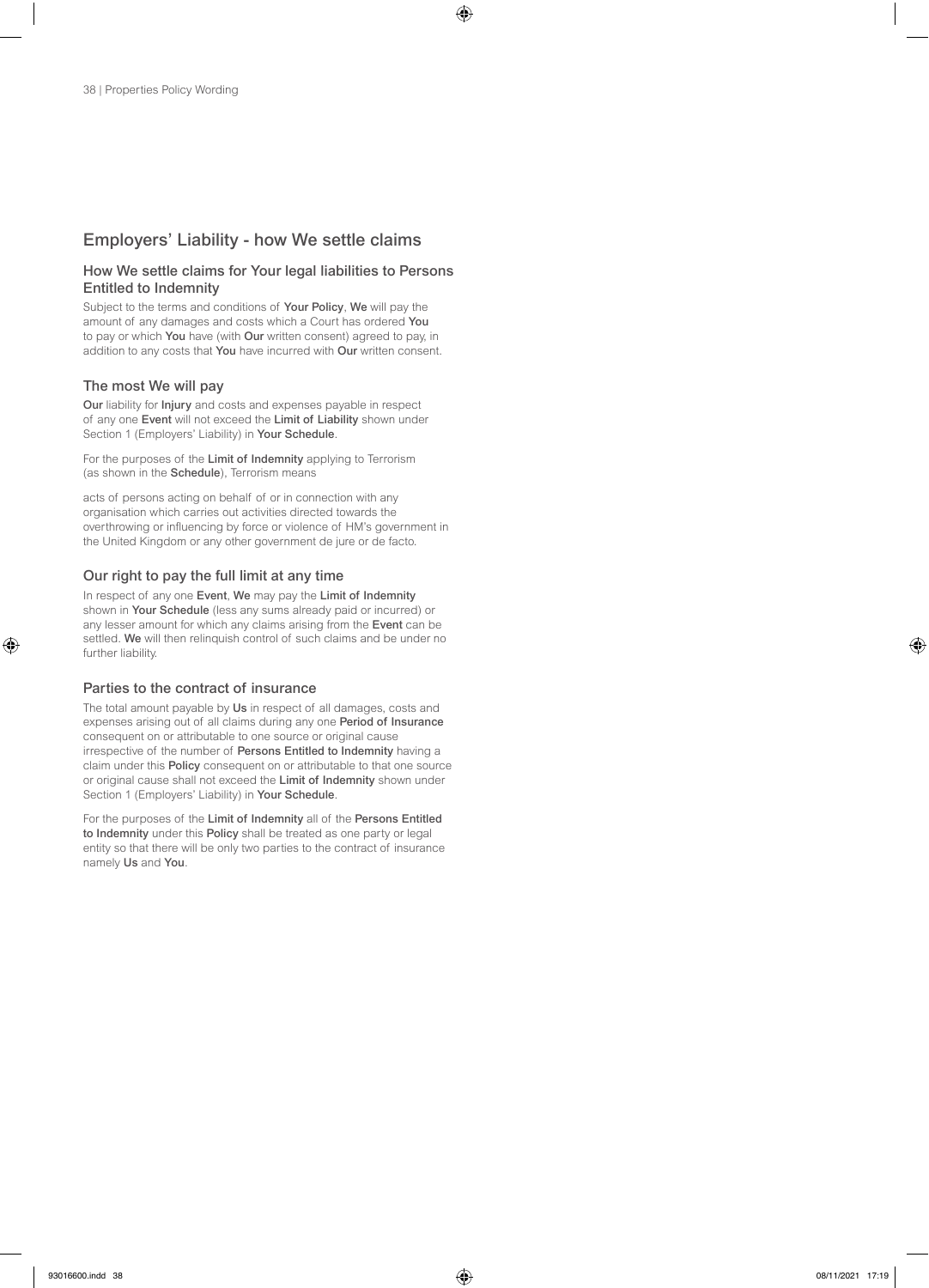# Section 2 Property Owners' Liability

# THIS INSURANCE SECTION ONLY APPLIES WHERE SHOWN AS INCLUDED IN THE SCHEDULE

### Any Person Entitled to Indemnity is covered

- 1 up to the Limit of Indemnity against legal liability for damages in respect of
	- A) accidental **Injury** of any person
	- B) Damage to Property
	- C) accidental nuisance, accidental trespass to land or goods, or accidental interference with any easement, right of air, light, water or way
	- D) wrongful arrest or false imprisonment

happening during any Period of Insurance in connection with the Business

- in respect of
	- A) claimants' costs and expenses which You are legally liable to pay in connection with any claim under 1 above
	- B) the costs of legal representation at any coroner's inquest or inquiry in respect of any death
	- C) i) costs of legal representation at proceedings in any Court arising out of any alleged breach of statutory duty resulting in Injury including the defence of any criminal proceedings brought against You or Your director or partner or **Employee** for an offence of Corporate Manslaughter or Corporate Homicide or a breach of the Health and Safety at Work etc Act 1974 or the Health and Safety at Work (Northern Ireland) Order 1978
		- ii) costs and expenses of legal representation at any appeal against conviction if in the opinion of Counsel (appointed by mutual consent) such appeal could be contested with the probability of success
	- D) all other legal costs and legal expenses in relation to any matter which may form the subject of a claim for indemnity under this Insurance Section

incurred with Our prior written consent.

# What is covered What is not covered

### Mechanical Vehicles

Any legal liability arising from or out of the ownership possession or use by or on behalf of You or any Person Entitled to Indemnity of any

- A) mechanically propelled vehicle other than legal liability arising out of
	- i) the use of plant as a tool of trade on site
	- ii) the use of plant at Your Premises
	- iii) the loading or unloading of any vehicle

except where You are required to arrange insurance or security in accordance with road traffic legislation, or where cover is provided by a motor insurance policy

- B) aircraft or other aerial device
- C) aerospatial device
- D) hovercraft
- E) water-borne craft (other than hand-propelled or sailing craft in inland or territorial waters).

## 2 Employers' Liability

Any legal liability for bodily injury or mental injury to or death, disease or illness of any Person Employed arising out of and in the course of employment by You in the Business.

## 3 Property in Your Custody or Control

Any legal liability for **Damage** to any **Property** which belongs to or is held in trust by or is in the custody or control of You other than

- A) Your directors', partners', Employees' or visitors' personal effects including vehicles and their contents
- B) premises and their contents which are not owned, leased or rented to You at which You are working in connection with Your Business
- C) premises and their fixtures and fittings which are leased or rented to You unless the legal liability arises solely because of a contract or agreement or where the legal liability arises from an agreement to maintain insurance in respect of Damage to any such premises and their fixtures and fittings.

## 4 Pollution or Contamination

Any legal liability caused by or arising out of pollution or contamination unless caused by a Sudden Pollution or Contamination Incident.

## 5 Product Defects and Recall

A) Any legal liability in respect of loss of or Damage to any product supplied or contract work executed by You caused by any defect or unsuitability for its intended purpose.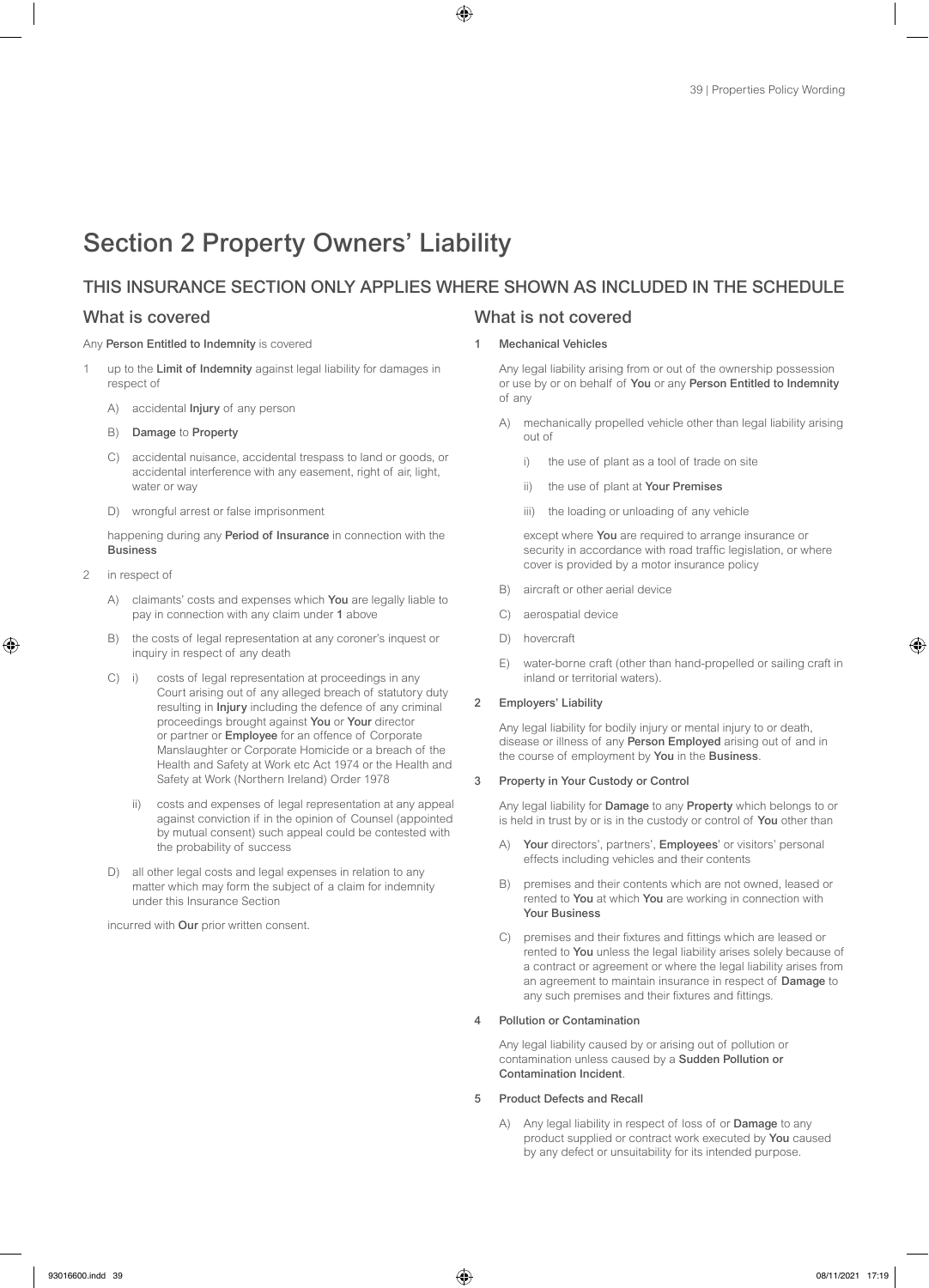# What is covered What is not covered

B) Any legal liability in respect of the cost of recall, removal, repair, alteration, replacement or reinstatement arising from the defect or unsuitability of any product supplied by You or any contract work executed by You.

### 6 Professional Risks

Any legal liability arising from or in connection with any advice, design or specification provided by You for a fee.

### 7 Contractual Liability

Any legal liability arising from or in connection with any product supplied or contract work executed by You where such liability has been accepted by agreement except to the extent that such liability would have attached in the absence of such agreement. This exclusion shall not apply if such agreement has been accepted by Us in writing.

### 8 Fines or Penalties

Any legal liability for

- A) fines or penalties
- B) the costs of appeal against any improvement or prohibition notices
- C) fees for intervention payable under the Health and Safety Fees (Regulations) 2012
- D) compensation ordered or awarded by a Court of Criminal Jurisdiction
- E) aggravated, exemplary or punitive damages awarded by any Court outside Great Britain, Northern Ireland, the Channel Islands or the Isle of Man.

## 9 Fear of Asbestos

Any legal liability for mental injury or fear of suffering bodily injury, death, disease or illness arising out of actual or suspected exposure to Asbestos, Asbestos Dust or Asbestos Containing **Materials** 

### 10 Asbestos Removal Costs

Any legal liability for the costs of management (including those of any persons under any statutory duty to manage), removal, repair, alteration, recall, replacement or reinstatement of any property or part thereof arising out of the presence of Asbestos, Asbestos Dust or Asbestos Containing Materials.

### 11 Illegal Activities

Any legal liability arising from the Residential Property being used by occupants for illegal activities.

## 12 Contribution

Your Contribution as shown in the Schedule in respect of

- A) the claimants damages
- B) the claimants costs and expenses.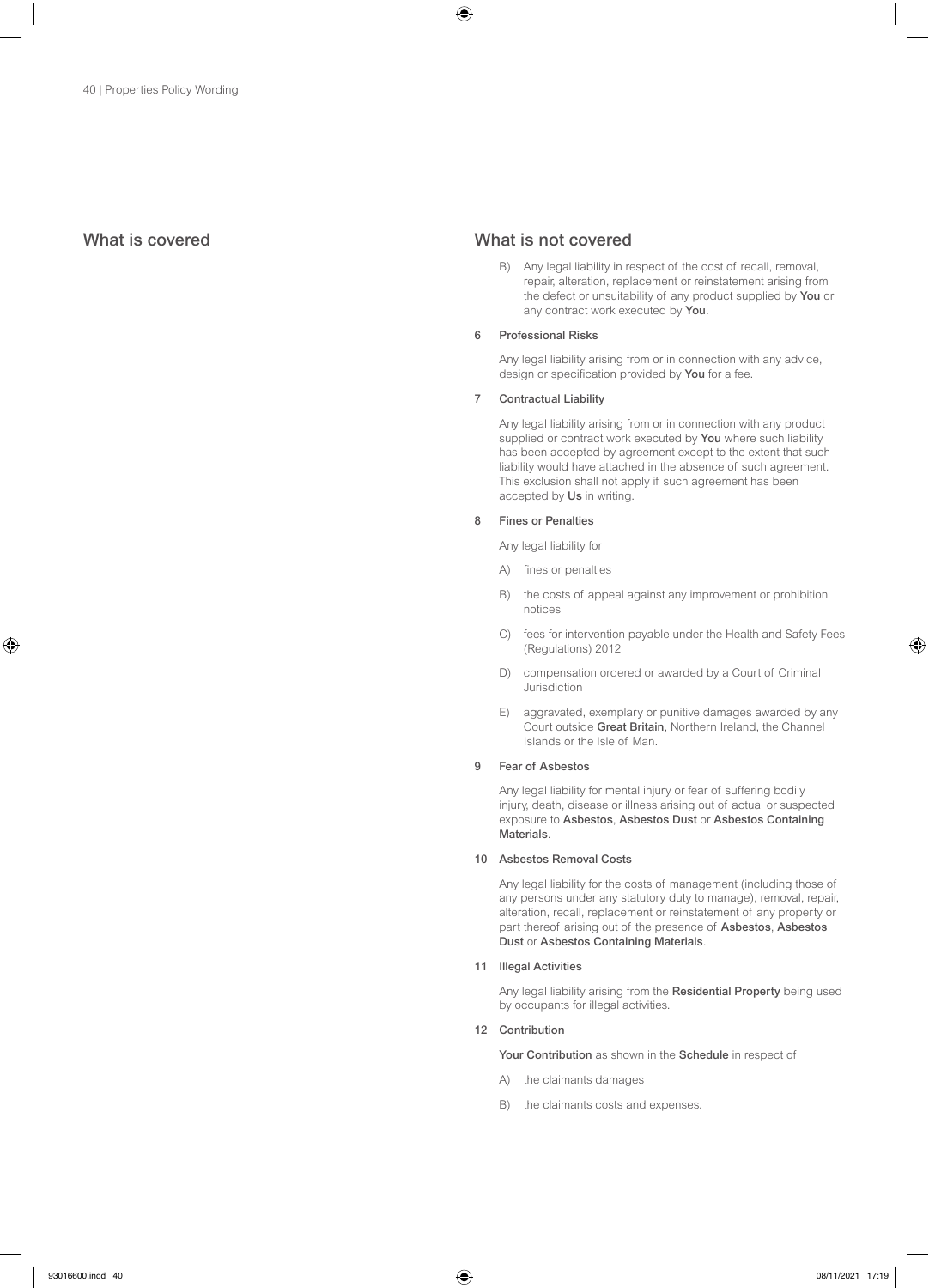# What is covered What is not covered

# 13 Cyber

Any legal liability for mental injury arising from

- A) loss destruction or corruption of Data
- B) appropriation transmission use access to storage or modification of Data
- C) the reduction in or loss of ability to use access process transmit modify or store Data
- D) misinterpretation or misuse of Data.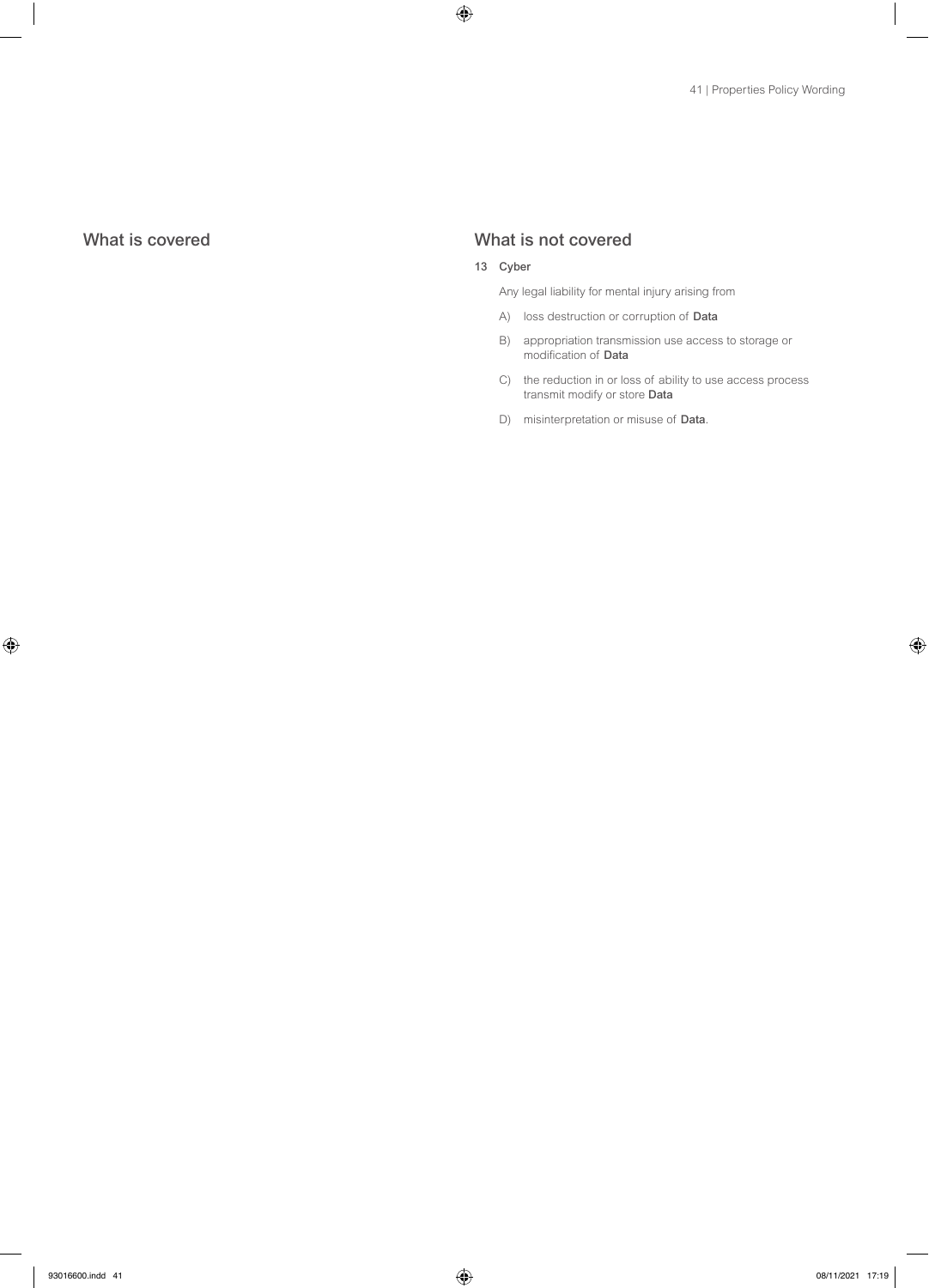# Extensions to Section 2

# THIS SECTION ALSO COVERS

# Cross Liabilities

If there is more than one Policyholder specified in the Schedule this Section will apply separately to each one as if a separate Policy had been issued to each

Provided that Our total amount payable does not exceed the Limit of Indemnity stated in the Schedule.

### 2 Compensation for Court Attendance

If We require any director, partner or Employee of Yours to attend Court as a witness in connection with a claim We will pay You the amount shown below

- A) for any director or partner of Yours £750 per day
- B) for any **Employee** £500 per day.

### **Contingent Motor Liability**

Your legal liability to pay damages and/or costs resulting from

- A) Injury to others, or
- B) Damage to Property belonging to others

arising out of the use of any motor vehicle by an Employee in the course of the Business which is not Your Property nor provided by You.

### 4 Personal Legal Liabilities whilst Overseas

We will cover You or at Your request Your directors, partners, Employees or any family member accompanying them for legal liabilities in a personal capacity whilst temporarily outside of Great Britain, Northern Ireland, the Channel Islands or the Isle of Man in connection with the Business.

### 5 Data Protection Act

We will provide an indemnity to You and if You so request any Employee or director or partner of Yours against legal liability to pay damages for damage or distress as described in United Kingdom Data Protection laws or under Article 82 of the General Data Protection Regulation (Regulation (EU) 2016/679) or under any replacement legislation in respect of any of the foregoing

We will also pay claimant's costs and expenses which You are legally liable to pay in connection with any claim incurred with Our prior written approval

Provided that You have paid the appropriate fee under the Data Protection (Charges and Information) regulations 2018 or are exempt from doing so.

# What is covered **What is not covered** What is not covered

- 1 Damage to the vehicle or its contents.
- 2 Any legal liability caused while the vehicle is being driven by You.
- 3 Where cover is provided by any other insurance policy.
- 4 Any legal liability caused while the vehicle is being driven outside of Great Britain, Northern Ireland, the Channel Islands or the Isle of Man.
- Any legal liability arising out of
	- A) the ownership or occupation of land or buildings
	- B) where cover is provided by any other insurance policy
	- C) all exclusions shown under 'What is not covered'.
- 1 Any amount in excess of £1,000,000 in the aggregate in any one Period of Insurance
- 2 The payment of fines or penalties
- 3 The costs of notifying any person regarding loss of Data
- 4 The costs of replacing reinstating rectifying erasing blocking or destroying Data
- 5 Any liability arising from or caused by a deliberate or intentional act or omission of any person eligible for indemnity by this Extension if the result thereof could reasonably have been expected by You or any other person having regard to the nature and circumstances of such act or omission
- 6 Any claim which arises out of circumstances notified to previous insurers or known to You at the inception of this Policy
- 7 Any legal liability where indemnity is provided by any other insurance or elsewhere in this Policy.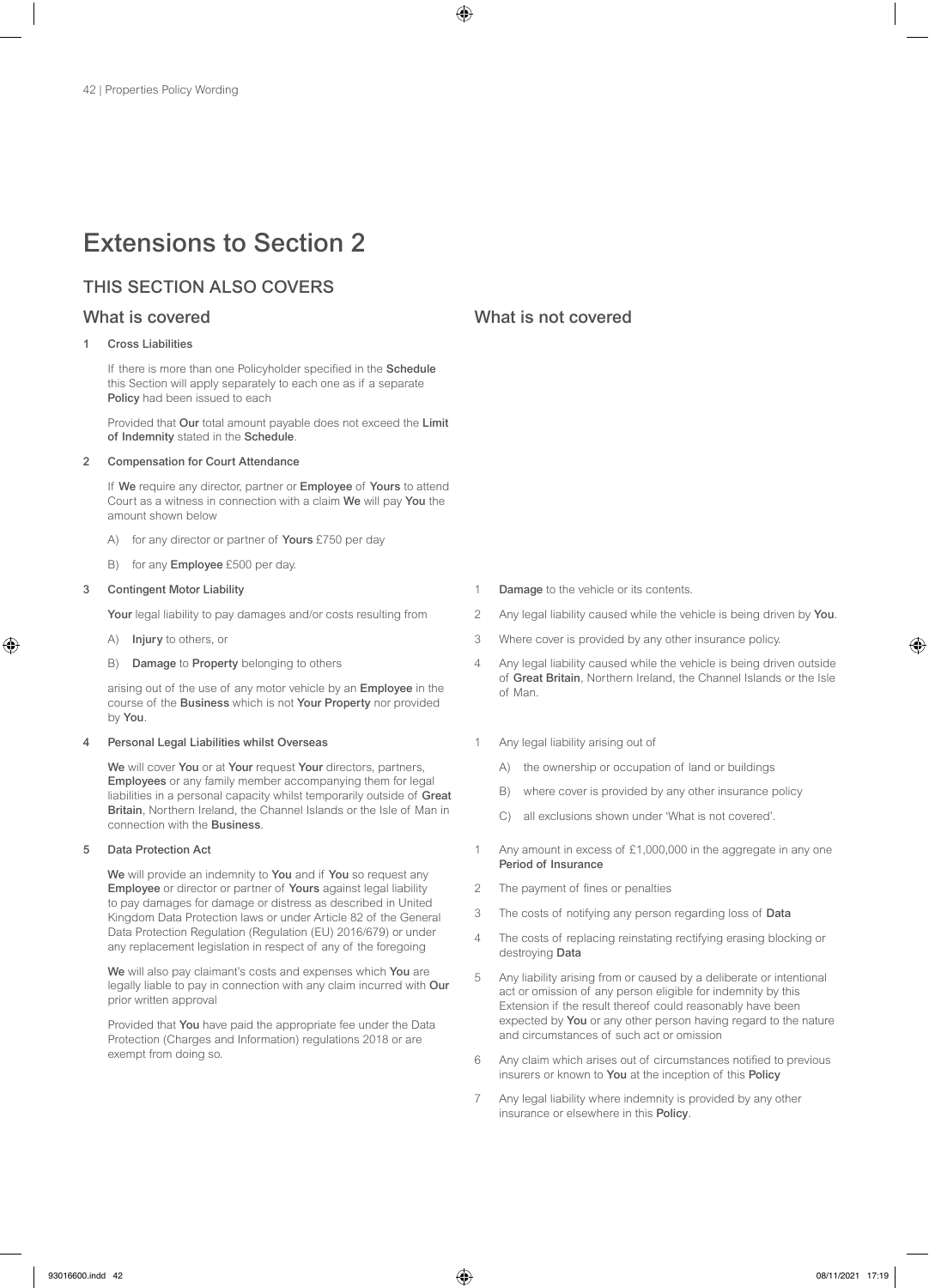### 6 Premises occupied for Residential Purposes

In respect of Premises occupied for residential purposes the Definition of Person Entitled to Indemnity is extended to include

- A) the Residents
- B) the managing agents
- C) the Residents' Association
- D) the owner or lessee

of such Premises against legal liability in respect of which You would have been entitled to indemnity under this Policy if the claim had been made against You

### provided that such persons

- i) are not entitled to indemnity from any other source
- ii) shall keep to the terms, conditions and limitations of this Policy so far as they can apply.

## 7 Defective Premises Act

Your legal liability in respect of Injury or Damage to Property under Section 3 of the Defective Premises Act 1972 or Section 5 of the Defective Premises (Northern Ireland) Order 1975.

### 8 Advertising Injury

We will indemnify You in respect of legal liability for Advertising Injury committed during the Period of Insurance.

# What is covered What is not covered

Any legal liability of any Resident arising from their occupation (and not ownership) of the Residential Property in which they are residing.

- 1 Any liability arising from or caused by a deliberate or intentional act or omission of any Person Entitled to Indemnity by this Extension if the result thereof could reasonably have been expected by any person having regard to the nature and circumstances of such act or omission
- 2 Any claim which arise out of circumstances notified to previous insurers or known to You at the inception of this Policy
- 3 Any Advertising Injury where indemnity is provided by any other insurance
- 4 Any Advertising Injury committed by You if Your Business is any of the following
	- a) advertising broadcasting publishing or telecasting
	- b) designing or determining the content of web-sites for others
	- c) providing an internet search access content or service provider
- 5 Any Advertising Injury arising out of electronic bulletin boards or chatrooms that You host own or exercise control over.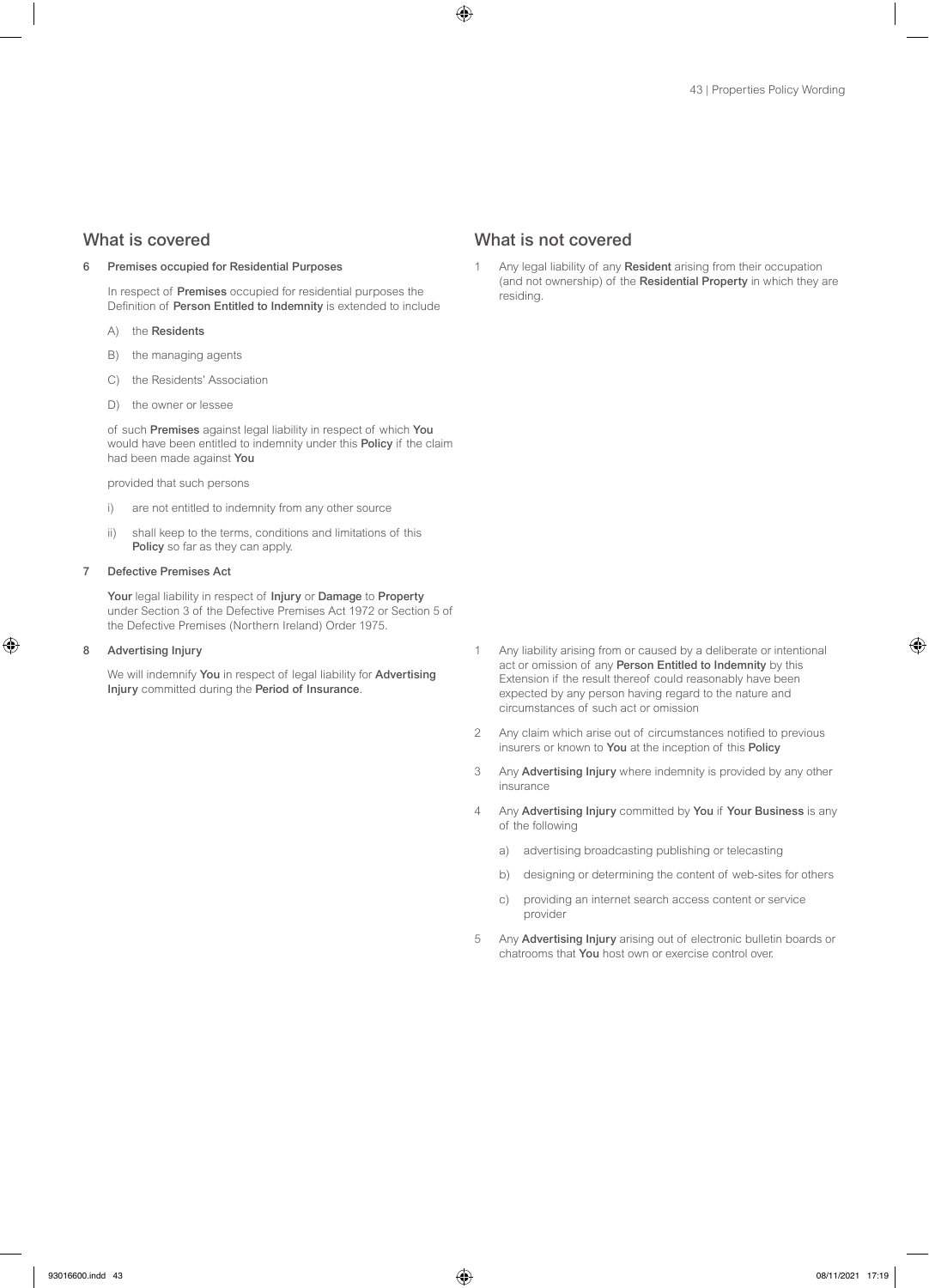# 9 Clean Up Cost

We will provide indemnity to You in respect of

- 1 Clean Up Costs arising solely under a statutory provision that operates in any part of Great Britain Northern Ireland the Channel Islands or the Isle of Man
- 2 i) costs and expenses in relation to any matter which may form the subject of indemnity under this Extension incurred with Our prior written approval
	- ii) costs and expenses incurred with Our prior written approval in any appeal against any statutory notice served or to be served upon **You** by any enforcing authority for any enforcement action which would be the subject of indemnity under this Extension if in the opinion of counsel (appointed by mutual consent) such appeal could be contested with the probability of success

### Provided that

All costs covered under 1 and 2 above will form part of and not exceed the Limit of Indemnity shown in the Schedule for all Sudden Pollution or Contamination Incidents considered by Us to have occurred during the Period of Insurance.

# What is covered **What is not covered** What is not covered

- Any amount in excess of £250,000 under this Extension.
- 2 Any costs for remedial action carried out or in relation to Property which at the time of the Sudden Pollution or Contamination Incident giving rise to such legal liability is owned by or held in trust by You or in Your custody or control
- 3 Any costs incurred in achieving any improvement betterment or alteration in any Property
- 4 Any costs incurred in relation to the reinstatement reintroduction or provision of any living organism or natural habitat
- 5 Any costs arising out of a genetically modified organism
- 6 Any costs comprising of the first 10 per cent of any one Sudden Pollution or Contamination Incident subject to a minimum contribution by You of £2,500 and a maximum contribution of £25,000
- 7 Any costs arising solely from Your liability under legislation operating in any part of Great Britain and Northern Ireland which implements Directive 2004/35/EC on environmental liability with regard to the prevention and remedying of environmental damage including the Environmental Damage (Prevention and Remediation) Regulations 2009 or under any replacement legislation in respect of the foregoing.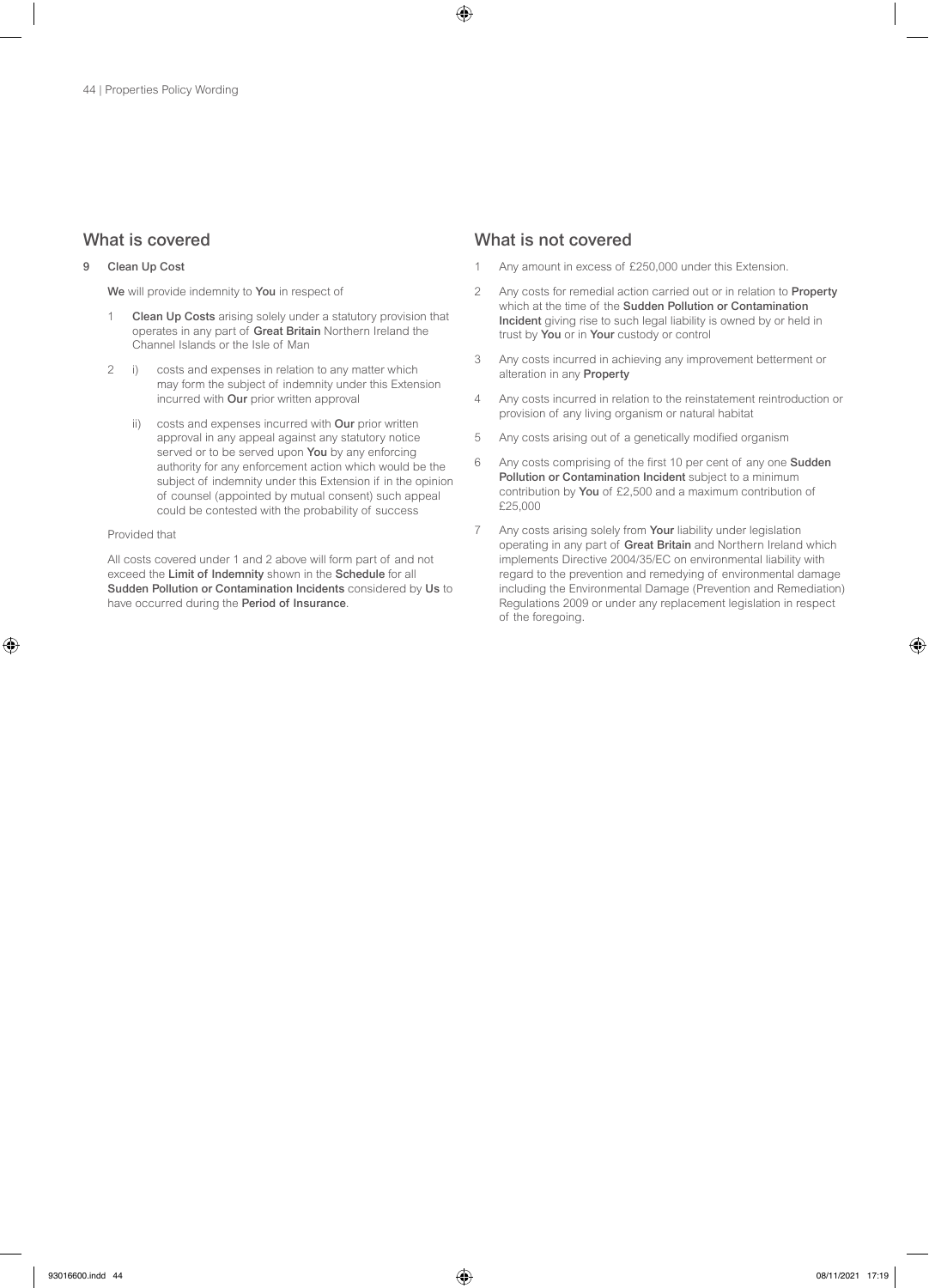# Property Owners' Liability - how We settle claims

# How We settle claims for Your legal liabilities to third parties

Subject to the terms and conditions of Your Policy, We will pay the amount of any damages and costs which a Court has ordered You to pay or which You have (with Our written consent) agreed to pay, in addition to any costs that You have incurred with Our written consent.

Your Contribution, as shown in the Schedule, is payable before We will be liable to make any payment.

## The most We will pay

In respect of any one Event the most We will pay is the Limit of Indemnity shown under Section 2 (Property Owners' Liability) in Your Schedule.

In respect of all incidents considered by Us to have occurred during any one Period of Insurance in respect of pollution or contamination of buildings, other structures, water, land or atmosphere the most We will pay is the Limit of Indemnity in respect of Pollution shown under Section 2 (Property Owners' Liability) in Your Schedule.

## Our right to pay the full limit at any time

In respect of any one Event We may pay the Limit of Indemnity shown under Section 2 (Property Owners' Liability) in Your Schedule (less any sums already paid or incurred) or any lesser amount for which any claims arising from the Event can be settled. We will then relinquish control of such claims and have no further liability in respect of them except for any further costs and expenses for which We are liable under this Policy and which were incurred by You prior to the date of such payment.

## Parties to the contract of insurance

If We have to provide cover for more than one person Our liability will not be more than the Limit of Indemnity shown under Section 2 (Property Owners' Liability) in Your Schedule.

The most We will pay in respect of all incidents considered by Us to have occurred during any one Period of Insurance consequent on or attributable to one source or original cause irrespective of the number of Persons Entitled to Indemnity having a claim under this Policy consequent on or attributable to that one source or original cause shall not exceed the Limit of Indemnity shown under Section 2 (Property Owners' Liability) in Your Schedule.

The most We will pay in respect of all damages arising out of all claims during any one Period of Insurance irrespective of the number of sources or original causes of such claims and irrespective of the number of Persons Entitled to Indemnity having claims under this Policy in respect of those sources or original causes shall not exceed the Limit of Indemnity shown under Section 2 (Property Owners' Liability) in Your Schedule.

For the purposes of the Limit of Indemnity all the Persons Entitled to Indemnity under Your Policy shall be treated as one party or legal entity so that there will be only two parties to the contract of insurance namely Us and You.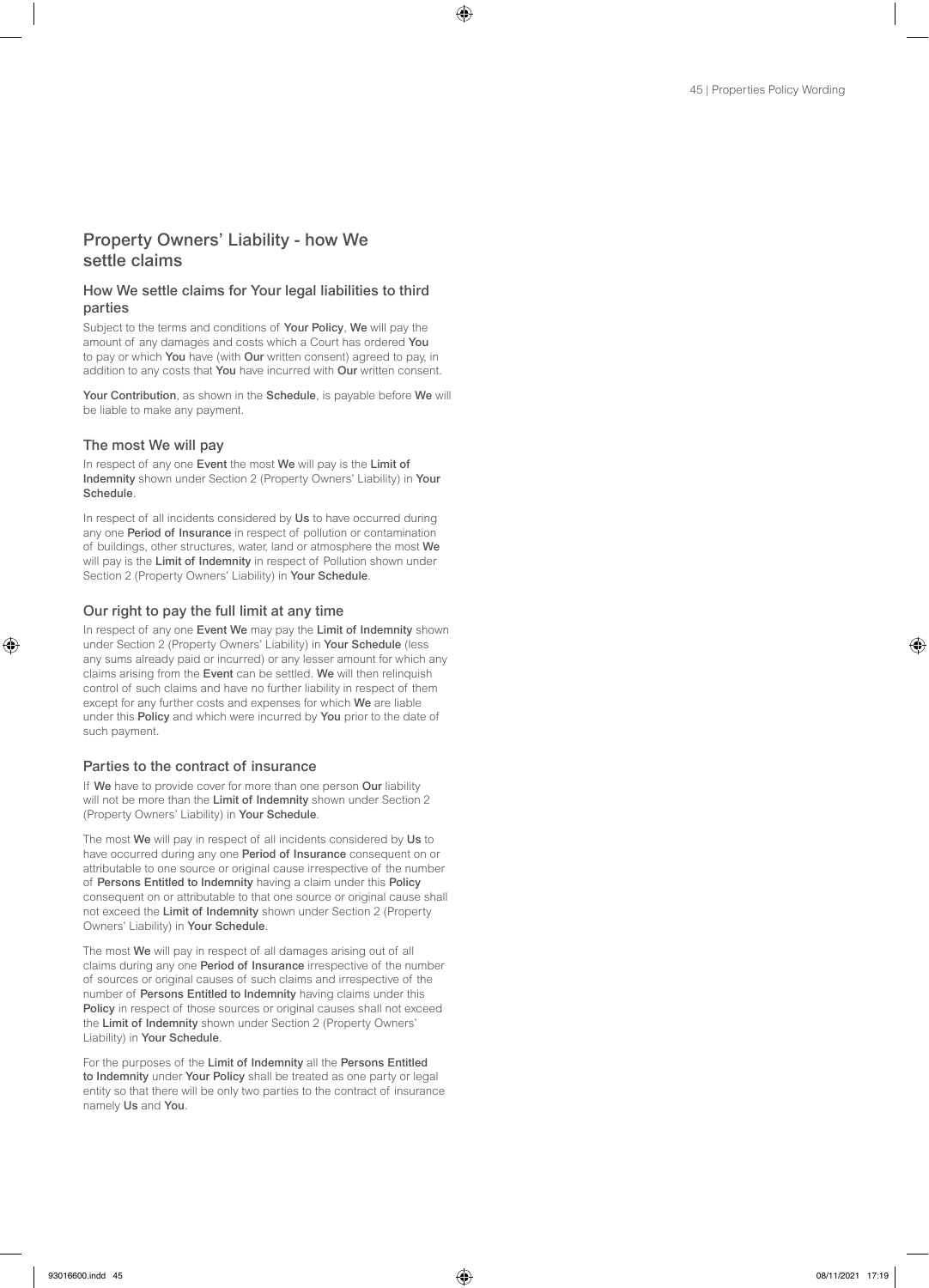# Section 3 Legal Defence Costs

# THIS INSURANCE SECTION ONLY APPLIES WHERE SHOWN AS INCLUDED IN THE SCHEDULE

## Part A

Criminal Proceedings relating to Health and Safety at Work in respect of duties to Your Employees.

### We will pay

- 1 legal costs and expenses incurred with Our written consent
- 2 costs awarded against You or any director, partner or Person Employed

in respect of criminal proceedings or an appeal against a conviction for an offence which is alleged to have been committed during the Period of Insurance in the course of the Business.

The proceedings must relate to

i) a breach of the Health and Safety at Work Act etc. 1974 or the Health and Safety at Work (Northern Ireland) Order 1978

and

ii) the health, safety and welfare of a director, partner or Person Employed.

# Part B

Criminal Proceedings relating to Health and Safety at Work in respect of duties to members of the public and to Consumer Protection and Food Safety.

We will pay

- 1 legal costs and expenses incurred with Our written consent
- 2 costs awarded against You or any director, partner or Person Employed

in respect of criminal proceedings or an appeal against a conviction for an offence which is alleged to have been committed during the Period of Insurance in the course of the Business.

The proceedings must relate to

A i) a breach of the Health and Safety at Work Act etc. 1974 or the Health and Safety at Work (Northern Ireland) Order 1978

and

- ii) the health, safety and welfare of any person other than a director, partner or Person Employed
- B a breach of Part II of the Consumer Protection Act 1987
- C a breach of Part II of the Food Safety Act 1990.

# What is covered **What is not covered** What is not covered

- **Fines or Penalties** 
	- A) Fines or penalties of any kind.
	- B) The costs of appeal against any improvement or prohibition notices.
	- C) Fees for intervention payable under the Health and Safety Fees (Regulations) 2012.
	- D) Compensation awarded by a Court of Criminal Jurisdiction.

### 2 Other Insurances

Where cover is provided by any other insurance policy.

## 3 Deliberate Act

Any proceedings or conviction which arise out of any deliberate act or omission by You or any director or partner of Yours, or by any Employee with specific responsibility for compliance with the legislation.

4 Asbestos

Any costs or expenses incurred arising out of or in connection with criminal proceedings relating in any way to Asbestos, Asbestos Dust or Asbestos Containing Materials.

# 1 Fines or Penalties

- A) Fines or penalties of any kind.
- B) The costs of appeal against any improvement or prohibition notices.
- C) Fees for intervention payable under the Health and Safety Fees (Regulations) 2012.
- D) Compensation awarded by a Court of Criminal Jurisdiction.

## 2 Other Insurances

Where cover is provided by any other insurance policy.

### 3 Deliberate Act

Any proceedings or conviction which arise out of any deliberate act or omission by You or any director or partner of Yours, or by any Employee with specific responsibility for compliance with the legislation.

## 4 Asbestos

Any costs or expenses incurred arising out of or in connection with criminal proceedings relating in any way to Asbestos, Asbestos Dust or Asbestos Containing Materials.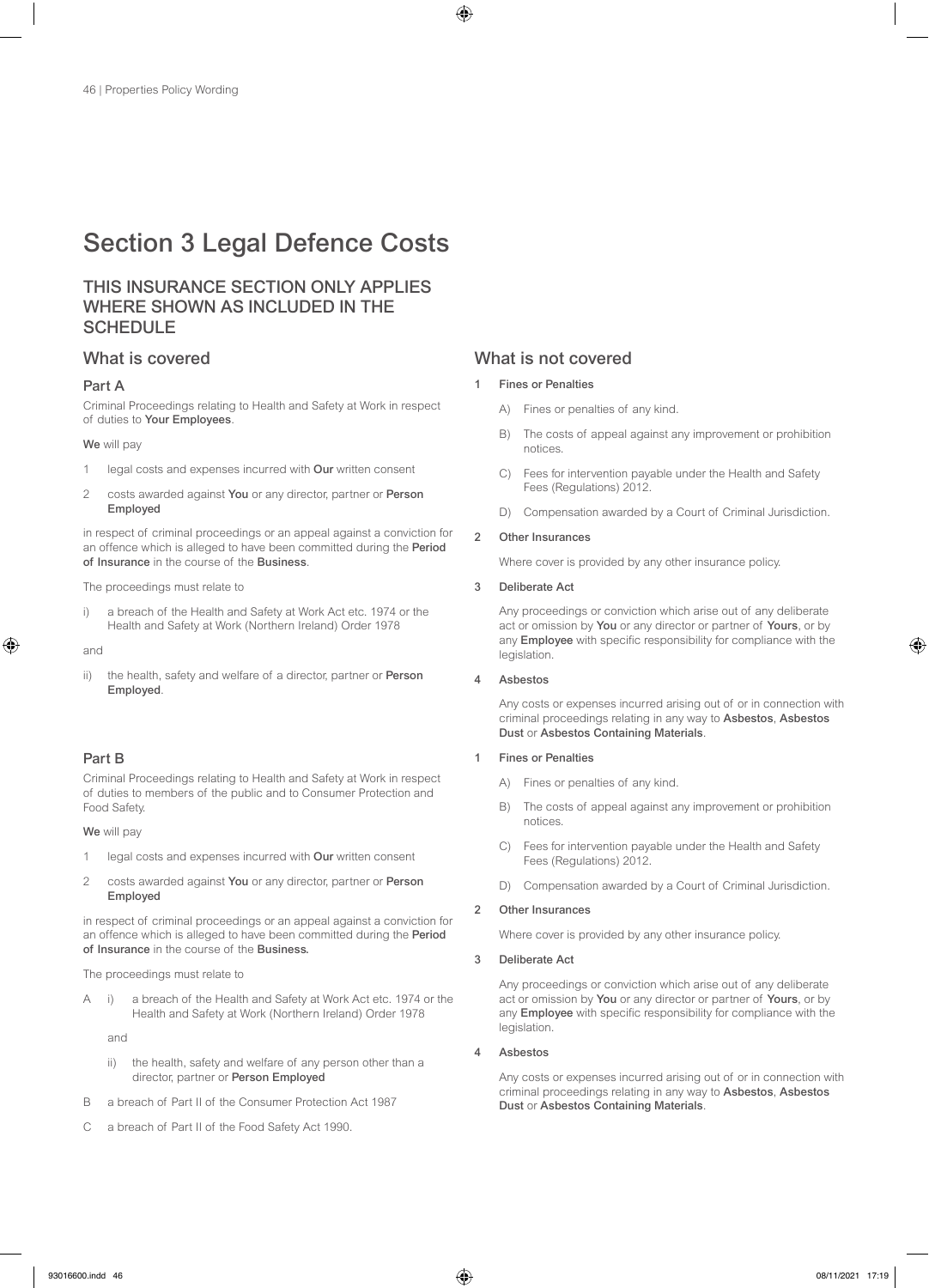# Legal Defence Costs - how We settle claims

# How We settle claims for Your legal defence costs

As long as the legal defence costs are covered under Your Policy We will pay the costs that You have incurred with Our written consent and the costs awarded against You and at Your request any of Your directors, partners or any Person Employed.

# Special Provision

We shall pass notification to an independent third party service provider with whom We have an agreement and which shall administer the claim on **Our** behalf.

# The most We will pay

Irrespective of the number of Persons Entitled to Indemnity the most We will pay in any one Period of Insurance for legal defence costs is the Limit of Indemnity shown under Section 3 (Legal Defence Costs) in Your Schedule.

# Our right to pay the full limit at any time

We may pay the Limit of Indemnity shown under Section 3 (Legal Defence Costs) in Your Schedule (less any sums already paid or incurred) or any lesser amount for which any claims You have notified to Us can be settled. We will then relinquish control of such claims and be under no further liability in respect of legal defence costs. We shall pass notification of any claim for legal defence costs to the third party provider approved by Us.

# Parties to the contract of insurance

If We have to provide cover for more than one person Our liability will not be more than the Limit of Indemnity shown under Section 3 (Legal Defence Costs) in Your Schedule.

For the purposes of the Limit of Indemnity all the Persons Entitled to Indemnity under Your Policy shall be treated as one party or legal entity so that there will be only two parties to the contract of insurance namely Us and You.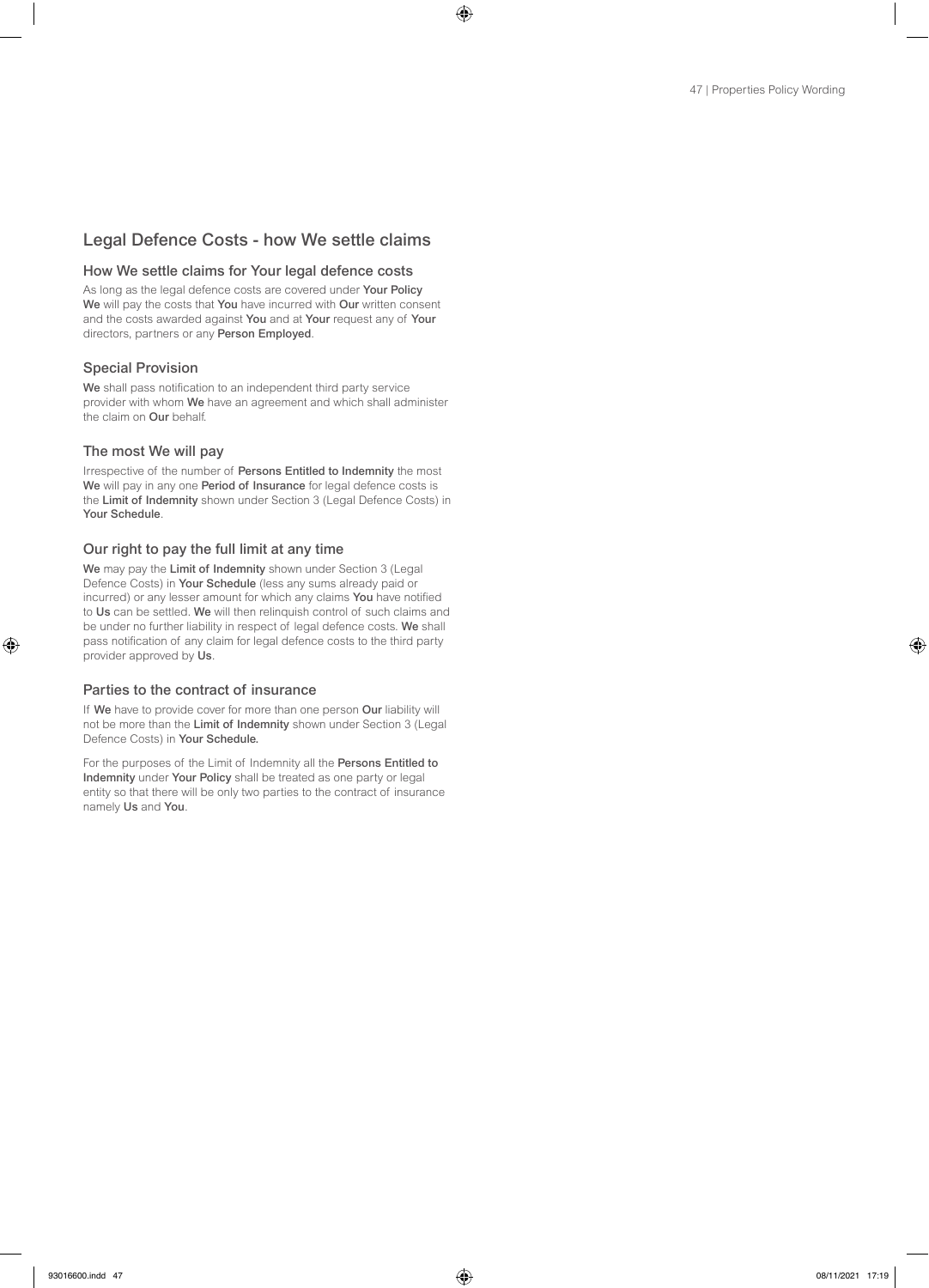# Section 4 Legionellosis Liability

# THIS INSURANCE section ONLY APPLIES WHERE SHOWN AS INCLUDED IN THE SCHEDULE

This section is on a claims made basis with the costs and expenses of the claimant and the costs and expenses (incurred with Our written consent) of any Person Entitled to Indemnity included within the Limit of Indemnity shown in the Schedule.

Any Person Entitled to Indemnity is covered

- up to the Limit of Indemnity against legal liability for damages and/or costs to others as a result of accidental Injury to any person caused by Legionellosis in connection with the Business
- 2 in respect of
	- A) claimants costs and expenses which You are legally liable to pay in connection with any claim
	- B) the costs of legal representation at any coroner's inquest or inquiry in respect of any death
	- C) i) costs of legal representation at proceedings in any Court arising out of any alleged breach of statutory duty resulting in Injury including the defence of any criminal proceedings brought against You or Your director or partner or **Employee** for an offence of Corporate Manslaughter or Corporate Homicide or a breach of the Health and Safety at Work etc Act 1974 or the Health and Safety at Work (Northern Ireland) Order 1978
		- ii) costs and expenses of legal representation at any appeal against conviction if in the opinion of Counsel (appointed by mutual consent) such appeal could be contested with the probability of success
	- D) all other legal costs and legal expenses in relation to any matter which may form the subject of a claim for indemnity under this Insurance Section

incurred with Our prior written consent.

# What is covered What is not covered

Claims outside the Period of Insurance

Any claim which is first made in writing to You (or any other Person Entitled to Indemnity) outside of the Period of Insurance.

### 2 Late Notification

Any claim where first notification of any circumstance that

- A) has caused **Injury** or
- B) is alleged to have caused Injury or
- C) can be expected to give rise to a claim

is made to Us after 30 days following the expiry of the Period of Insurance.

### 3 Pre-existing Legionellosis

 Any legal liability in respect of Legionellosis where the Legionellosis commenced prior to the start date of this Insurance.

### 4 Product Liability

Any legal liability arising from any product supplied or contract work executed by You.

## 5 Professional Risks

Any legal liability arising from or in connection with any advice, design or specification.

## 6 Contractual Liability

Any legal liability arising from or in connection with any product supplied or contract work executed by You where such liability has been accepted by agreement except to the extent that such liability would have attached in the absence of such agreement. This exclusion shall not apply if such agreement has been accepted by Us in writing.

### 7 Fines or Penalties

Any legal liability for

- A) fines or penalties
- B) the costs of appeal against any improvement or prohibition notices
- C) fees for intervention payable under the Health and Safety Fees (Regulations) 2012
- D) compensation ordered or awarded by a Court of Criminal Jurisdiction
- E) aggravated, exemplary or punitive damages awarded by any Court outside Great Britain, Northern Ireland, the Channel Islands or the Isle of Man.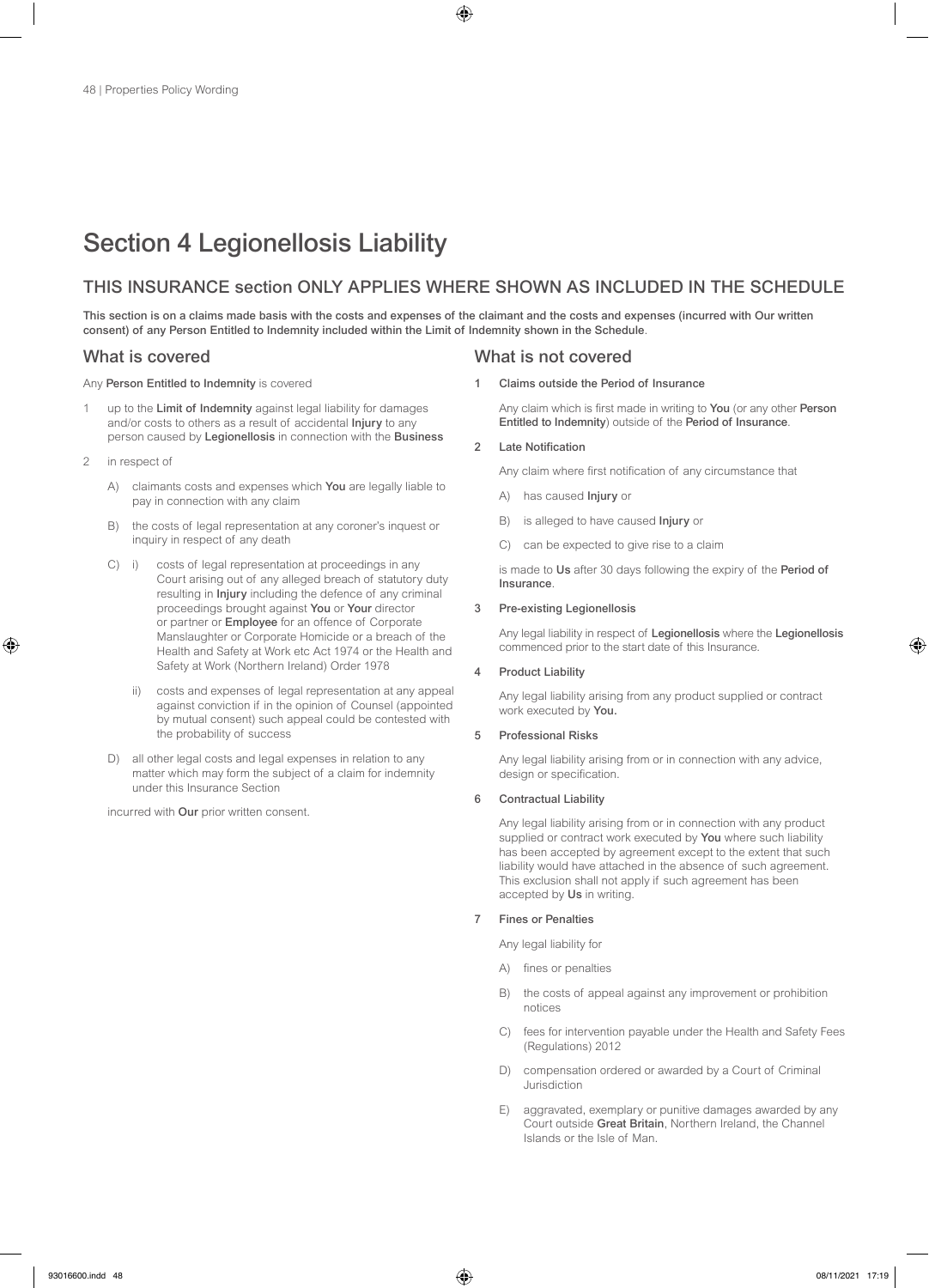# What is covered What is not covered

# 8 Illegal Activities

Any legal liability arising from Residential Property being used by occupants for illegal activities.

### 9 Contribution

Your Contribution as shown in the Schedule in respect of

- A) the claimants damages
- B) the claimants costs and expenses.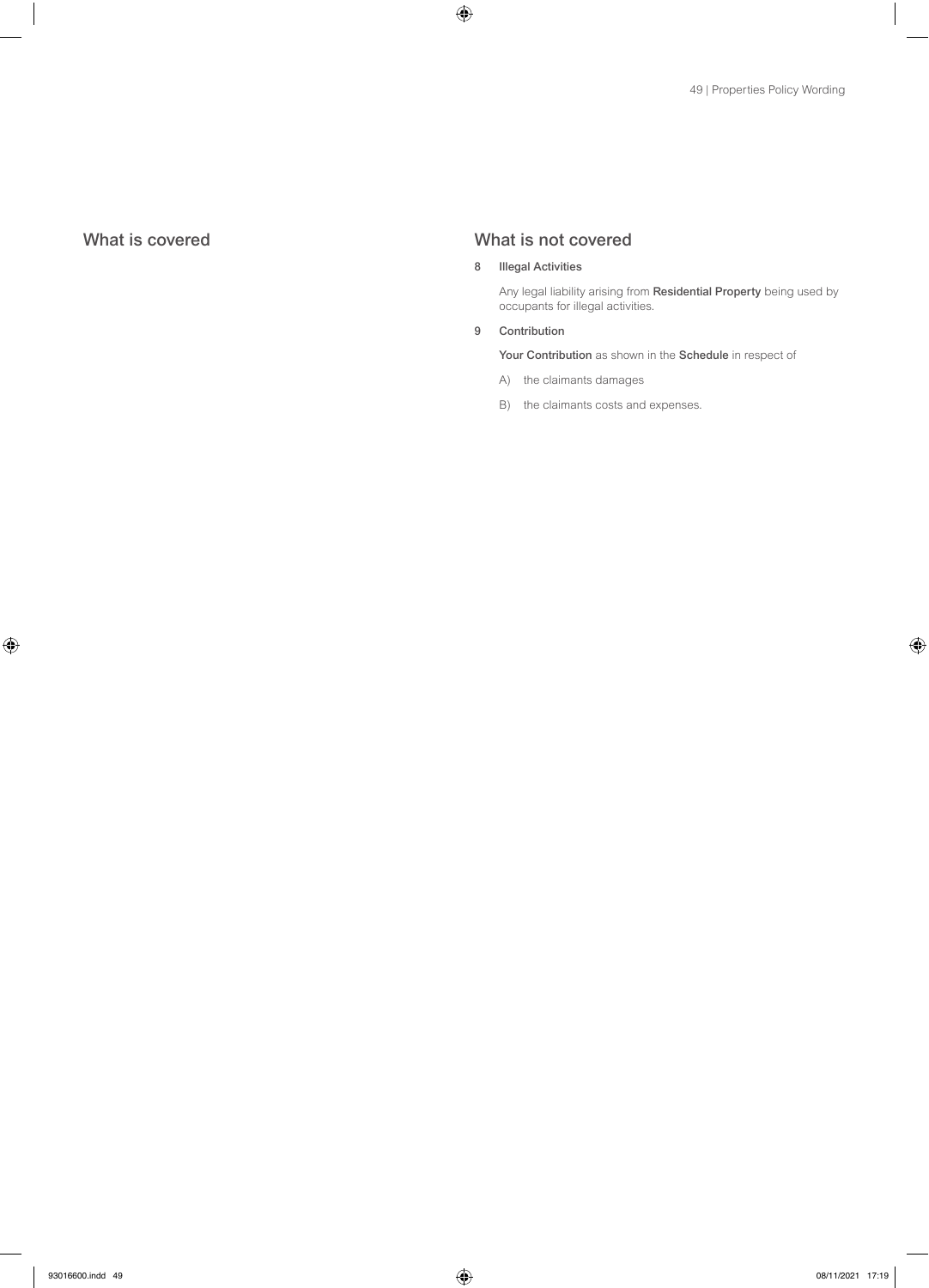# Extensions to Section 4

# THIS SECTION ALSO COVERS

# 1 Cross Liabilities

If there is more than one Policyholder specified in the Schedule this Section will apply separately to each one as if a separate Policy had been issued to each

Provided that Our total amount payable does not exceed the Limit of Indemnity stated in the Schedule.

# 2 Compensation for Court Attendance

If We require any director, partner or Employee of Yours to attend Court as a witness in connection with a claim We will pay You the amount shown below

- A) for any director or partner of **Yours** £750 per day
- B) for any **Employee** £500 per day.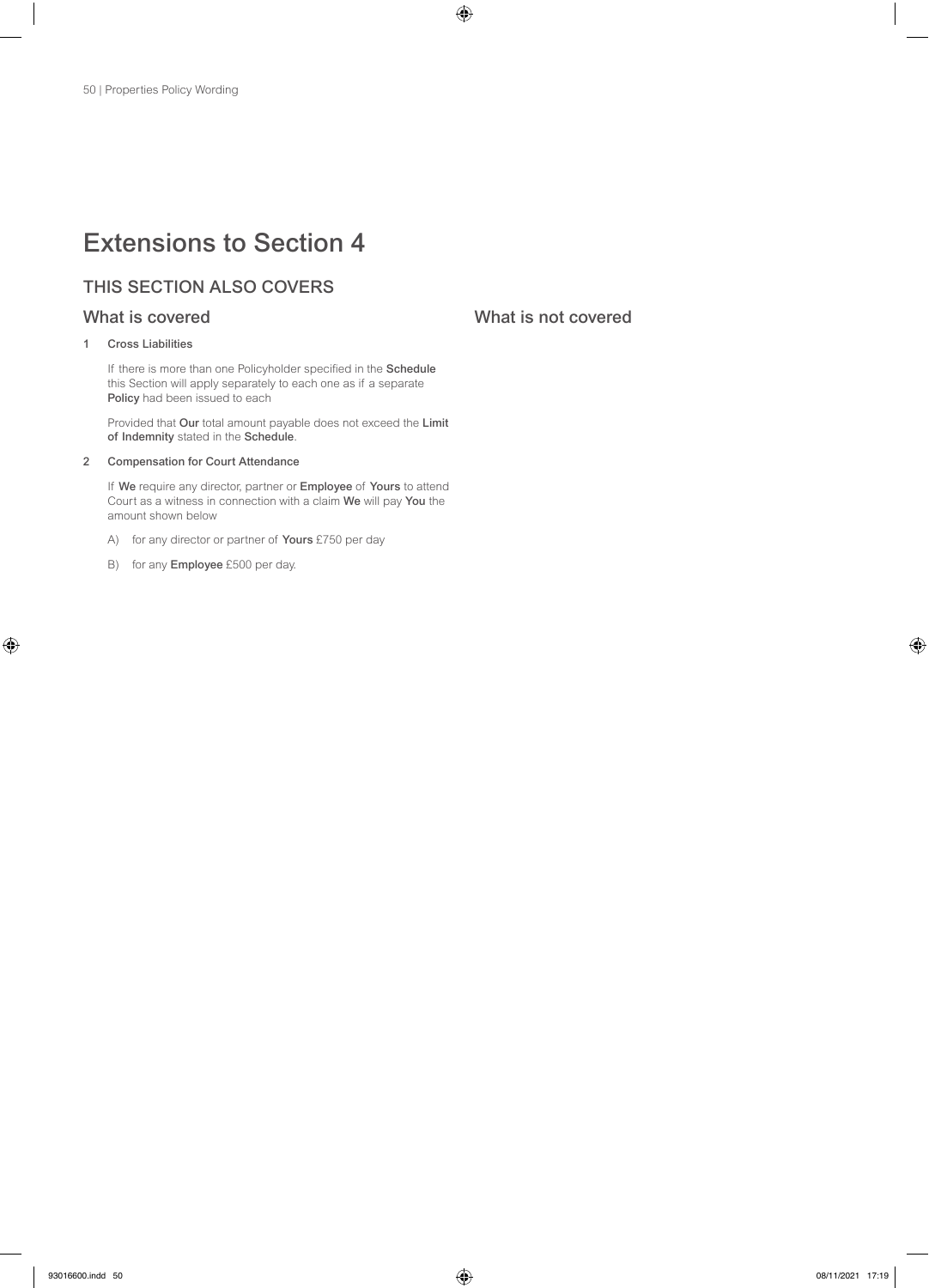# Legionellosis Liability - how We settle claims

# How We settle claims for Your legal liabilities arising from Legionellosis

Subject to the terms and conditions of Your Policy, We will pay the amount of any damages and costs which a Court has ordered You to pay or which You have (with Our written consent) agreed to pay, in addition to any costs that You have incurred with Our written consent.

All claims caused by the same isolated, repeated or continuing incidence of Legionellosis shall be considered to have been made in the Period of Insurance when the first claim was made in writing to You (or any other Person Entitled to Indemnity) and notified to Us or when the first notification of any circumstance was first made to Us.

Your Contribution in respect of damages, costs and expenses, as shown in the Schedule, is payable before We will be liable to make any payment.

# The most We will pay

The most We will pay for any one claim in respect of Your Legionellosis liability including all Your costs and expenses and those of the claimant is the Limit of Indemnity shown under Section 4 (Legionellosis Liability) in Your Schedule.

# Our right to pay the full limit at any time

In respect of any one Event We may pay the Limit of Indemnity shown under Section 4 (Legionellosis Liability) on Your Schedule (less any sums already paid or incurred) or any lesser amount for which any claims arising from the Event can be settled. We will then relinquish control of such claims and have no further liability in respect of them.

# Parties to the contract of insurance

The most We will pay in respect of all damages arising out of all claims during any Period of Insurance irrespective of the number such claims and irrespective of the number of Persons Entitled to Indemnity having claims under this Policy shall not exceed the Limit of Indemnity shown under Section 4 (Legionellosis Liability) in Your Schedule.

For the purposes of the Limit of Indemnity all the Persons Entitled to Indemnity under Your Policy shall be treated as one party or legal entity so that there will be only two parties to the contract of insurance namely Us and You.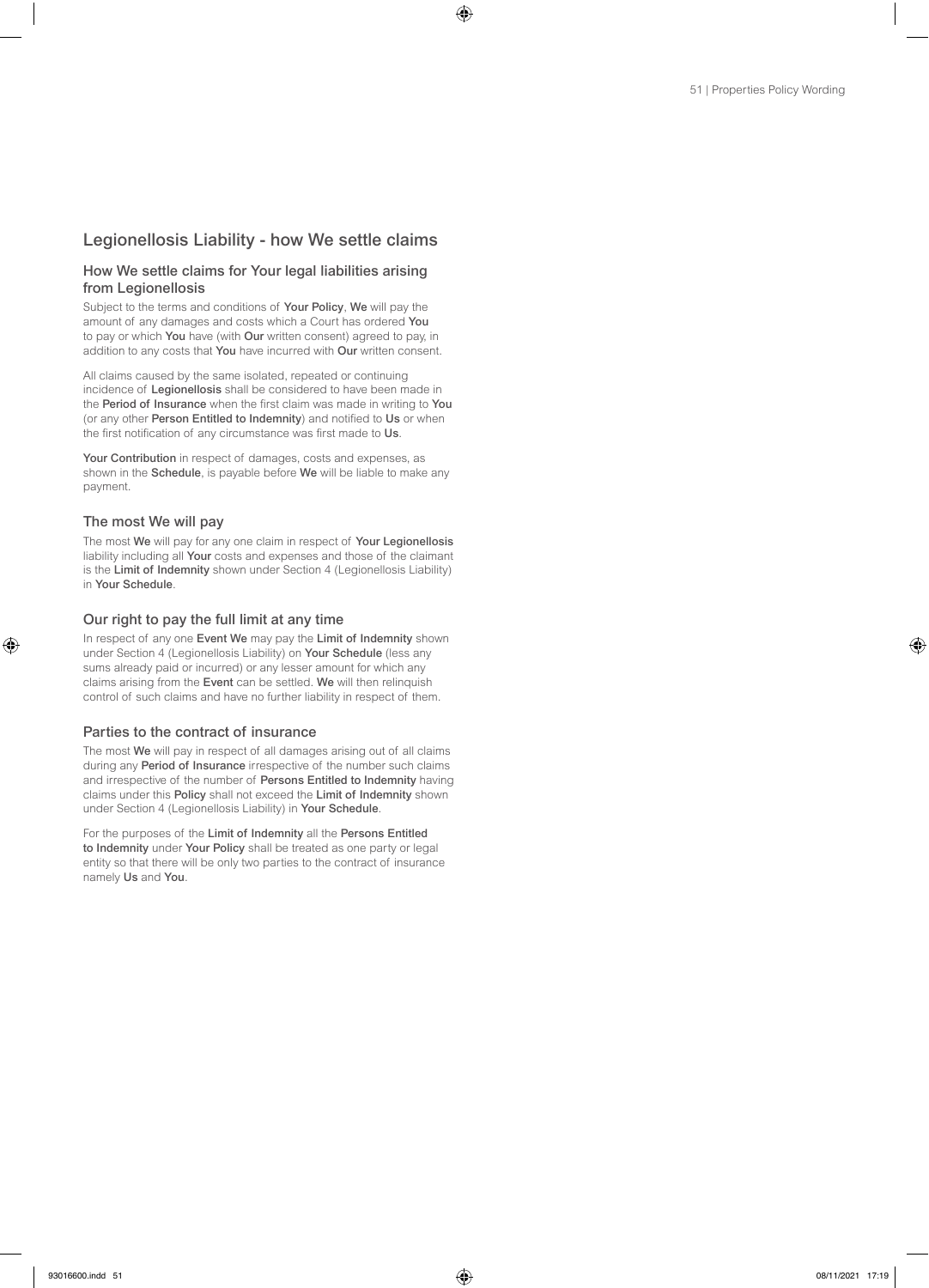# Legal Expenses Insurance

# THIS INSURANCE ONLY APPLIES WHERE SHOWN AS INCLUDED IN THE SCHEDULE

# Section 1 Employment

- 1 The defence of any Legal Proceedings, brought in an employment tribunal, arising from a dispute with an Employee, ex-Employee or prospective Employee relating to
	- A) the contract of employment with You

or

- B) actual or alleged breaches of their statutory rights under employment legislation
- 2 The pursuit of any Legal Proceedings to recover possession of premises which are owned by You but occupied by Your Employee or ex-Employee

provided that

- i) You have sought and followed advice from Our Legal Advice service (details of which are contained in the Customer Care page) before materially changing or attempting to change the particulars of an Employee's contract of employment or dismissing an Employee (whether or not by reason of redundancy)
- ii) You agree to appoint Our Administrator's approved consultant as Your Appointed Representative in accordance with Requirement 4 A) i).

- 1 Any amount in excess of the Limit of Indemnity for Any One Claim shown in the Schedule.
- Legal Expenses arising from or relating to
	- A) any benefit due under a contract of employment
	- B) any payment made in respect of redundancy
	- C) the Transfer of Undertakings (Protection of Employment) Regulations 1981 or the Equal Pay Act 1970
	- D) any claim where You do not appoint the Appointed Representative in accordance with Requirement 4 A) i)
	- E) any dispute that arises within three months of the inception of the Insurance
	- F) a dispute within the first six months of the Insurance where a warning was given to an Employee six months prior to the inception of the Insurance
	- G) any compensatory award made against You relating to
		- i) trade union activities including membership or non-membership
		- ii) pregnancy, maternity or paternity rights
	- H) any award made because of Your failure to provide written reasons for dismissal
	- I) any compensatory award specified in a reinstatement or re-engagement order or made because of Your failure to provide written reasons for a dismissal
	- J) any awards to the extent that they relate to contractual rights accruing to the Employee, ex Employee or prospective Employee prior to the actual or alleged breach of the actual or alleged contract of employment
	- K) a matter which is more specifically covered by another Insurance section of this Policy or would have been had it not been for an exclusion or proviso applying to that Insurance.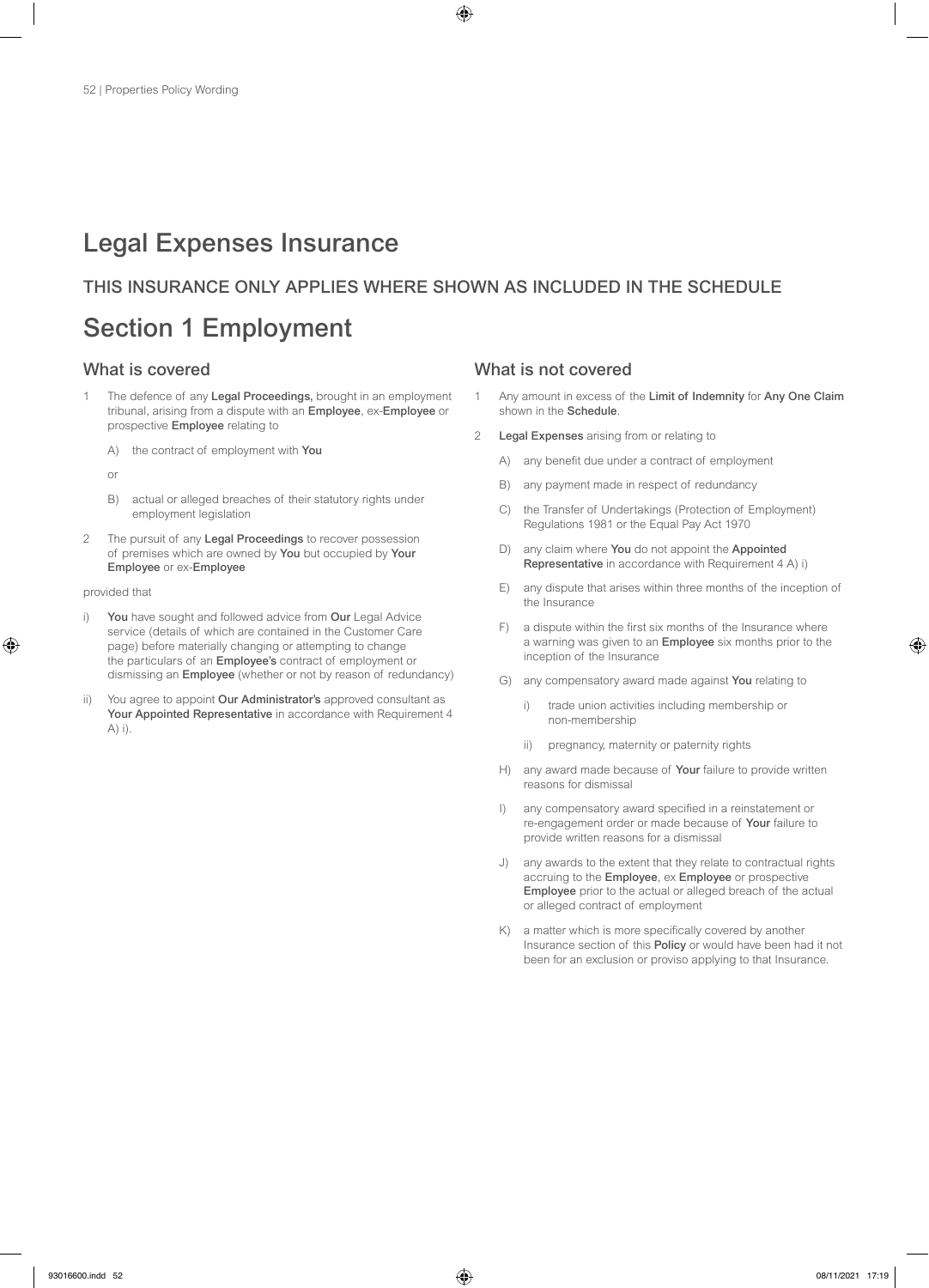# Section 2 Prosecution

The defence of any Legal Proceedings arising from

- 1 any actual or alleged act or omission by You relating to an appeal against the service of an improvement, prohibition or suspension notice under the
	- A) Health and Safety at Work etc. Act 1974 or the Health and Safety (Northern Ireland) Order 1978
	- B) Food Safety Act 1990
	- C) Consumer Protection Act 1987
- 2 civil action taken against You for
	- A) wrongful arrest in respect of an accusation of theft
	- B) any activities as a trustee of a pension fund set up for the benefit of Your Employees
- 3 Your prosecution in a Court of criminal jurisdiction.

The cover provided under this Section will apply to any other Insured Person in like manner to You at Your request.

# What is covered What is not covered

1 Any amount in excess of the Limit of Indemnity for Any One Claim shown in the Schedule.

### 2 Legal Expenses

- A) arising from or relating to any Legal Proceedings involving the ownership, possession, hiring or use of a motor vehicle, aircraft or water craft
- B) arising from or relating to any Legal Proceedings relating to any alleged deliberate or intentional act unless charges are dismissed or You are acquitted
- C) incurred in a Magistrates' Court that are in excess of what would be allowed if a full Representation Order had been granted
- D) incurred in the Crown Court that are in excess of any contribution required under the terms of the Representation Order
- E) in respect of a claim where it is alleged that You have breached the terms and conditions of a Representation Order
- F) arising from or relating to a matter which is more specifically covered by another Insurance section of this Policy or would have been had it not been for an exclusion or proviso applying to that Insurance.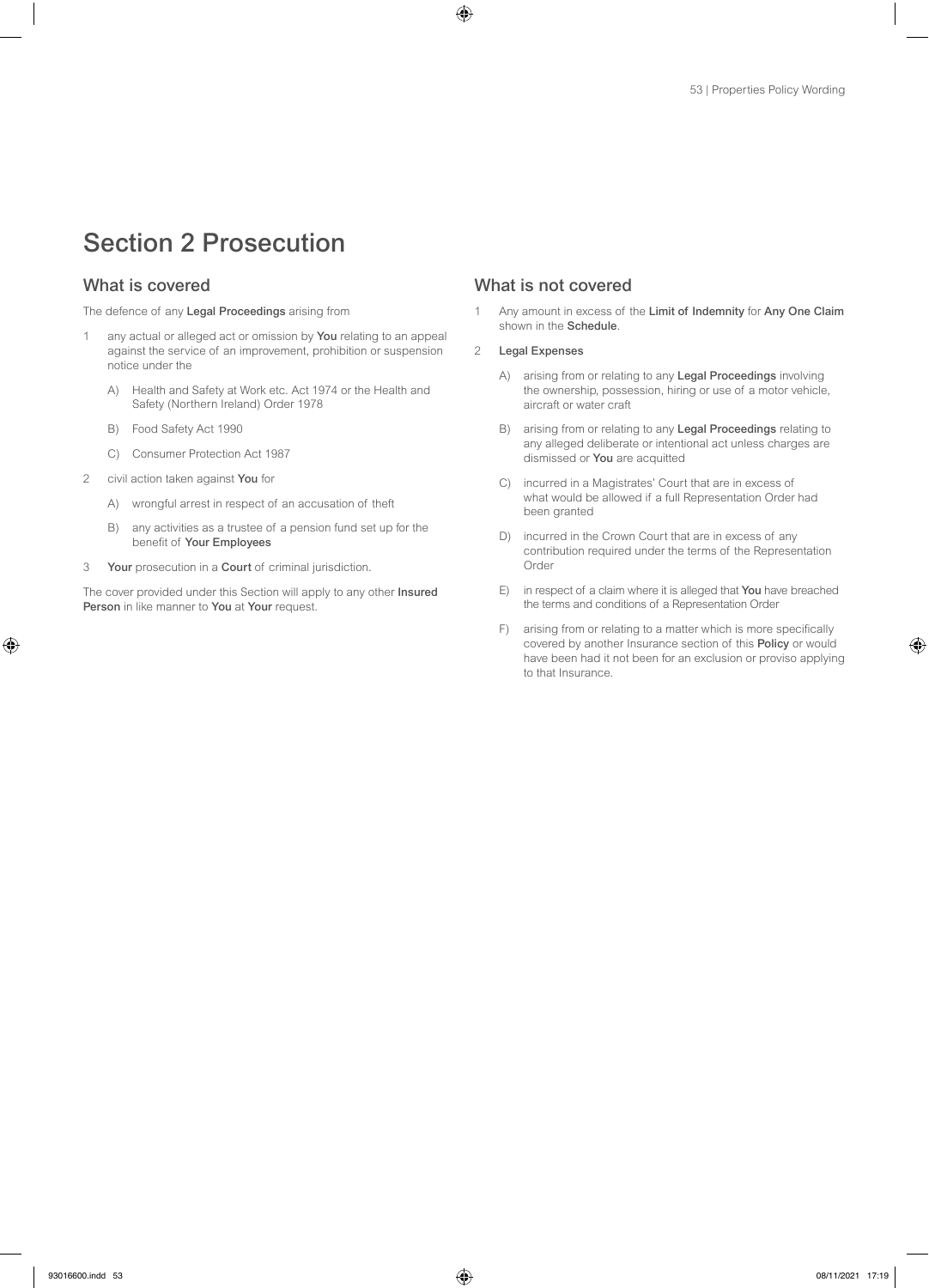# Section 3 Property

The pursuit or defence of Legal Proceedings relating to Your rights as the owner or occupier of Property physically occupied by You

provided that

- A You have suffered or could suffer a financial loss if Legal Proceedings are not pursued or defended
- B You agree to use alternative dispute resolution to attempt to settle any dispute if Our Administrator considers it to be appropriate
- C the Property has been disclosed to Us in writing.

# What is covered What is not covered

- 1 Any amount in excess of the Limit of Indemnity for Any One Claim shown in the Schedule.
- 2 Legal Expenses arising from or relating to
	- A) any review of the Rent payable for leasehold Property
	- B) the recovery of Rent payable
	- C) freehold title, lease, tenancy or licence disputes
	- D) mining or other subsidence or heave
	- E) a matter which is more specifically covered by another Insurance section of this Policy or would have been had it not been for an exclusion or proviso applying to that Insurance
	- F) a contract entered into by You
	- G) any dispute
		- i) arising from the compulsory purchase, confiscation, nationalisation, requisition or Damage to any freehold or leasehold Property
		- ii) over restrictions or controls placed on any freehold or leasehold Property
		- iii) arising from actual, planned, or proposed construction, closure, adaptation or repair of roads, buildings, housing or other works

by or on behalf of any government, public or local authority, except in so far as the claim relates to Damage arising from such activities.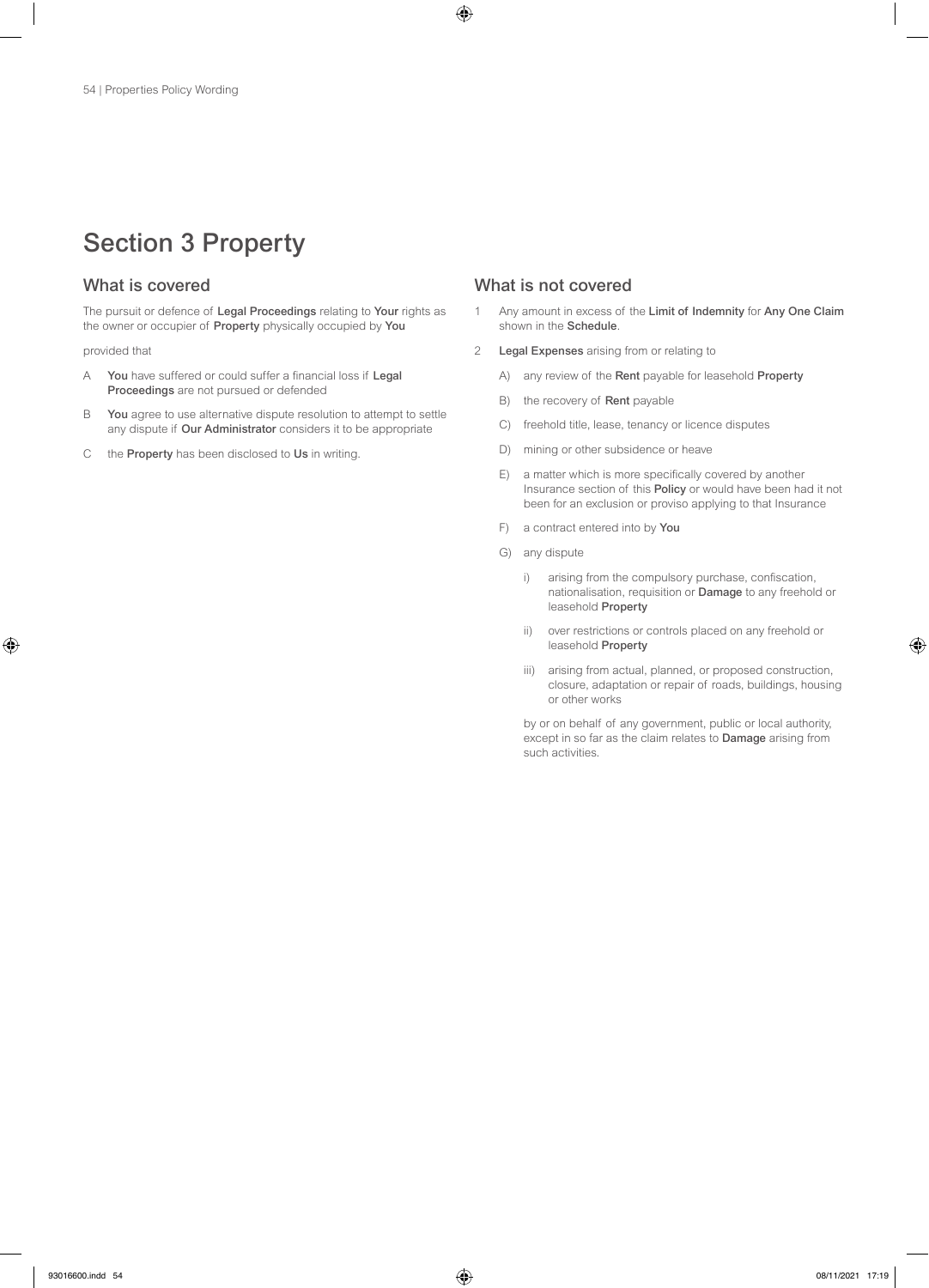# Section 4 Taxation

- 1 Entering a response to a full enquiry by HM Revenue & Customs into a self-assessment tax return following the issue of a notice under Section 9A or 12AC of the Taxes Management Act 1970 or Schedule 18 paragraph 24 of the Finance Act 1998. This includes responding at a tribunal hearing.
- 2 Entering a response to an examination by HM Revenue & Customs following an Employer Compliance Review which arose from and related to an expression of dissatisfaction with Your PAYE or National Insurance Contribution affairs.
- 3 An appeal against a written VAT decision or assessment issued by HM Revenue & Customs. This includes the local review procedure and any VAT Tribunal.

- 1 Any amount in excess of £25,000 for Any One Claim.
- 2 Legal Expenses arising from or relating to
	- A) any tax avoidance scheme undertaken by You
	- B) an enquiry undertaken under Section 60 or 61 of the VAT Act 1994 or any investigation or enquiry by the Investigations Division of HM Revenue & Customs, the HM Revenue & Customs Internal Governance or Criminal Investigations
	- C) any investigation or inspection by HM Revenue & Customs that commenced prior to the inception of this Insurance
	- D) any work in connection with the normal reconciliation of annual accounts and VAT returns where such reconciliation has not been undertaken prior to the dispute or investigation arising
	- E) Your actual or alleged misstatement with intent to deceive contained in any relevant business books, records or returns. If such intent to deceive is shown We shall be entitled to recover any claim settlement made in this respect
	- F) any issue of law, practice, or procedure not directly connected with the particular investigation, dispute or Legal Proceedings which are otherwise covered under this Insurance
	- G) any enquiry arising from an enquiry into earlier year's tax return(s) or a tax return already under enquiry
	- H) enquiries into tax returns that were filed after the statutory filing date and where no reasonable excuse has been accepted by HM Revenue & Customs for late filing
	- I) any criminal prosecution
	- J) a matter which is more specifically covered by another Insurance section of this Policy or would have been had it not been for an exclusion or proviso applying to that Insurance.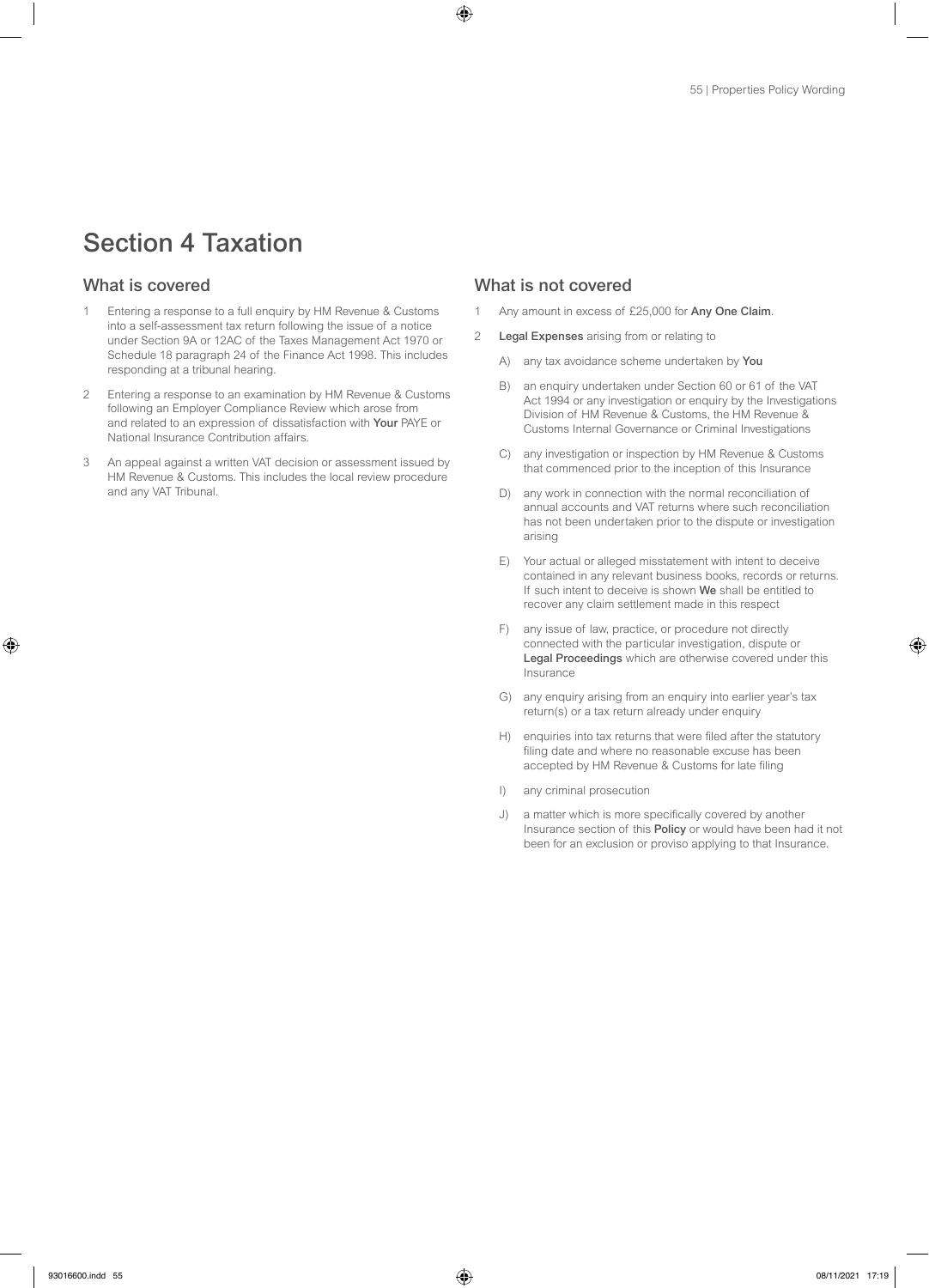# Section 5 Data Protection

- 1 The defence of any Legal Proceedings brought against You for compensation under Section 13 of the Data Protection Act 1998 provided that You are already registered with the Data Protection Commissioner
- 2 An appeal by You against
	- A) the refusal of Your application for registration by the Data Protection Commissioner
	- B) the refusal of an application for alteration of registered particulars by the Data Protection Commissioner
	- C) an enforcement notice
	- D) a de-registration notice
	- E) a transfer prohibition notice

provided that You agree to appoint Our Administrator's approved consultant as Your Appointed Representative in accordance with Requirement 4 A) i).

- 1 Any amount in excess of the Limit of Indemnity for Any One Claim shown in the Schedule.
- 2 Legal Expenses arising from or relating to
	- A) any criminal prosecution
	- B) any legal action concerning the grant and/or execution of a warrant of entry
	- C) any claim where You do not appoint Our Administrator's approved consultant as the Appointed Representative in accordance with Requirement 4 A) i)
	- D) a matter which is more specifically covered by another Insurance section of this Policy or would have been had it not been for an exclusion or proviso applying to that Insurance.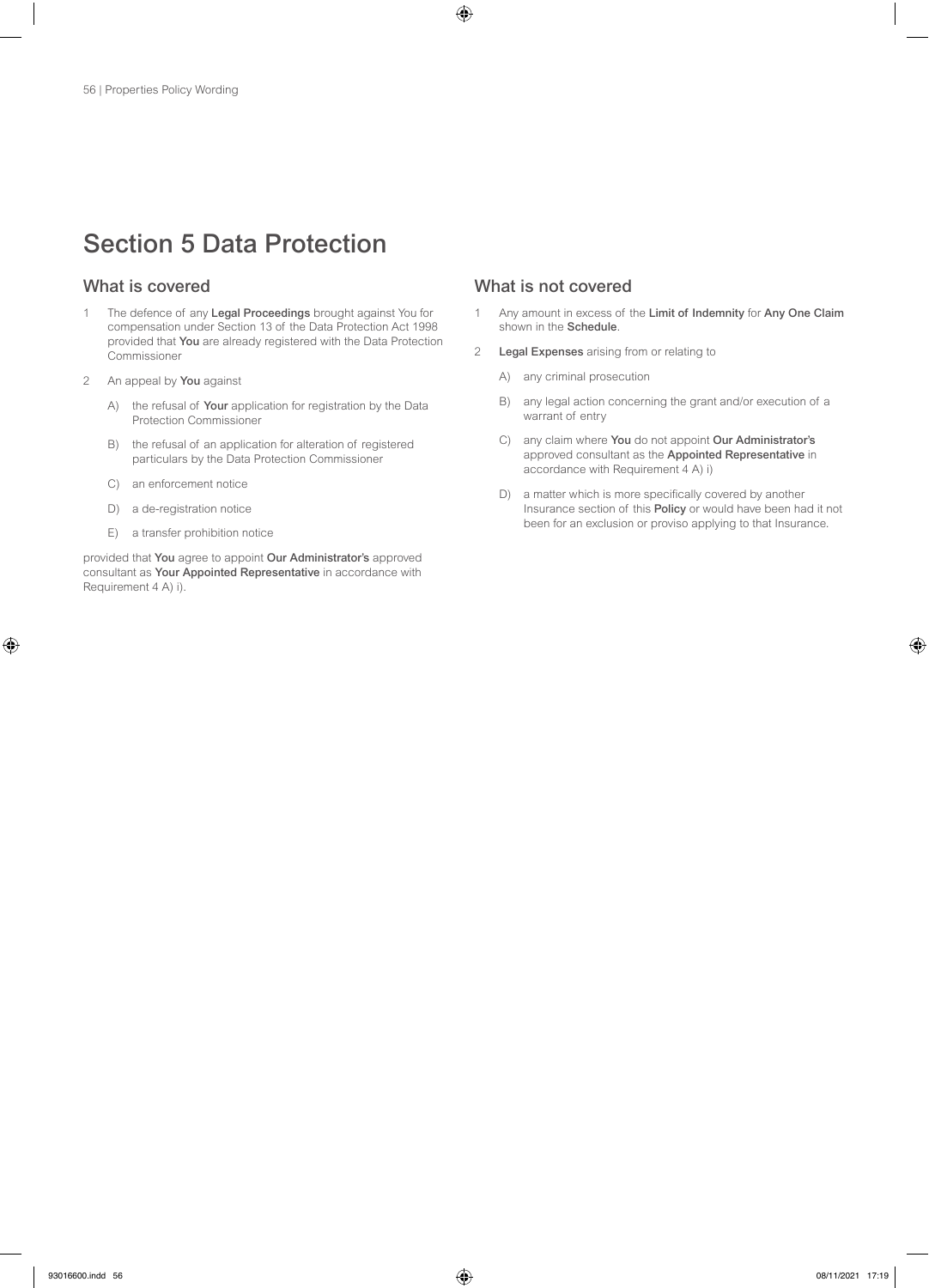# Section 6 Bodily Injury

The pursuit of compensation following an Event which causes death of or bodily injury to any Insured Person if requested by You.

This cover also extends to include members of the Insured Person's family who suffer bodily injury following an Event that also causes bodily injury to the Insured Person.

- 1 Any amount in excess of the Limit of Indemnity for Any One Claim shown in the Schedule.
- 2 Legal Expenses arising from or relating to
	- A) any illness or bodily injury which develops gradually or is not caused by a specific or sudden accident
	- B) the defence of any claim for bodily injury
	- C) a matter which is more specifically covered by another Insurance section of this Policy or would have been had it not been for an exclusion or proviso applying to that Insurance.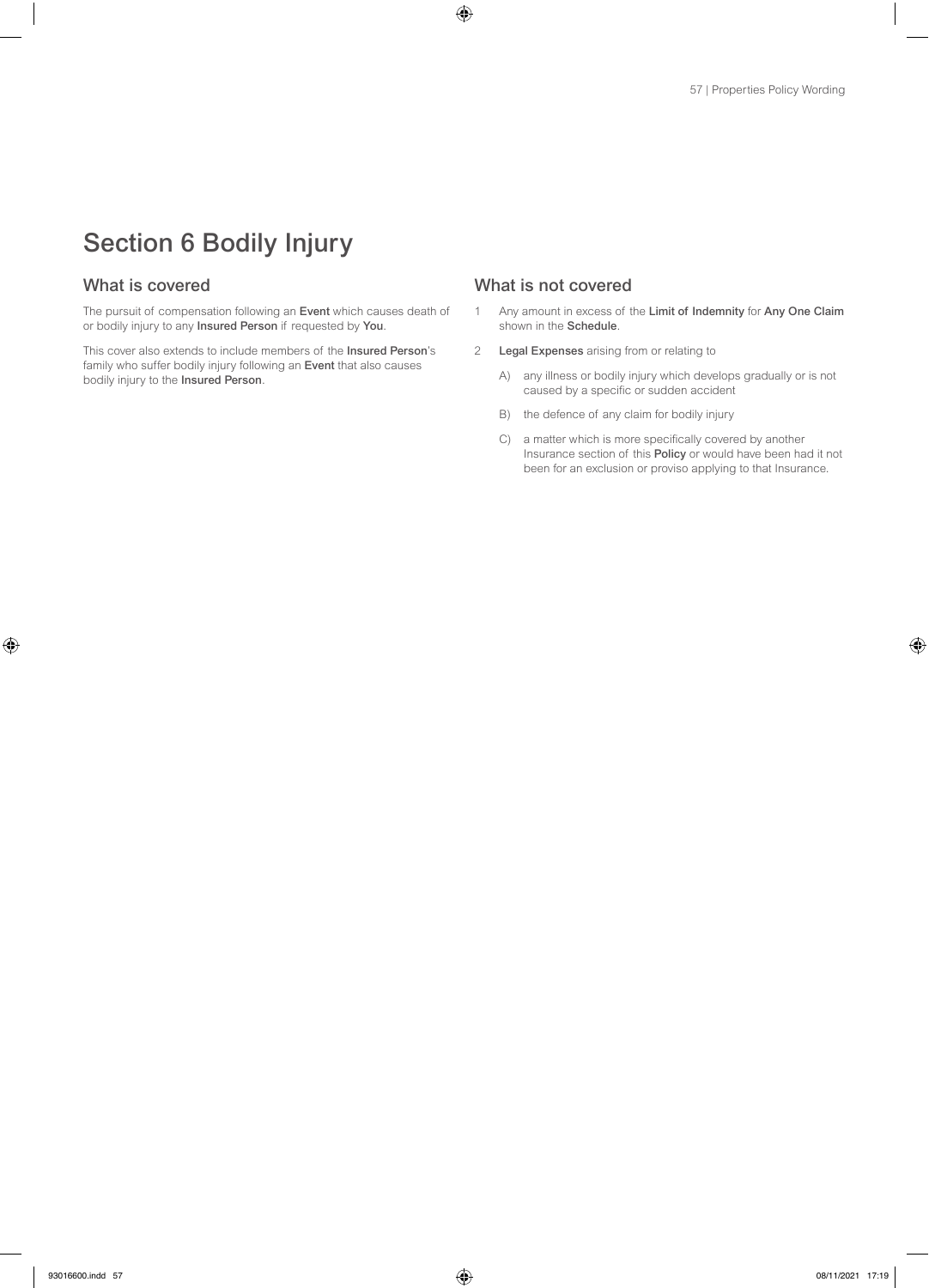# Section 7 Contract

The pursuit or defence of Legal Proceedings arising from a dispute with a customer or supplier in respect of a contract with that customer or supplier for the sale, purchase, hire or supply of goods or services

provided that

- 1 the amount in dispute exceeds £1,000
- 2 You entered into the contract or alleged contract during the Period of Insurance.

- 1 Any amount in excess of £5,000 for Any One Claim.
- 2 Legal Expenses arising from or relating to
	- A) an undisputed debt owed to You
	- B) any licence or franchise agreements
	- C) a dispute about either the amount an insurance company should pay to settle an insurance claim or the way a claim should be settled
	- D) the letting or tenancy of **Property**
	- E) any computer software or hardware that has been tailored by or on behalf of a supplier or You
	- F) the construction, extension, alteration, demolition, repair, renovation or refurbishment of any Property
	- G) the ownership, possession, hiring or use of a motor vehicle, aircraft or water craft.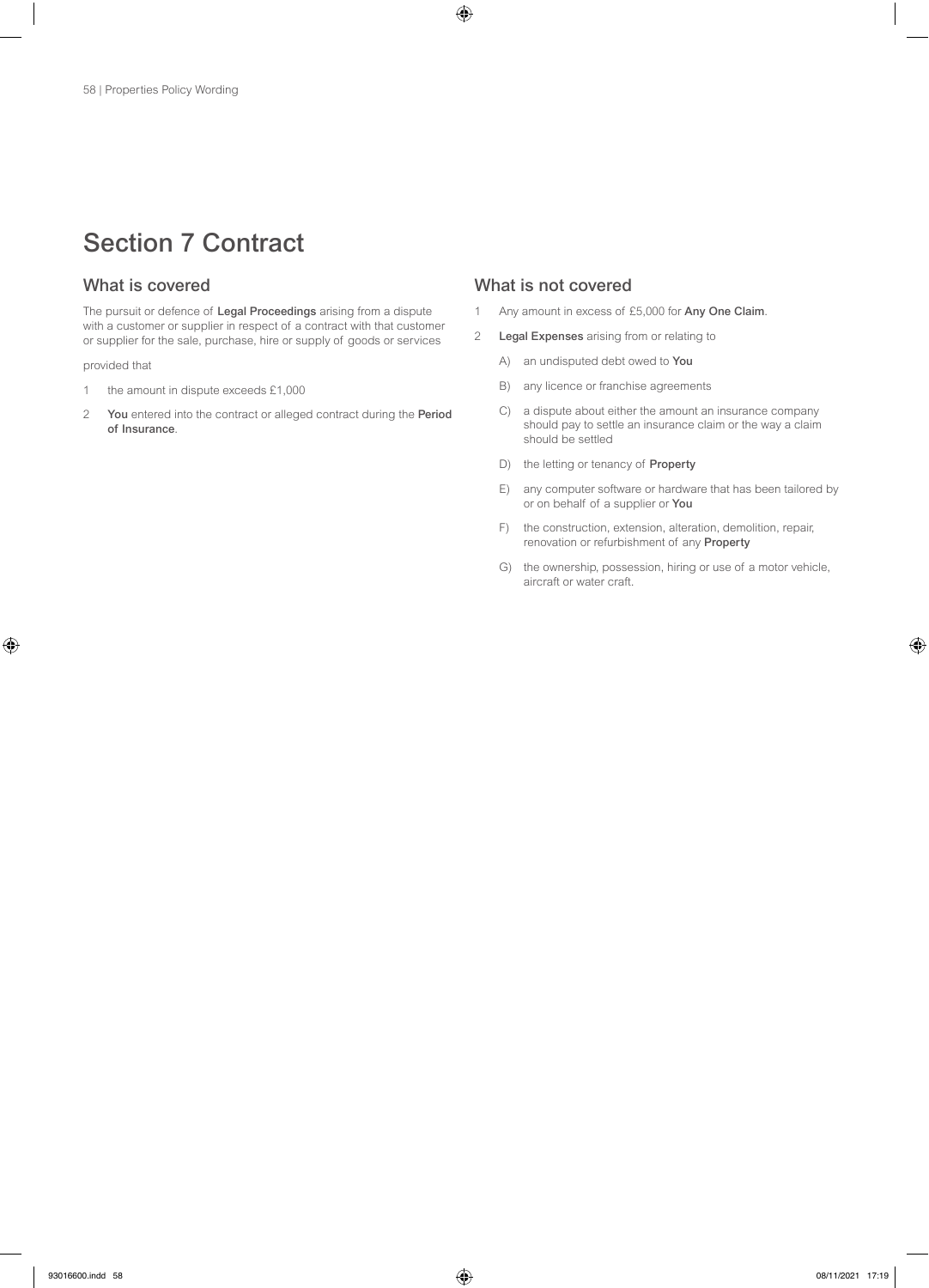# Section 8 Eviction Proceedings

# THIS SECTION ONLY APPLIES TO PREMISES SOLELY OCCUPIED AS RESIDENTIAL PROPERTY

Legal Expenses to pursue eviction proceedings against a Tenant or Guarantor to recover possession of the Residential Property where the Tenant fails to perform their obligations set out in the Tenancy Agreement relating to the rightful occupation of the Premises.

- 1 Any amount in excess of £25,000 in respect of an Insured Incident.
- 2 Legal Expenses arising from or relating to an Insured Incident
	- A) where You fail to provide evidence that You successfully completed a Tenant Reference on the Tenant (and Guarantor if required) prior to the start of the Tenancy Agreement or where the **Tenancy Agreement** started more than 31 days after the Tenant Reference
	- B) arising from or connected to Your performance of Your obligations under the Tenancy Agreement or where there are insufficient prospects of success in the proceedings due to the terms of the Tenancy Agreement being unenforceable
	- C) arising from dilapidations unless the missing or damaged items were contained within a Dilapidations Inventory
	- D) where the amount in dispute is less than £250 including VAT
	- E) falling within the jurisdiction of the Rent Assessment Committee, the Lands Tribunal or the Leasehold Valuation Tribunal or their equivalent outside of England and Wales but within Great Britain, Northern Ireland, the Channel Islands or the Isle of Man
	- F) relating to the payment or non-payment of service charges as defined within the Landlord and Tenant Act 1985 (as amended) or any equivalent Act outside of England and Wales but within Great Britain, Northern Ireland, the Channel Islands or the Isle of Man
	- G) where the Premises are not solely occupied as Residential Property
	- H) where the Tenant is not aged 18 years or over
	- I) where You have allowed the Tenant into possession of the Premises before the Tenancy Agreement has been signed by all parties, a Tenant Reference has been obtained, all necessary statutory pre-grant notices to the Tenant have been issued, the first month's Rent and the Deposit have been received in cash or cleared funds and the Dilapidations Inventory has been signed by the Tenant
	- J) where the initial Tenancy Agreement is for a fixed term in excess of 12 months
	- K) where You have failed to keep full and up to date rental records or have allowed the Tenancy Agreement to be transferred to any other individual or organisation unless all other terms of this insurance have been complied with
	- L) if You or Your Agent gave any false or misleading information when You applied for the Tenant Reference
	- M) where the Tenant received a Tenant Reference subject to a Guarantor and the Guarantor was not correctly assigned to the Tenancy Agreement
	- N) where You are in breach of any rules, regulations or Acts of Parliament relating to the Deposit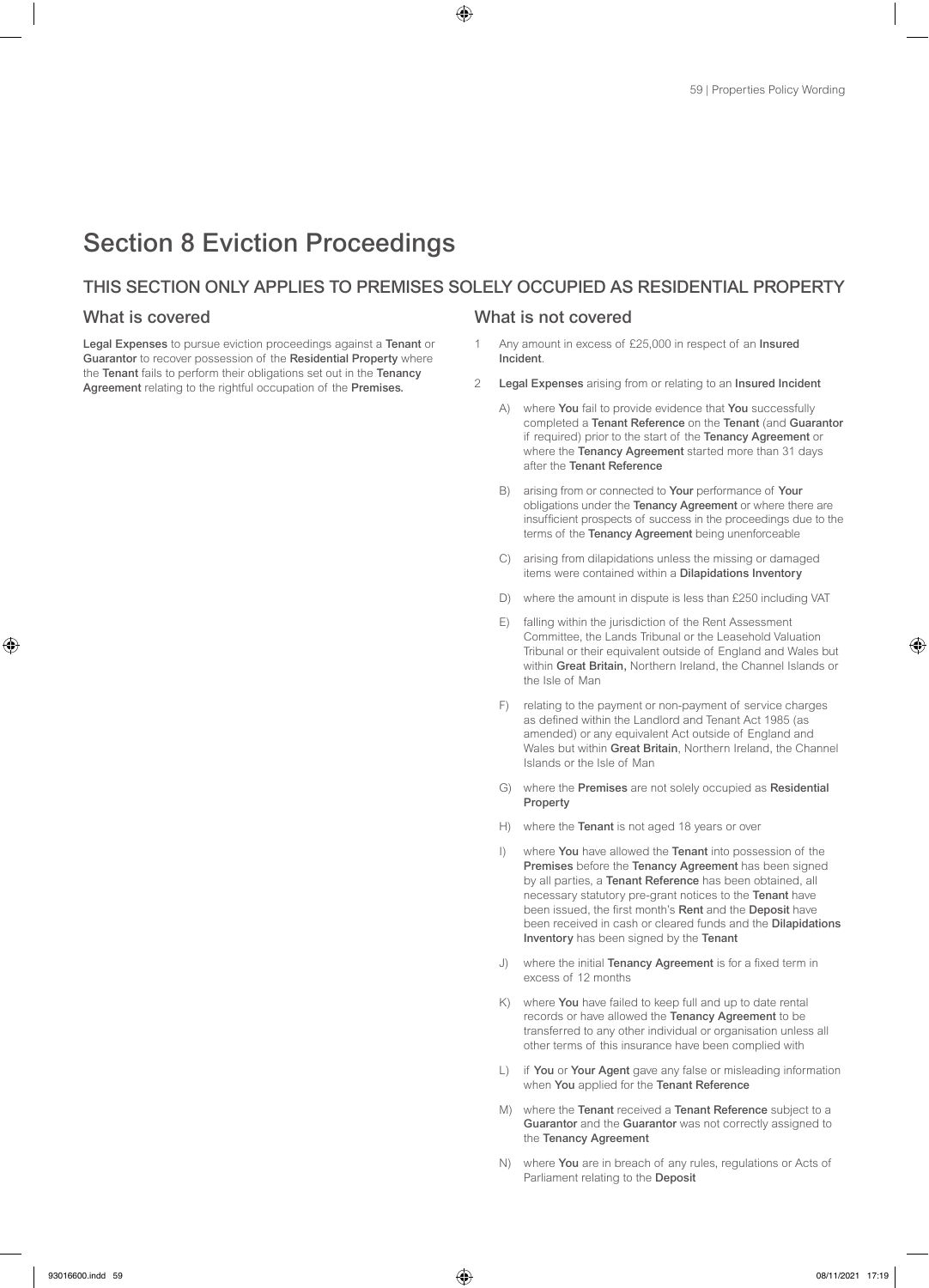- O) in relation to dilapidations by the Tenant to the Premises or its contents where You have a policy of insurance that covers the dilapidations
- P) relating to any occupant of the Premises over the age of 18 other than the Tenant
- Q) where Legal Expenses have been incurred as a result of Your failure to follow the advice of Our Administrator's Legal Services Centre or arising from Your failure to take any action recommended by Our Administrator or their Legal Services Centre to recover possession of the Premises as promptly as possible.
- 3 Legal Expenses in respect of
	- A) any **Insured Incident** that occurs within the first 90 days of the Period of Insurance where the Tenancy Agreement commenced before the Period of Insurance unless You had continuous previous insurance
	- B) any act, omission or delay that prejudices Your or Our position in connection with the Legal Proceedings or prolongs the length of the claim
	- C) any claim arising from a dispute between You and Your Agent or mortgage lender
	- D) any Insured Incident that began to occur or had occurred before You purchased this Insurance
	- E) any claim where You should reasonably have realised when purchasing or renewing this Insurance that a claim under this Insurance might occur
	- F) any claim where You fail to give proper information to Our Administrator or to the Appointed Representative
	- G) any claim relating to or arising from works undertaken or to be undertaken by or under the order of any government or public or local authority
	- H) any claim relating to or arising from Planning law
	- I) any claim relating to or arising from the construction of or structural alteration to buildings
	- J) any claim relating to or arising from defamation or malicious falsehood
	- K) any claim relating to or arising from divorce, matrimonial matters or proceedings including ancillary relief, parental responsibility and contact, or affiliation
	- L) any claim relating to or arising from a venture for gain or business project of Yours other than in relation to Your activities as a Landlord
	- M) any dispute or disputes between persons insured under this Policy
	- N) any application for Judicial Review
	- O) any claim relating to or arising from a novel point of law
	- P) any claim which is not submitted to Us within 45 days of the Insured Incident occurring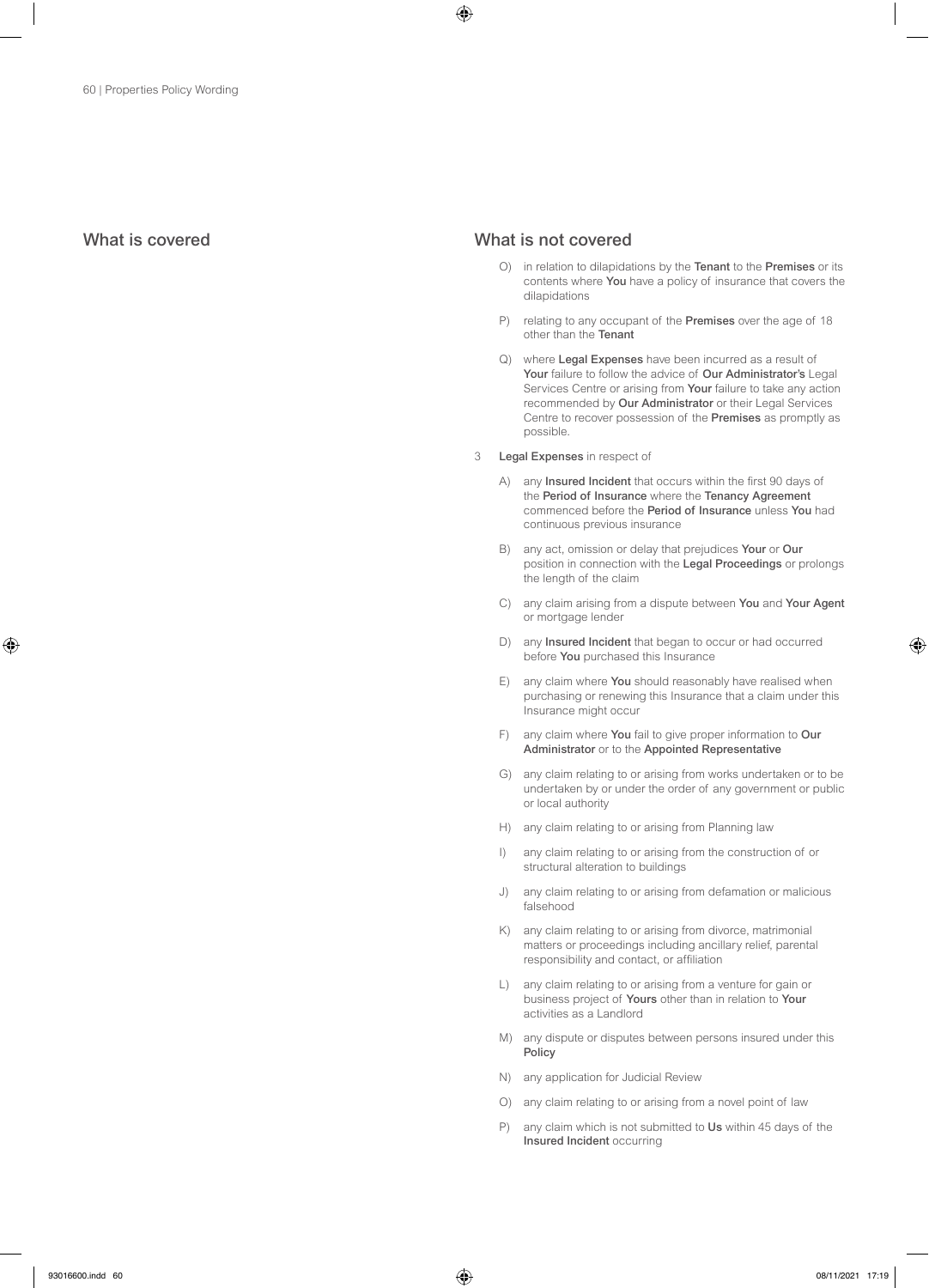- Q) any avoidable correspondence or Legal Expenses which are recoverable from a court, tribunal or other party
- R) any damages, interest, fines or costs awarded in criminal courts
- S) Legal Proceedings for which You have cover or would be entitled to be covered under any other insurance policy
- T) Legal Expenses that have not been agreed in advance or are above those for which Our Administrator has given their prior written approval
- U) Legal Expenses that are in excess of the Standard Legal Expenses
- V) claims made by or against Us, Our Administrator, the Agent or the Appointed Representative
- W) any claims relating to appeals where Our Administrator has not given their prior written consent
- X) any Legal Expenses incurred prior to the issue of Legal Proceedings or, unless a conflict of interest arises, for the costs of any legal representative other than those of the Appointed Representative.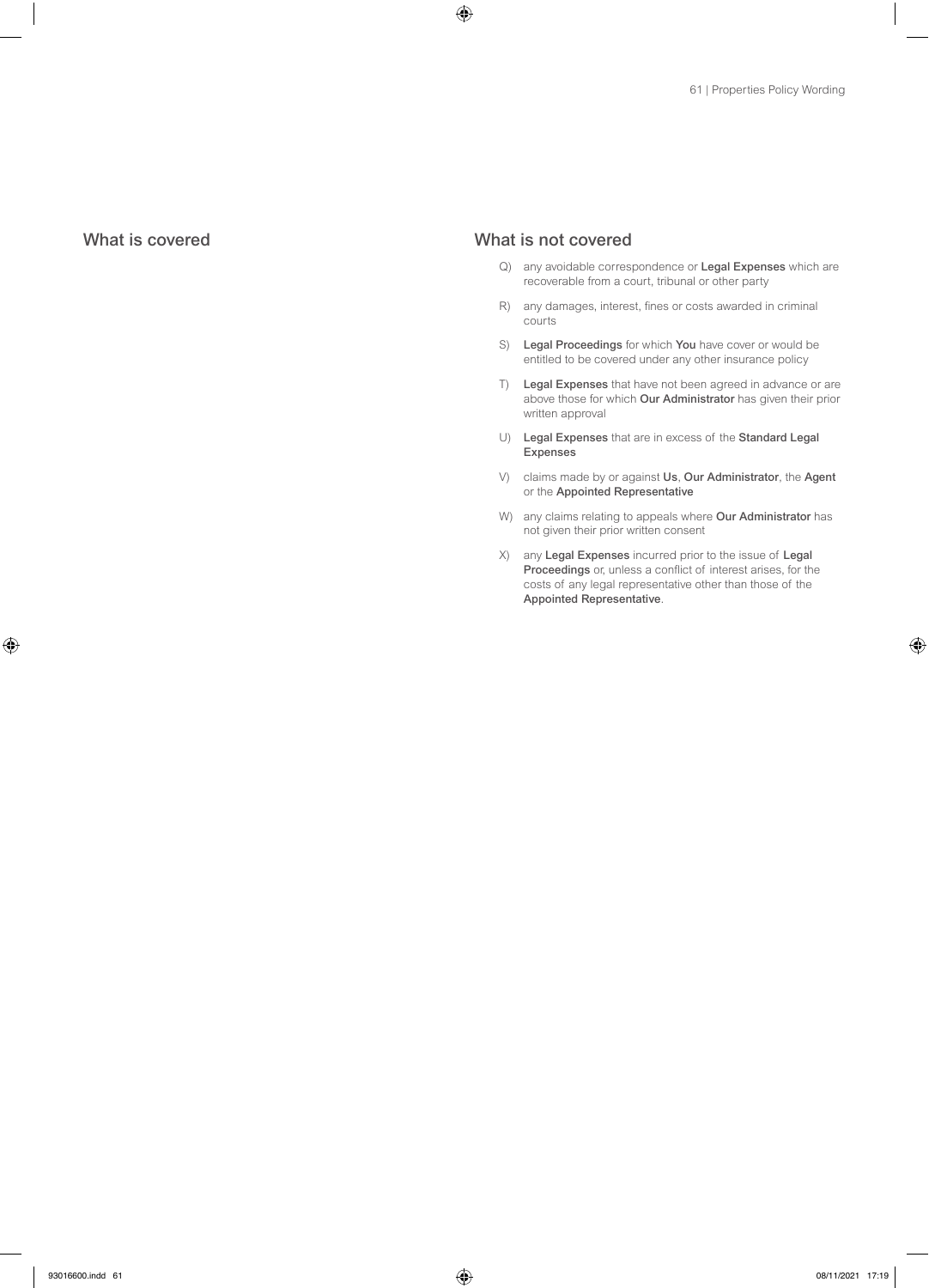# Extensions to Cover

# THIS INSURANCE ALSO COVERS

### 1 Jury Service Allowance

The loss of income, salary or wages of any Insured Person in respect of that person's obligation to attend Court for jury service insofar as it is not recoverable from the relevant Court

provided that such attendance commences during the Period of Insurance and within Great Britain, Northern Ireland, the Channel Islands or the Isle of Man.

Limit of Indemnity - £150 per person per day.

## 2 Witness Attendance Allowance

The actual loss of earnings incurred when any Insured Person is absent from work attending Court as

a witness for You at the request of the Appointed Representative

or

B) a defendant

provided that a claim has been admitted under 'What is covered'.

Limit of Indemnity - £150 per person per day.

# What is covered What is not covered

Any amount in excess of £10,000 in any one Period of Insurance.

# THIS INSURANCE ALSO DOES NOT COVER IN RESPECT OF SECTIONS 1 – 7

Legal Expenses in respect of

- any matter to which Our Administrator has not given their written consent
- 2 the defence of any civil Legal Proceedings made or brought against You arising from any actual or alleged
	- A) death, bodily injury, disease or illness of any person
	- B) Damage to any Property including loss of use of such Property
	- C) breach of any professional duty
	- D) breach of any duty owed as a director or officer of any company. This does not apply where the breach or alleged breach relates to taxation disputes covered under Section 4 – Taxation
- 3 any non-contentious matters
- 4 any fees that are in excess of the Standard Legal Expenses where You have nominated Your own representative to act as the Appointed Representative
- 5 any Legal Proceedings brought or transferred outside Great Britain, Northern Ireland, the Channel Islands or the Isle of Man or Legal Expenses incurred outside such territories
- 6 any Legal Proceedings where a reasonable estimate of the likely irrecoverable element of any Legal Expenses to be paid would exceed a realistic financial valuation of Your claim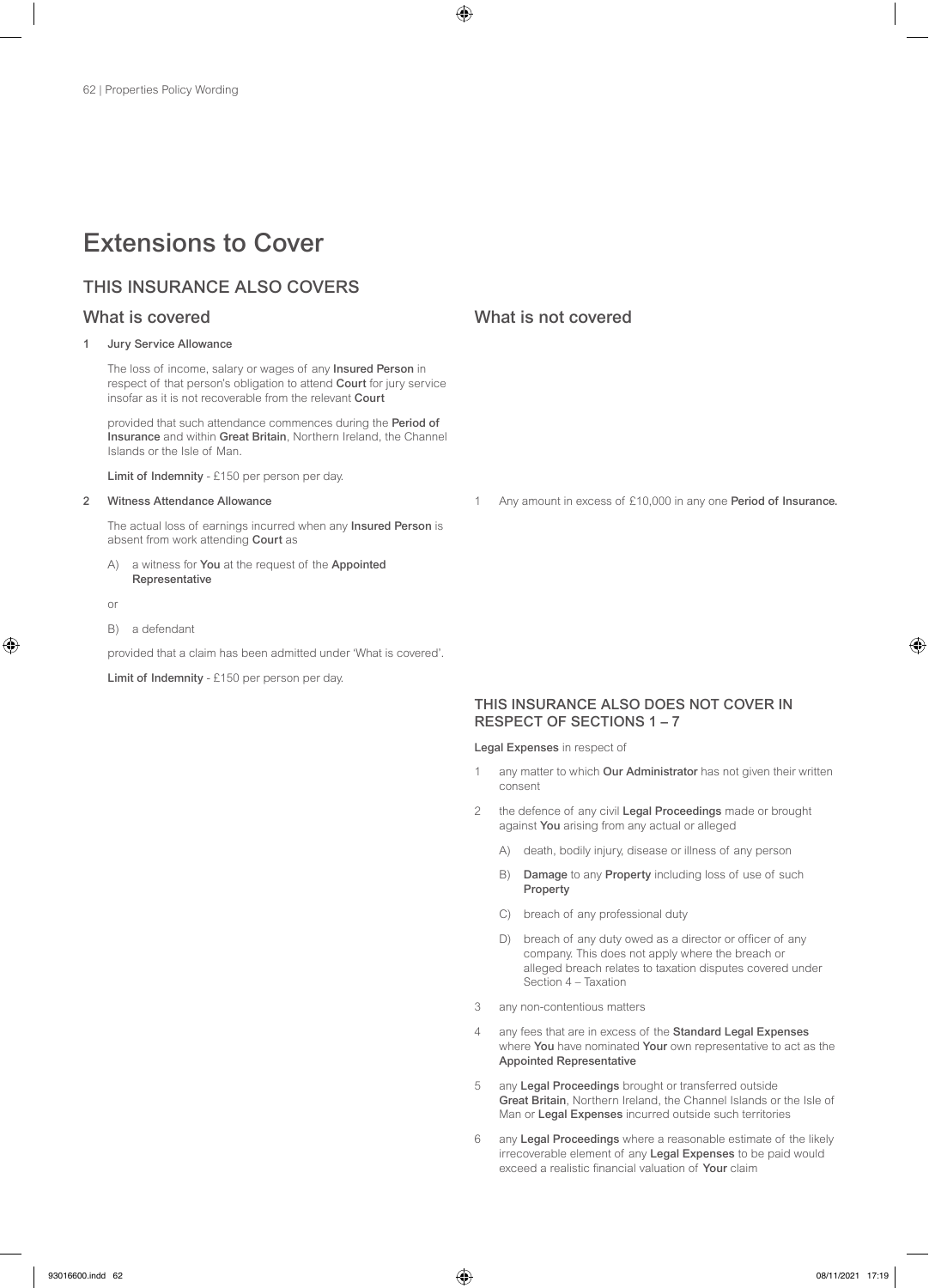# What is covered What is not covered

- 7 any Legal Proceedings for which You are covered or entitled to be covered under any other insurance policy or any policy which You are required to hold by law
- 8 any actual or alleged act, omission or dispute occurring prior to, or existing at inception or renewal of this Policy and which You knew (or ought reasonably to have known) was likely to give rise to Legal Proceedings
- 9 any Legal Proceedings arising from
	- A) Your intentional wrongdoing
	- B) an act or omission with reckless disregard as to its consequences
- 10 any dispute between You and any subsidiary, parent, associated or sister company or between shareholders, directors, partners or any other person who is or would be entitled to cover at Your request
- 11 damages, fines or penalties of any nature incurred by You in Legal Proceedings
- 12 any VAT attaching to Legal Expenses incurred with Our Administrator's consent which is recoverable by You
- 13 the defence of any Legal Proceedings arising from or relating to Your actual or alleged dishonesty, fraud or malicious conduct unless such proceedings are successfully defended
- 14 the pursuit or defence of any action alleging defamation or malicious falsehood
- 15 the pursuit or defence of any Legal Proceedings relating to patents, copyrights, design rights, moral rights, trade or service marks, registered designs, passing off, trade secrets or confidential information
- 16 the pursuit or defence of Legal Proceedings between You and a central or local government authority concerning the imposition of statutory charges except where an appeal is allowed at law
- 17 an application for judicial review
- 18 the defence of any Legal Proceedings arising from or relating to seepage, pollution or contamination of any kind
- 19 any Legal Proceedings arising directly or indirectly from
	- A) the transmission or impact of any virus
	- B) failure of a system

but this does not apply to any claim relating to compensation for bodily injury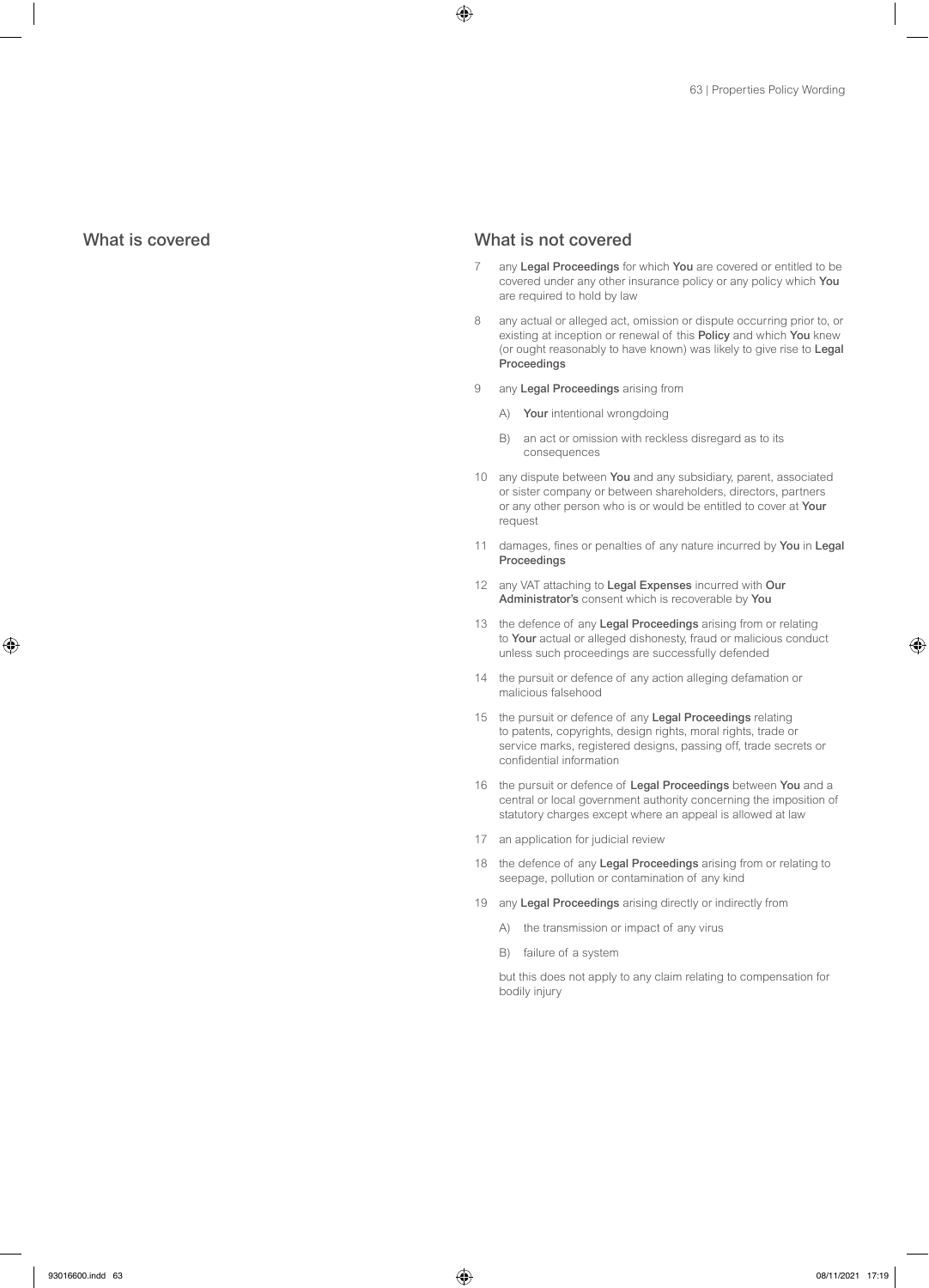## Acts of Parliament and Regulations

All Acts of Parliament and regulations referred to in this Insurance include any subsequent amendments or re-enactments of those Acts or regulations and any equivalent legislation which is enforceable within Great Britain, Northern Ireland, the Channel Islands or the Isle of Man.

# Legal Expenses Insurance - how We settle claims in respect of Sections 1- 7 of this **Insurance**

We will pay the amount of Legal Expenses arising from any Legal Proceedings covered by Sections 1 – 7 of this Insurance that

A are notified to Us during the Period of Insurance

and

B arise from the conduct of Your Business

and

C are made by or brought against You or any other Insured Person, within the jurisdiction of a Court within Great Britain, Northern Ireland, the Isle of Man and the Channel Islands.

We may elect to pay You a reasonable sum not exceeding the realistic estimated value of any claim instead of paying the Legal Expenses. Such a decision will be entirely at Our Administrator's discretion and will be in full and final settlement of Your claim.

In circumstances where Our Administrator has chosen a representative to act on Your behalf as detailed in Requirement 4 A) We will pay Legal Expenses incurred for providing the initial assessment of the claim irrespective of the prospects of success or whether the claim is covered under this Insurance.

Where You have chosen Your own Appointed Representative

- any Legal Expenses incurred in providing initial assessment will only be covered where there are reasonable prospects of successfully pursuing or defending the Legal Proceedings and the claim is covered under all other terms and conditions of this Insurance
- We will not pay more than Standard Legal Expenses.

# Legal Expenses Insurance - how We settle claims in respect of Section 8 (Eviction Proceedings) of this Insurance

We will pay the amount of Legal Expenses covered by Section 8 of this Insurance where

A the Insured Incident takes place in the Period of Insurance and within Great Britain, Northern Ireland, the Isle of Man or the Channel Islands

and

B The Legal Proceedings take place in Great Britain, Northern Ireland, the Isle of Man or the Channel Islands.

In the event of a valid claim Our Administrator's panel Solicitors or their agents will handle Your case. You are not covered for any other legal representative's fees unless court proceedings are issued or a conflict of interest arises.

Claims must be reported to Us within 45 days of the Insured Incident. Notification will only be deemed to have been made upon receipt by Us of a fully completed claim form together with all requested supporting documentation. Failure to notify the claim within this time will invalidate the insurance and result in the claim not being paid.

# Requirements which You must comply with to benefit from cover under Sections 1 – 7 of this **Insurance**

## 1 Notification of Claims

It is a requirement of this Insurance that You must notify Us in writing immediately You are aware of any actual or alleged act, omission or dispute which has given or may give rise to any Legal Proceedings involving You. We will pass notification to Our Administrator who will then administer claims settlement.

Where such notification has been given We agree to treat any subsequent Legal Proceedings in respect of the circumstances notified as though the Legal Proceedings had been made or brought during the Period of Insurance.

If You fail to notify Us of any actual or alleged act, omission or dispute during the Period of Insurance any claim arising from such actual or alleged act, omission or dispute will not be admitted.

# SPECIAL PROCEDURE

If a form ET1 (Originating Application) is received from an employment tribunal You must immediately forward it to Our Administrator with form ET3 (Notice of Appearance By Respondent) which should be left blank.

In view of the 28 days statutory time limit this must be done immediately.

Failure to comply with this Special Procedure will result in Us not paying Your claim.

## 2 Consent

Our Administrator's consent to pay Legal Expenses must be obtained in writing. Legal Expenses incurred before such consent is given will not be covered.

Consent will be given if You can satisfy Our Administrator that

A) there are reasonable prospects of successfully pursuing or defending the Legal Proceedings

and

B) it is reasonable in all the specific circumstances of the case for Legal Expenses to be provided.

The decision to grant consent will take into account the advice of Your Appointed Representative as well as that of Our Administrator's own advisers. Our Administrator may require, at Your expense, an opinion of Counsel on the merits of the Legal Proceedings. If the claim is subsequently admitted Your costs in obtaining such an opinion and providing such advice will be covered under this Insurance.

If during the course of Legal Proceedings You no longer satisfy requirements 2 A) and B) above We may discontinue cover in respect of this claim.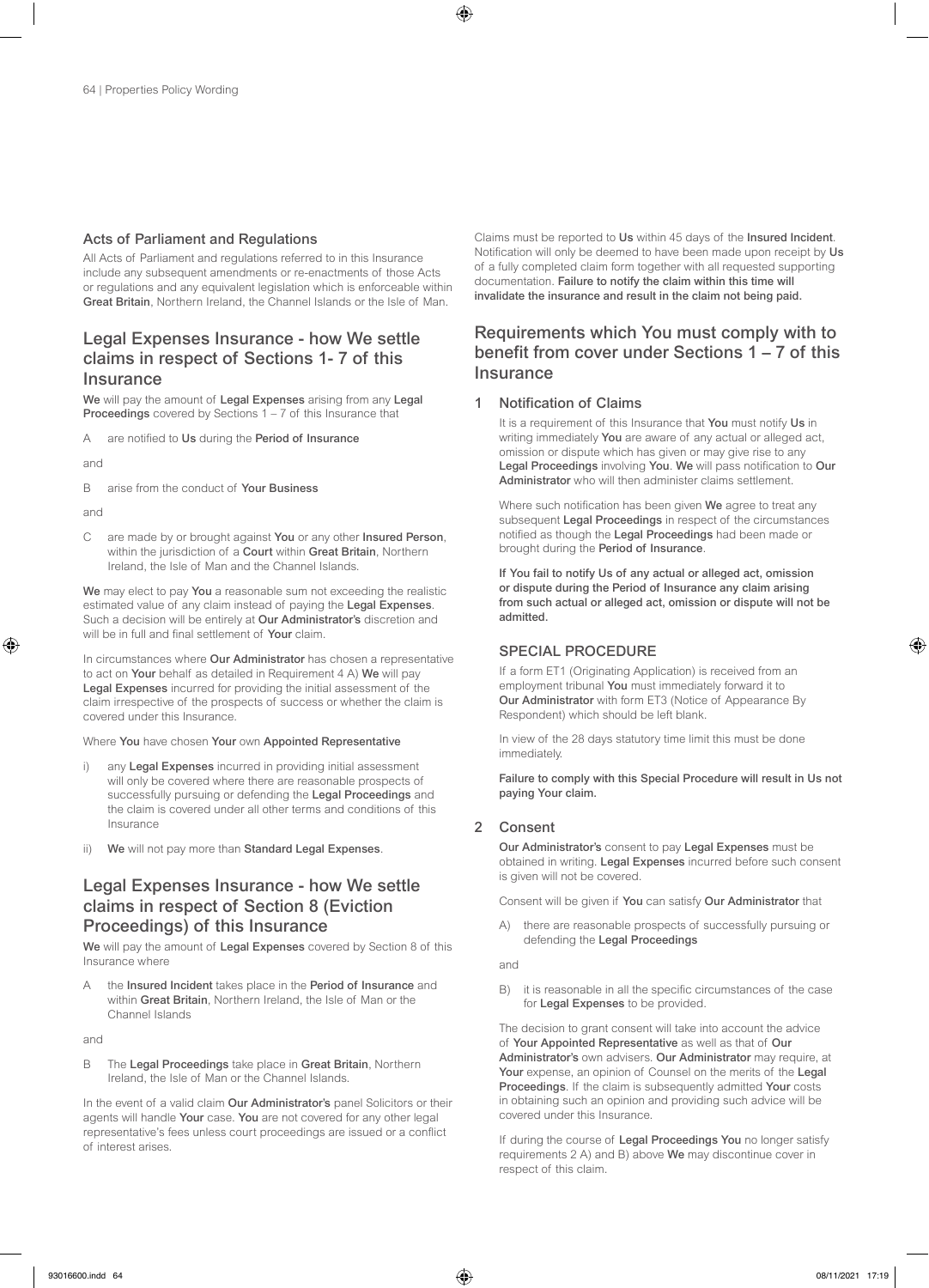If You decide to commence or continue Legal Proceedings for which **Our Administrator** has denied support under 2 A) above and You are successful, We will pay Legal Expenses as if Our Administrator had given their consent in the first instance.

## 3 Minimising Claims or Legal Proceedings

It is a requirement of this Insurance that You must take all reasonable measures to minimise the risk or likelihood of claims and the cost of Legal Proceedings. This includes, but is not limited to, You and Your agent or Appointed Representative complying with any pre-action protocol, costs protocol or other protocol that applies to any Legal Proceedings which form the basis of a claim under this Insurance.

Failure to comply with this requirement will result in Us not paying Your claim.

# **Conduct of Legal Proceedings**

### A) Nomination of the Appointed Representative

- In respect of any claim where We may be liable to pay an award of compensation under Section 1 or Section 5 Our Administrator has the right to choose the Appointed Representative.
- ii) In respect of all other claims covered by this Insurance

At the point where **Court** papers need to be issued or have been received or where there is a conflict of interest You are free to choose a suitably qualified Appointed Representative.

Where You have selected an Appointed Representative of Your own choice We will only pay Standard Legal Expenses. Any amount in excess of Standard Legal Expenses will be Your own responsibility.

In selecting the Appointed Representative You have a duty to minimise the cost of Legal Proceedings.

If Your choice of representative has to undertake work to familiarise themselves with the work already undertaken on the case We will not pay for this work to be done.

If there is any disagreement as to whether Legal Proceedings are necessary You can take the matter to an independent arbitrator as detailed in Requirement 4 J).

iii) In the period before Our Administrator agrees that Legal Proceedings are necessary Our Administrator reserves the right to seek to obtain a settlement on Your behalf. The settlement will be subject to Your agreement which You will not unreasonably refuse.

Any representative is appointed in Your name to act for You.

## B) All information to be given to the Appointed Representative

The Appointed Representative must be given all information and assistance required. This must include a complete and truthful account of the facts of the case and all relevant documentary or other evidence in Your possession. You must obtain or execute all documents as may be necessary and attend any meetings or conferences when requested. You owe the same obligations to Our Administrator as to the Appointed Representative.

### C) Access to the Appointed Representative

Our Administrator is entitled to obtain from Your Appointed Representative any information, document or advice relating to a claim under this Insurance whether or not privileged. On request You will give any instructions necessary to ensure such access.

### D) Instruction of counsel or appointment of expert witnesses

If the Appointed Representative wishes to instruct counsel or appoint expert witnesses Our Administrator will not unreasonably withhold their consent. The names of counsel or the expert witnesses must be submitted to them together with an explanation of the necessity for such action.

### E) Claims below the small claims track limit

Where a claim for Legal Expenses is unlikely to exceed the small claims track limit Our Administrator may carry out their own investigation and may attempt to negotiate a settlement. You will not unreasonably withhold agreement to any such settlement.

### F) Offer of settlement

You must inform Our Administrator in writing as soon as an offer to settle Legal Proceedings is received or a payment into Court is made. You will not unreasonably withhold consent to the Appointed Representative making an offer to settle the Legal Proceedings.

You must not enter or offer to enter into any agreement to settle without Our Administrator's prior written consent. Any such agreement must take into account **Our** interest in the recovery of costs.

If You unreasonably withhold agreement to a settlement Our Administrator reserves the right to withdraw Our support.

### G) Withdrawal by You

Where We have provided cover for Legal Expenses and You withdraw from the Legal Proceedings without Our Administrator's agreement We shall be entitled to reimbursement for all Legal Expenses paid.

### H) Payment of legal expenses

All bills relating to any Legal Proceedings which You receive from the Appointed Representative should be forwarded to Our Administrator without undue delay.

Bills must be certified by You to the effect that the charges have been properly incurred and that Our Administrator is authorised to settle on Your behalf. Gross sum bills must be accompanied by a breakdown setting out the work done and rates applied.

If requested You must ask the Appointed Representative to submit the bill of costs for assessment or certification by the appropriate Law Society or Court in accordance with the provisions of the Solicitors Act 1974 and/or the Solicitors Remuneration Order 1994.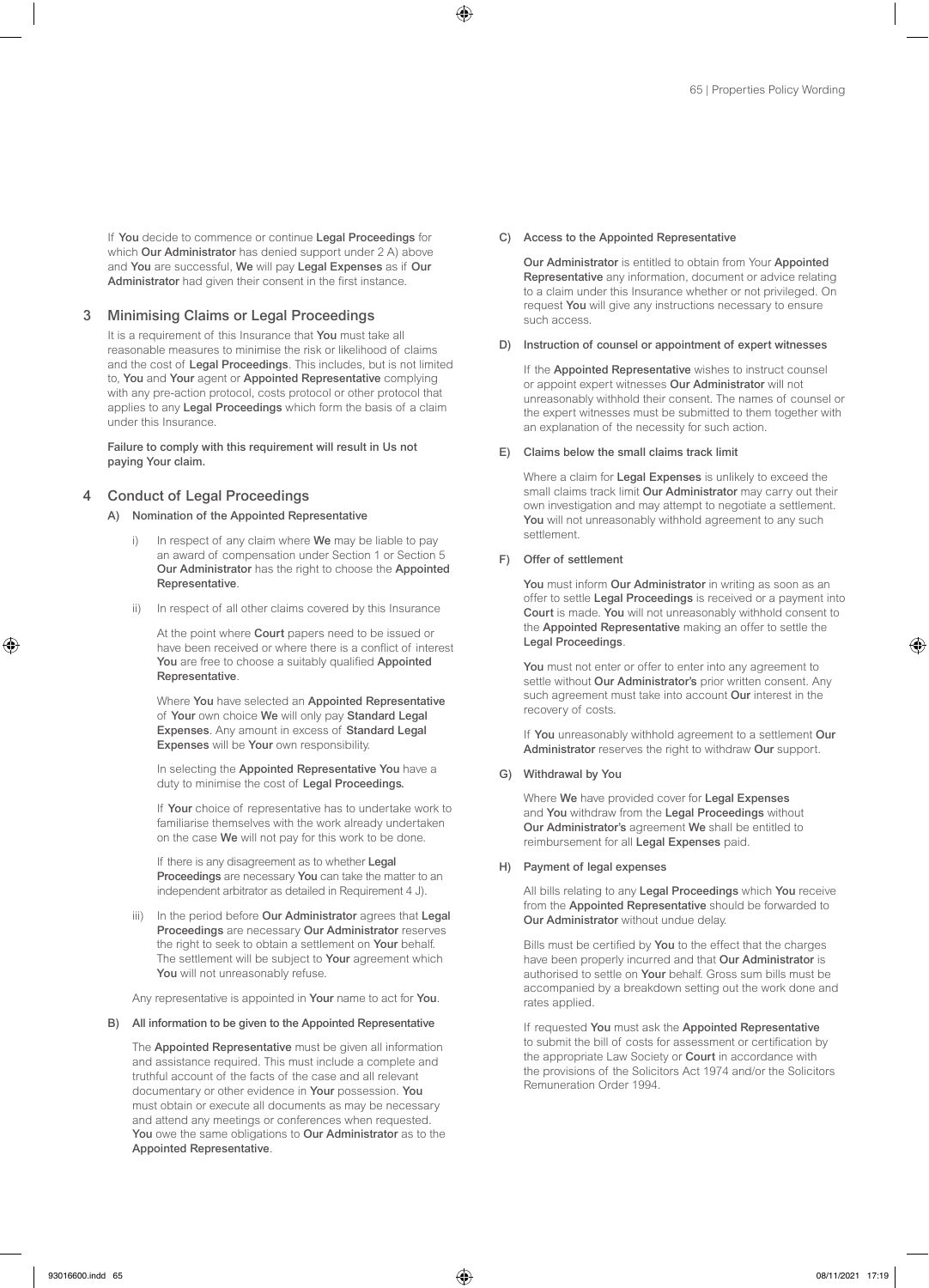The provision of cover for any Legal Expenses does not imply that all Legal Expenses will be paid. If You are in doubt Our Administrator should be consulted.

You must not, without Our Administrator's written consent, enter into any agreement with the Appointed Representative as to the payment of Legal Expenses.

### I) Recovery of costs and expenses

You, through the Appointed Representative, will be responsible for the repayment to Us of any

i) awards of costs in favour of You

or

ii) costs agreed to be paid to You as part of any settlement.

When the total amount of Legal Expenses incurred is within the Limit of Indemnity You and We will share any Legal Expenses that are recovered according to the proportion paid.

Where the total cost of the legal action exceeds the Limit of Indemnity You and We will have priority over any other parties with an interest in any costs recovery. You and We shall share such recovery according to the proportion paid, subject to Our right of recovery being restricted to the Limit of Indemnity.

### J) Arbitration

Any dispute between You and Us in respect of this Insurance may be referred to a single arbitrator who shall be a solicitor or barrister agreed upon by both parties. Failing agreement the arbitrator will be nominated by the President of the appropriate Law Society, Bar Council or professional body within Great Britain, Northern Ireland, the Channel Islands or the Isle of Man.

The party against whom the decision is made shall meet all the costs of the arbitration in full.

If the decision is not clearly made against either party the arbitrator shall have the power to apportion costs.

If the decision is made in Our favour Your costs shall not be recoverable under this Insurance.

# 5 Appeal Procedure

Our Administrator's consent must be obtained if You wish to appeal against the judgment of a Court. A written application must be submitted to them by recorded delivery at least ten working days before the final date for lodging the appeal and the application must state the reasons for bringing the appeal. Our Administrator will inform You of their decision.

You must co operate in an appeal against the judgment of a Court at Our Administrator's request.

## 6 Record Keeping

It is a requirement of this Insurance that You must take all reasonable care in keeping business books, records and accounts. Tax returns are to be submitted without undue delay and accounts and related taxation computations are to be submitted to the proper government department within the statutory period laid down at the end of the relevant period of account.

Failure to comply with this requirement will result in Us not paying Your claim.

# Requirements which You must comply with to benefit from cover under Section 8 (Eviction Proceedings) of this Insurance

# 1 Rent Arrears

- A) If Rent is overdue the Tenant and any Guarantor must be contacted within seven days to establish the reason for the default. If the Rent is not paid within a further seven days the Tenant and any Guarantor must be contacted again. If the Tenant and Guarantor cannot be contacted and it is lawful to do so You or Your Agent must serve notice of a requirement to undertake an inspection in accordance with Your rights within the Tenancy Agreement and visit the Premises. You should seek advice from Our Administrator's Legal Services Centre if You are unsure that such an inspection is lawful.
- B) You and Your Agent must act promptly to gain vacant possession of the Premises and recover Rent arrears.
- C) In the event of a claim You or Your Agent must prepare a detailed schedule of dilapidations as soon as reasonably possible after the Tenant has vacated the Premises.

# 2 Notification of Claims

It is a requirement of this Insurance that You must report claims as soon as reasonably possible within 45 days of the Insured Incident by completing and submitting the claim form with all relevant information.

You must supply at Your own expense all of the information which Our Administrator reasonably requires to decide whether a claim may be accepted.

# 3 Nomination of the Appointed Representative

A) If court proceedings are required You are free to choose a suitably qualified Appointed Representative.

Where You have selected an Appointed Representative of Your own choice We will only pay Standard Legal Expenses. Any amount in excess of Standard Legal Expenses will be Your own responsibility.

In selecting the Appointed Representative You have a duty to minimise the cost of Legal Proceedings.

If Your choice of representative has to undertake work to familiarise themselves with the work already undertaken on the case We will not pay for this work to be done. We will not pay Your choice of representative more than Standard Legal Expenses.

Any representative is appointed in Your name to act for You.

- B) In the period before Our Administrator agrees that Legal Proceedings are necessary Our Administrator reserves the right to seek to obtain a settlement on Your behalf. The settlement will be subject to Your agreement which You will not unreasonably refuse.
- C) The Appointed Representative will
	- provide a detailed view of Your prospects of success including the prospects of enforcing any judgment obtained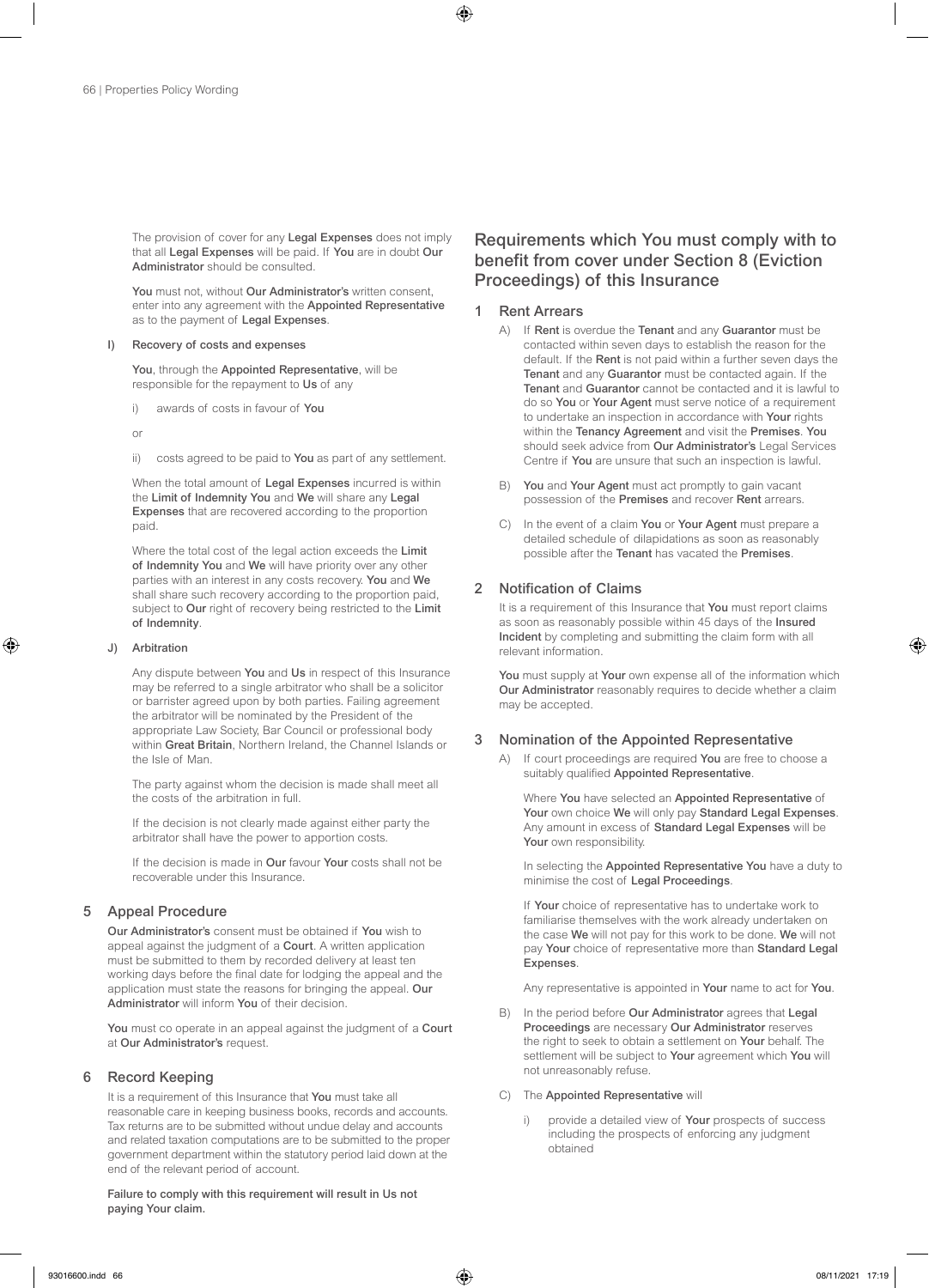- ii) keep Our Administrator fully advised of all developments and provide such information as they may require
- iii) keep Our Administrator regularly advised of Legal Expenses incurred
- iv) advise Our Administrator of any offers to settle and payments in to court. If contrary to the advice of Our Administrator's Legal Services Centre such offers or payments are not accepted there shall be no further cover for Legal Expenses unless Our Administrator agrees in their absolute discretion to allow the case to proceed
- v) submit bills for assessment or certification by the appropriate body if requested by Our Administrator
- vi) attempt recovery of costs from third parties.
- D) We shall only be liable for costs for work expressly authorised by Our Administrator in writing and undertaken while there are reasonable prospects of success.

## 4 Information

You shall supply all information requested by the Appointed Representative and Our Administrator.

### 5 Court Hearings

You must attend any court hearing in relation to an Insured Incident if requested to do so by Our Administrator or the Appointed Representative. Failure to attend will result in all cover under this Insurance being withdrawn with immediate effect and no further claim payments being made.

### 6 Withdrawal by You

You are liable for any Legal Expenses if You withdraw from the Legal Proceedings without Our Administrator's prior consent. Any costs already paid by Us will be reimbursed by You.

# 7 Recovery of Costs and Expenses

Any monies recovered from the Tenant or Guarantor will be retained by Our Administrator to pay for any Legal Expenses or Rent that has been paid by Us under this Insurance.

Our Administrator has the right under subrogation to pursue Legal Proceedings against the Tenant or any Guarantor to recover Legal Expenses on Our behalf.

# 8 Arbitration

Any dispute between You and Us shall be referred to an arbitrator who will be either a solicitor or a barrister. If the parties cannot agree on their choice of arbitrator the Law Society may be asked to make a nomination. The arbitration will be binding and carried out under the Arbitration Act. The costs of the arbitration will be at the discretion of the arbitrator.

### 9 Reasonable Prospects

On a continual basis You need to satisfy Our Administrator that You have a reasonable prospect of success in the action You are proposing to take or are taking. If you cannot satisfy Our Administrator We may decline support or any further support. In forming this view We may take into account

- A) the amount of money at stake
- B) the fact that a reasonable person without legal costs insurance would not wish to pursue the matter
- C) the prospects of winning the case
- D) the prospects of being able to enforce a judgment
- E) the fact that Your interests could be better achieved in another way.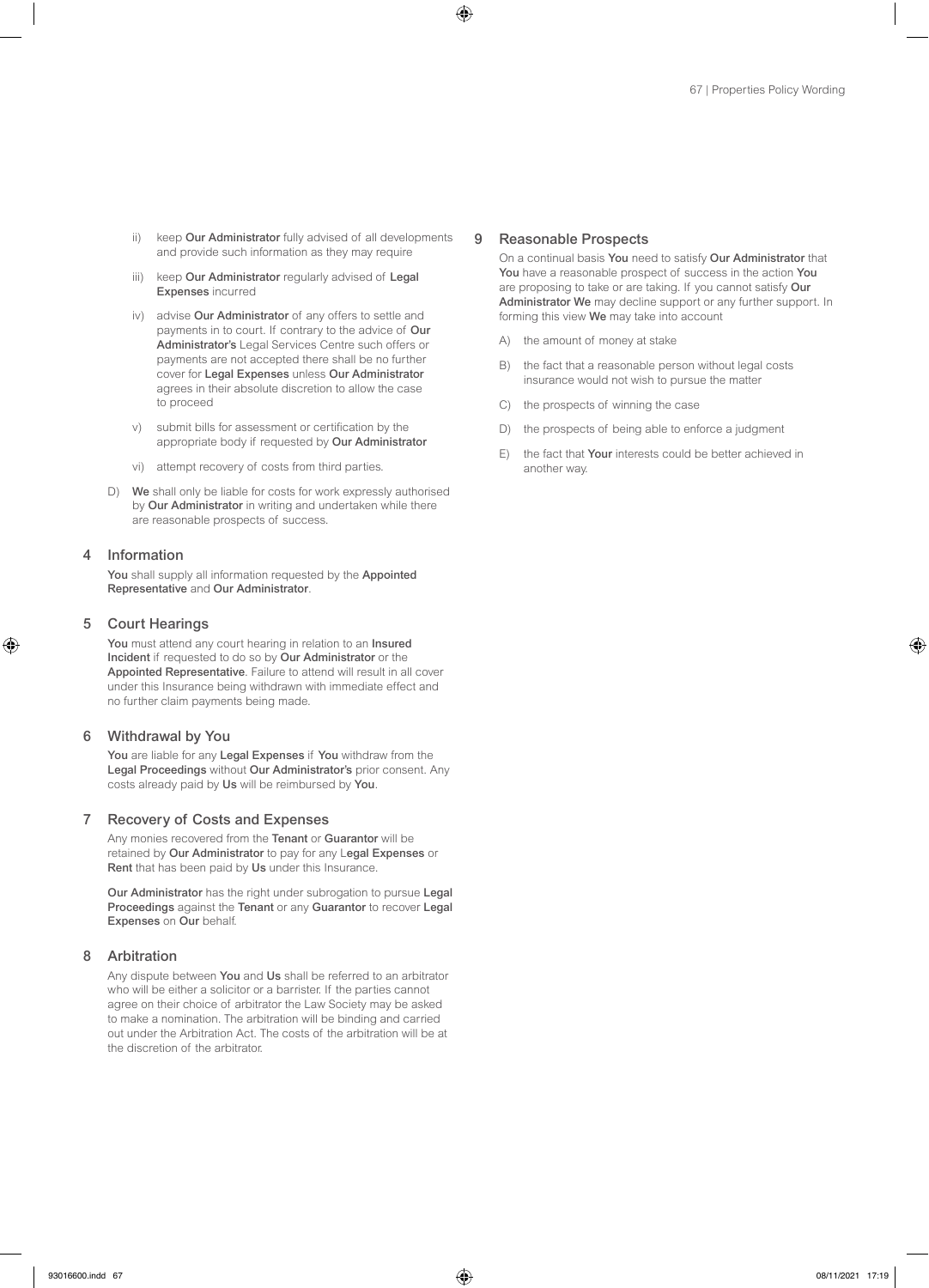# Complaints Procedure

# Our Commitment to Customer Service

At RSA we are committed to going the extra mile for our customers. If you believe that we have not delivered the service you expected, we want to hear from you so that we can try to put things right.

# Our promise to you

We will:

- Acknowledge all complaints promptly
- Investigate quickly and thoroughly
- Keep you informed of progress
- Do everything possible to resolve your complaint
- Ensure you are clear on how to escalate your complaint, if necessary

# Step 1

If your complaint relates to your policy then please contact the sales and service team in the office which issued the Policy or your Broker. If your complaint relates to a claim then please call the claims helpline number shown in your policy booklet.

We aim to resolve your concerns on an informal basis, within three business days. Where we have been able to, we will send you a letter confirming this. We'll also explain how you may be able to refer the matter to the Financial Ombudsman Service if you subsequently decide that you are unhappy with the outcome.

# Step 2

In the unlikely event that we are unable to resolve your concerns through our informal complaints process, our Customer Relations Team will then review the matter on behalf of our Chief Executive. Once our Customer Relations Team have reviewed your complaint they will send you a final decision in writing within 8 weeks of the date we received your complaint.

Our Customer Relations Team's contact details are as follows:

| Post: | <b>RSA Customer Relations Team</b> |
|-------|------------------------------------|
|       | P O Box 255                        |
|       | Wymondham                          |
|       | <b>NR18 8DP</b>                    |
|       |                                    |

Email: crt.halifax@uk.rsagroup.com

# If you are still not happy

If you are still unhappy after our Customer Relations Team's review, or you have not received a written offer of resolution within 8 weeks of the date we received your complaint, you may be eligible to refer your case to the Financial Ombudsman Service. The Financial Ombudsman Service is an independent body that arbitrates on complaints. They can be contacted at:

| Post:              | Financial Ombudsman Service<br><b>Exchange Tower</b><br>London<br>E14 9SR                                                 |
|--------------------|---------------------------------------------------------------------------------------------------------------------------|
| Telephone:         | 0800 023 4567 (free from mobile phones and land lines)<br>0300 123 9123 (costs no more than calls to 01 or 02<br>numbers) |
| Email:<br>Website: | complaint.info@financial-ombudsman.org.uk<br>www.financial-ombudsman.org.uk                                               |

You have six months from the date of our final response to refer your complaints to the Financial Ombudsman Service. This does not affect your right to take legal action, however, the Financial Ombudsman Service will not adjudicate on any case where litigation has commenced.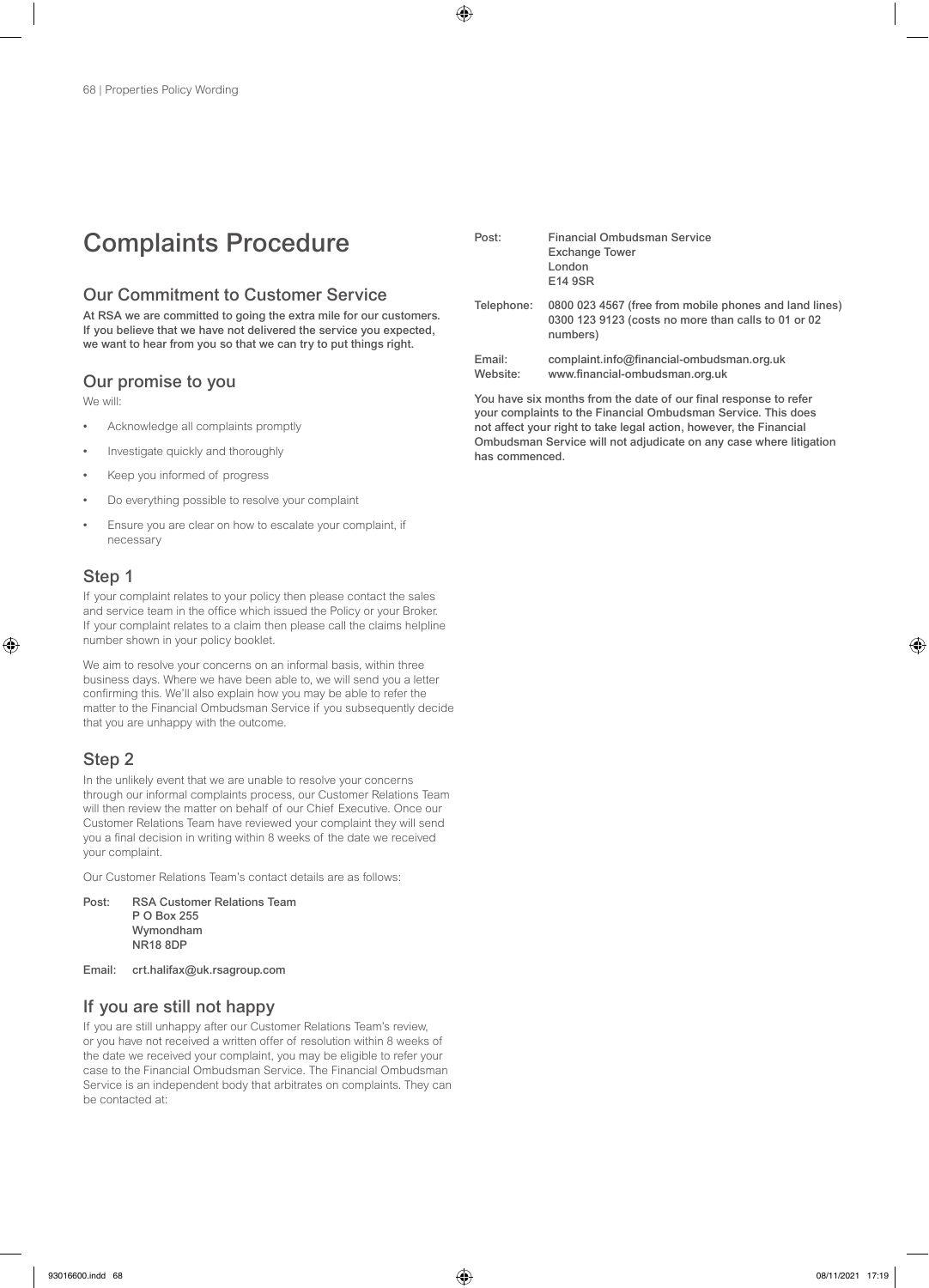# $\widehat{\mathbf{B}}$  How We Use Your Information

Please read the following carefully as it contains important information relating to the details that you have given us. You should show this notice to any other party related to this insurance.

Your privacy is important to us and we are committed to keeping it protected. We have created this Customer Privacy Notice which will explain how we use the information we collect about you and how you can exercise your data protection rights. This Privacy Notice will help you understand the following:

# Who are we?

We are Royal & Sun Alliance Insurance Ltd (RSA), a member of the RSA Group of companies. We provide commercial and consumer insurance products and services under a number of brands.

# Why do we collect and use your personal information?

As an insurer, we need your personal information to understand the level of insurance cover you require. We'll use this information (e.g. your name, address, telephone number and email address) to communicate with you and if you have agreed.

We need to use your information to create a quote for you, allowing you to buy insurance products from us. When buying a product from us, you'll also need to provide us with details about the items you wish to be covered by the insurance.

We may need to check your information with external companies/ organisations (e.g. the DVLA, the Motor Insurance Database, credit reference agencies and criminal conviction checks.) When buying certain products, sometimes we will ask for special categories of personal data (e.g. driving offences for motor insurance, medical records in case of injury).

Once you become a customer, we'll need to take your payment details to set up your cover. This could be direct debit, credit or debit card information.

If you need to claim against your insurance policy, we will need to collect information about the incident and this may be shared with other selected companies to help process the claim. If other people are involved in the incident, we may also need to collect additional information about them which can include special categories of personal data (e.g. injury and health data).

In submitting an application, we may be provided with equivalent or substantially similar information relating to other proposed beneficiaries under the policy. You agree that you will bring this Privacy Notice to the attention of each beneficiary at the earliest possible opportunity.

Data protection laws require us to meet certain conditions before we are allowed to use your personal information in the manner described in this Privacy Notice. To use your personal information, we will rely on one or more of the following grounds:

Performance of contract: We need to use your personal information in order to provide you with the policy (which is a contract of insurance between you and us), and perform our obligations under it (such as making payments to you in respect of a claim made under the policy).

- Consent: In certain circumstances, we may need your consent unless authorised by law in order to use personal information about you which is classed as "special categories of personal data".
- Necessity to establish, exercise or defend legal claim: If you, or we, bring a legal claim (e.g. a court action) against the other, we may use your information in either establishing our position, or defending ourselves in relation to that legal claim.
- Compliance with a legal obligation: Where laws or regulations may require us to use your personal information in certain ways.
- Legitimate Interests: We will also process your personal information where this processing is in our "legitimate interests". When relying on this condition, we are required to carry out a balancing test of our interests in using your personal information (for example, carrying out analytical research), against the interests you have as a citizen and the rights you have under data protection laws. The outcome of this balancing test will determine whether we can use your personal information in the ways described in this Privacy Notice. We will always act reasonably and give full and proper consideration to your interests in carrying out this balancing test.

# Where else do we collect information about you?

We will receive details about you from other people or companies. For example:

- Given to us by someone who applied for an insurance product on your behalf (e.g. an insurance broker) where you have given them the permission to do so; or
- Lawfully collected from other sources (e.g. Motor Insurance Database, Claims and Underwriting Exchange or fraud prevention databases) to validate the information you have provided to us.

We request those third parties to comply with data protection laws and to be transparent about any such disclosures. If you would like some further information, please contact us.

# Will we share your personal information with anyone else?

We do not disclose your information outside of the RSA Group except:

- Where we need to check the information provided to us before we can offer you an insurance product (e.g. reference agencies);
- Where we are required or permitted to do so by law or relevant regulatory authority (e.g. financial crime screening, fraud detection/prevention);
- Where we provide insurance services in partnership with other companies;
- In the event that we are bought or we sell any business or assets, in which case we will disclose your personal information to the prospective buyer of such business or assets;
- As required to enforce or apply this Privacy Notice, or the contract of insurance itself;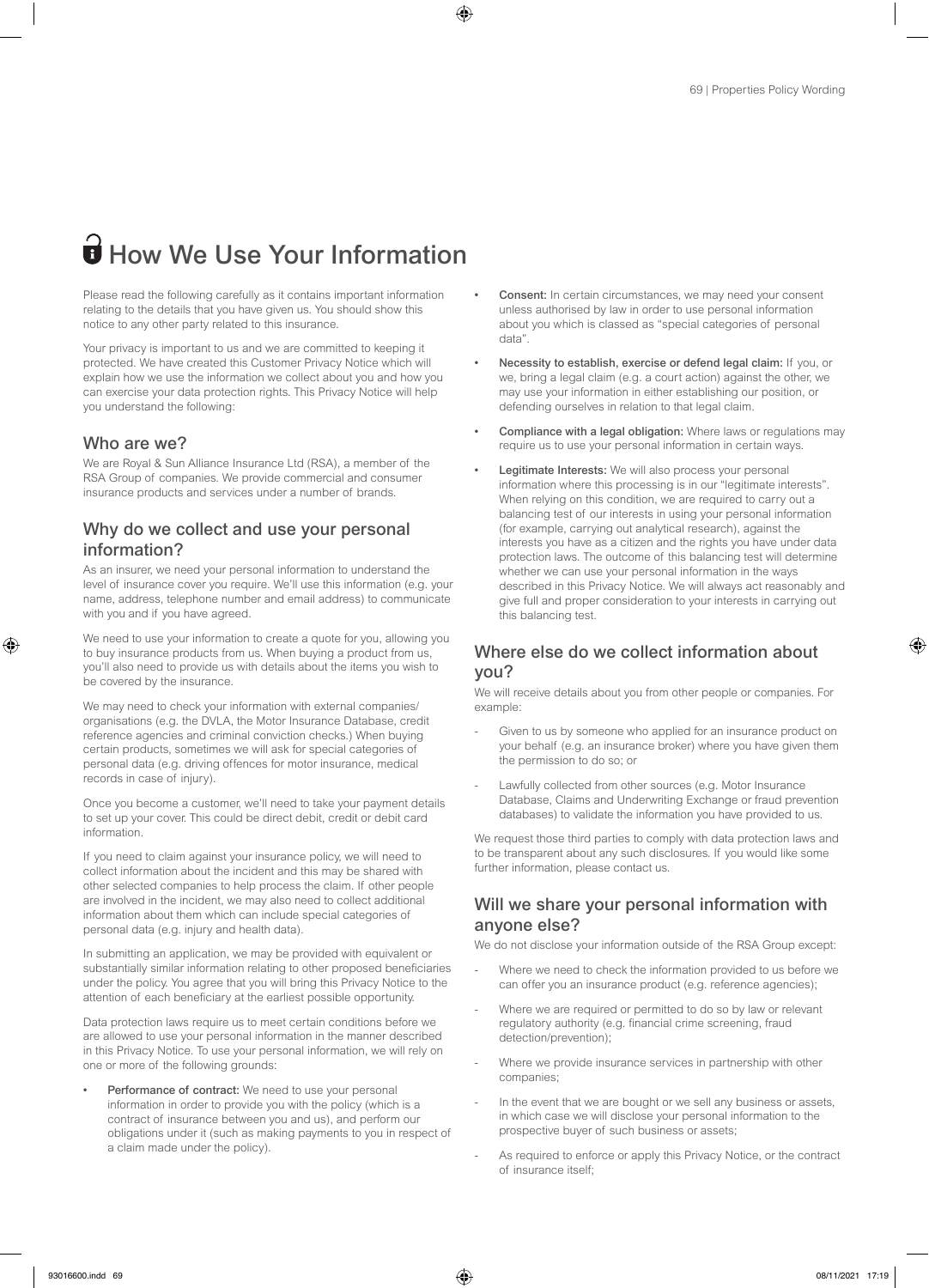- Within our group for administrative purposes;
- As required in order to give effect to contractual arrangements we have in place with any insurance broker and/or intermediary through which you have arranged this policy;
- With healthcare providers in the context of any relevant claim being made against your policy;
- If we appoint a third party to process and settle claims under the policy on our behalf, in which case we will make your personal information available to them for the purposes of processing and settling such claims;
- With our third party service providers (including hosting/storage providers, research agencies, technology suppliers etc.);
- With our reinsurers (and brokers of reinsurers) in connection with the normal operation of our business;

Sometimes your personal information may be sent to other parties outside of the European Economic Area (EEA) in connection with the purposes set out above. We will take all reasonable steps to ensure that your personal information is treated securely and in accordance with this Privacy Notice, and in doing so may rely on certain "transfer mechanisms" such as the EU-US Privacy Shield, and the standard contractual clauses approved by the European Commission. If you would like further information please contact us.

# Which decisions made about you will be automated?

Before we can offer you an insurance product or service, we may need to conduct the following activities, which involve automated (computer based) decision-making:

- Pricing and Underwriting this process calculates the insurance risks based on the information that you have supplied. This will be used to calculate the premium you will have to pay.
- Credit Referencing using the information given, calculations are performed to evaluate your credit rating. This rating will help us to evaluate your ability to pay for the quoted products and services.
- Automated Claims some small claims may qualify for automated processing, which will check the information you provide, resulting in a settlement or rejection of your claim.

The results of these automated decision-making processes may limit the products and services we can offer you. If you do not agree with the result, you have the right to request that we perform a manual reassessment using the same information that you originally provided. If you wish to do so please contact us.

# For how long will we keep your information?

Your personal information will be retained under one or more of the following criteria:

- Where the personal information is used to provide you with the correct insurance cover, which will be kept as long as it is required to fulfil the conditions of the insurance contract.
- Where the use of your personal information for a specific purpose is based on your consent, it will be kept for as long as we continue to have your consent.
- Where, for a limited period of time, we are using some of your information to improve the products or services we provide.

For as long as your information is required to allow us to conduct fraud and/or criminal checks and investigations.

# Your information is incorrect what should you do?

If you hold a product or service with us and think that the information we hold about you is incorrect or incomplete, please contact us and we will be happy to update it for you.

# What are your rights over the information that is held by RSA?

We understand that your personal information is important to you, therefore you may request the following from us to:

- Provide you with details about the personal information we hold about you, as well as a copy of the information itself in a commonly used format. [Request Ref: DSR 1]
- 2 Request your personal information be deleted where you believe it is no longer required. Please note however, we may not be able to comply with this request in full where, for example, you are still insured with us and the information is required to fulfil the conditions of the insurance contract. [Request Ref: DSR 2]
- 3 Request the electronic version of the personal information you have supplied to us, so it can be provided to another company. We would provide the information in a commonly used electronic format. [Request Ref: DSR 3]
- 4 Request to restrict the use of your information by us, under the following circumstances [Request Ref: DSR 4]:
	- a. If you believe that the information we hold about you is inaccurate, or;
	- b. If you believe that our processing activities are unlawful and you do not want your information to be deleted.
	- c. Where we no longer need to use your information for the purposes set out in this Privacy Notice, but it is required for the establishment, exercise or defence of a legal claim.
	- d. Where you have made an objection to us (in accordance with section 5 below), pending the outcome of any assessment we make regarding your objection.
- 5 Object to the processing of your data under the following circumstances [Request Ref: DSR 5]:
	- a. Where we believe it is in the public interest to use your information in a particular way, but you disagree.
	- b. Where we have told you we are using your data for our legitimate business interests and you believe we shouldn't be (e.g. you were in the background of a promotional video but you did not agree to be in it.)

In each case under section 5 above, we will stop using your information unless we can reasonably demonstrate legitimate grounds for continuing to use it in the manner you are objecting to.

If you would like to request any of the above, please contact us and submit a written request, including the request reference (e.g. DSR 1), as this will speed up your request. To ensure that we do not disclose your personal information to someone who is not entitled to it, when you are making the request we may ask you to provide us with: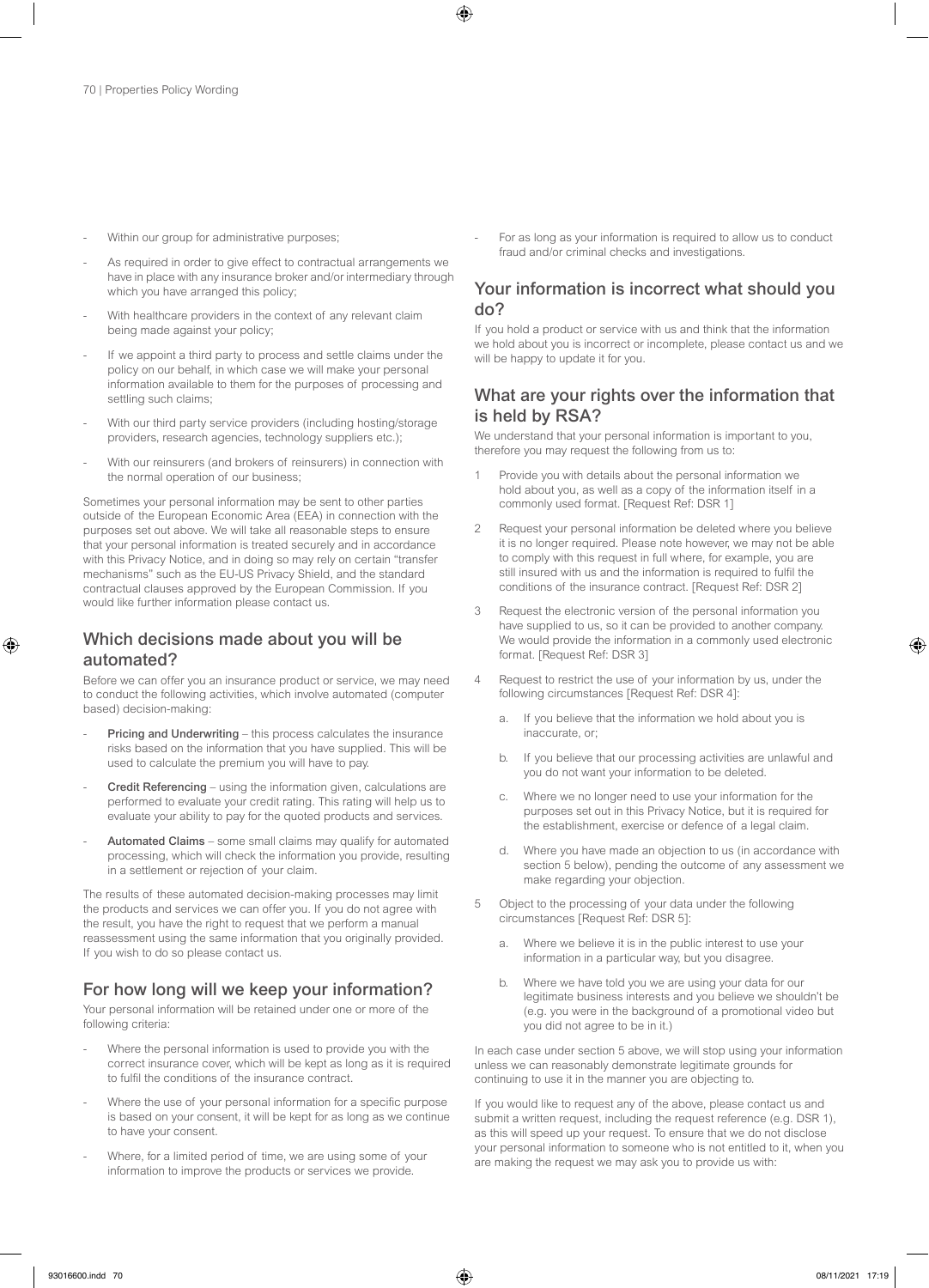- Your name;
- Address(es);
- Date of birth:
- Any policy IDs or reference numbers that you have along with a copy of your photo identification.

All requests are free of charge, although for requests for the provision of personal information we hold about you (DSR1) we reserve the right to charge a reasonable administrative fee where, we believe an excessive number of requests are being made

Wherever possible, we will respond within one month from receipt of the request, but if we don't, we will notify you of anticipated timelines ahead of the one month deadline.

Please note that simply submitting a request doesn't necessarily mean we will be able to fulfil it in full on every occasion – we are sometimes bound by law which can prevent us fulfilling some requests in their entirety, but when this is the case we will explain this to you in our response.

# Our Privacy Notice

If you have any queries regarding our Privacy Notice please contact us and we will be happy to discuss any query with you. Our Privacy Notice will be updated from time to time so please check it each time you submit personal information to us or renew your insurance policy.

# How you can contact us about this Privacy Notice?

If you have any questions or comments about this Privacy Notice please contact:

The Data Protection Officer RSA Bowling Mill Dean Clough Industrial Park Halifax HX3 5WA

You may also email us at crt.halifax@uk.rsagroup.com.

# How you can lodge a complaint?

If you wish to raise a complaint on how we have handled your personal information, please send an email to crt.halifax@uk.rsagroup.com or write to us using the address provided. Our Data Protection Officer will investigate your complaint and will give you additional information about how it will be handled. We aim to respond in a reasonable time, normally 30 days.

If you are not satisfied with our response or believe we are not processing your personal information in compliance with UK Data Protection laws, you may lodge a complaint to the Information Commissioner's Office, whose contact details are;

Information Commissioner's Office Wycliffe House Water Lane Wilmslow Cheshire SK9 5AF